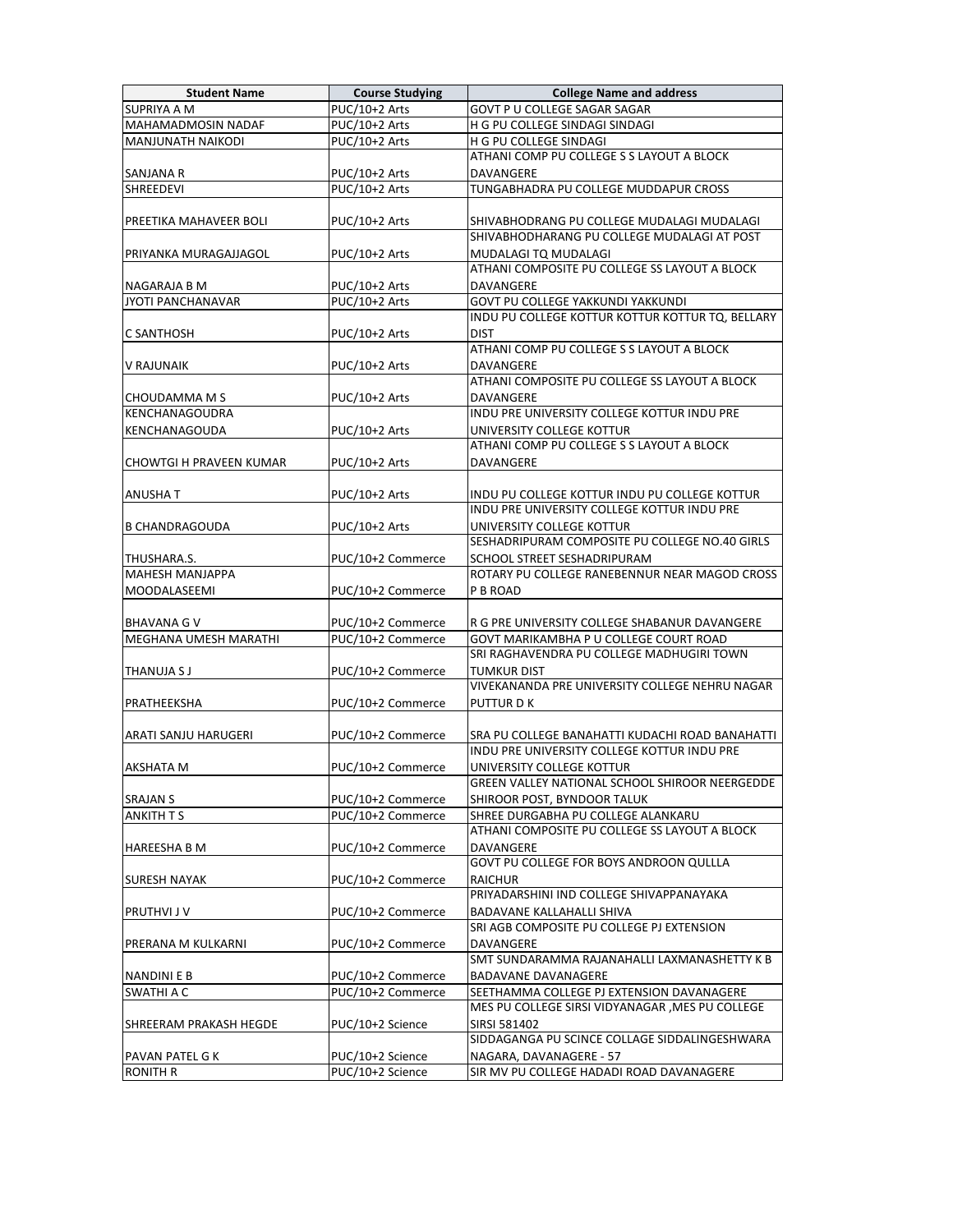| <b>Student Name</b>          | <b>Course Studying</b> | <b>College Name and address</b>                                                                      |
|------------------------------|------------------------|------------------------------------------------------------------------------------------------------|
|                              |                        | MAGANUR BASAPPA P.U. SCIENCE COLLEGE                                                                 |
| <b>MANYA M G</b>             | PUC/10+2 Science       | BASAVAMANTAPA, TARALABALU BADAVANE, DVG                                                              |
| <b>NITHINK</b>               | PUC/10+2 Science       | SIR M V PU COLLEGE HADADI ROAD DAVANGERE                                                             |
|                              |                        |                                                                                                      |
| <b>HEENA KOUSAR</b>          | PUC/10+2 Science       | ALLAMA IQBAL INDEPENDENT PUCOLLEGE BIDAR BIDAR                                                       |
|                              |                        | MAGANUR BASAPPA PU COLLEGE TARALUBALU                                                                |
| POOJA B                      | PUC/10+2 Science       | <b>BADAVANE DAVANAGERE</b>                                                                           |
| <b>NEHA</b>                  | PUC/10+2 Science       | CANARA PU COLLEGE M G ROAD KODAILBAILU                                                               |
|                              |                        | R N SHETTY COMPOSITE PU COLLEGE KUNDAPURA UDUPI                                                      |
| VAISHNAVI S BHANDARY         | PUC/10+2 Science       | <b>DIST</b>                                                                                          |
| MANYA H B                    | PUC/10+2 Science       | SIR M V PU COLLEGE HADADI ROAD, DAVANGERE                                                            |
| SHARANYA K UDUPA             | PUC/10+2 Science       | POORNA PRAJNA PU COLLEGE ADAMARU, UDUPI                                                              |
|                              |                        | SIR M. VISHWESHWARAIAH EDUCATION ACADEMY                                                             |
| MALATHESH N G                | PUC/10+2 Science       | POORNIMA PLAZA, HADADI ROAD, DAVANAGERE                                                              |
|                              |                        | PACE PU COLLEGE P B ROAD MOTERENNUR BYADGI                                                           |
| <b>SAGAR HIREMATH</b>        | PUC/10+2 Science       | <b>HAVERI</b>                                                                                        |
|                              |                        | AMBIKA PRE UNIVERSITY COLLEGE NELLIKATTE PUTTUR D                                                    |
| YASHMITHA                    | PUC/10+2 Science       | K 574201                                                                                             |
|                              |                        | DR TIMMAREDDY FOUNDATION PU COLLEGE LIC COLONY                                                       |
| SPANDANA M GOWDAR            | PUC/10+2 Science       | <b>BIET ROAD DAVANAGERE</b>                                                                          |
| S N BHOOMIKA                 | PUC/10+2 Science       | SIR M V EDUCATION ACADEMY HADADI ROAD,<br>DAVANAGERE-577005.                                         |
| <b>ABHAY PRAVEEN HEGDE</b>   | PUC/10+2 Science       | MES PU COLLEGE VIDYA NAGAR SIRSI                                                                     |
|                              |                        | DR THIMMAREDDY FOUNDATION PU COLLEGE                                                                 |
| <b>CHETHAN A</b>             | PUC/10+2 Science       | SHAMANUR DOLLERS COLONY DAVANAGERE                                                                   |
|                              |                        |                                                                                                      |
| <b>DEEPAK KUDACHI</b>        | PUC/10+2 Science       | SRA PU COLLEGE BANAHATTI, JAMAKANDI, BAGALKOT                                                        |
| <b>B GURUPRASADA</b>         | PUC/10+2 Science       | INDU PU COLLEGE KOTTUR KOTTUR                                                                        |
|                              |                        | VIDYA CHETANA PU COLLEGE LINGASUGUR LINGASUGUR                                                       |
| CHANNABASAVANAGOUDA PATIL    | PUC/10+2 Science       | <b>DIST RAICHUR</b>                                                                                  |
|                              |                        | SREE VIJAYA PU COLLEGE SREE VIJAYA PUCOLLEGE                                                         |
| <b>MAHESHWARI B S</b>        | PUC/10+2 Science       | <b>JNANSAGARA HONNALI</b>                                                                            |
|                              |                        | DR THIMMAREDDY FOUNDATION P U COLLEGE FO LIC                                                         |
| AKSHATHA B B                 | PUC/10+2 Science       | COLONY BIET ROAD DAVANAGERE                                                                          |
|                              |                        | SRI SIDDAGANGA PU COLLEGE SIDDALINGESHWARA                                                           |
| LOCHAN PAWAR M               | PUC/10+2 Science       | <b>BADAVANE DAVANERE</b>                                                                             |
|                              |                        | ANUBHAVA MANTAPA PRE UNIVERSITY COLLEGE                                                              |
| <b>PRAJWAL P</b>             | PUC/10+2 Science       | DAVANAGERE                                                                                           |
| <b>AISHWARYA KS</b>          | PUC/10+2 Science       | TARALABLU PU COLLEGE HADADI ROAD                                                                     |
| <b>SRINIDHI S</b>            | PUC/10+2 Science       | SRI VENKATARAMANA PU COLLEGE KUNDAPURA                                                               |
| <b>SRUJANA B</b>             |                        |                                                                                                      |
|                              | PUC/10+2 Science       | G.V.P.U. COLLEGE #1675/C3, COLLEGE ROAD NITTUVALLI<br>STJ COMPOSITE PRE- UNIVERSITY COLLEGE HADADADI |
| PRIYA.P.K                    | PUC/10+2 Science       | <b>ROAD</b>                                                                                          |
| MONISHA RAJESHWAR NAIK       | PUC/10+2 Science       | MES CHAITANYA PU COLLEGE VIDYA NAGAR SIRSI                                                           |
|                              |                        | MAGANUR BASAPPA PU COLLEGE BASAVAMANTHAPPA                                                           |
| <b>SANVI M</b>               | PUC/10+2 Science       | TARALUBALU BADAVANE                                                                                  |
| <b>MANYATHA V SHET</b>       | PUC/10+2 Science       | S V P U COLLEGE GANGOLLI                                                                             |
|                              |                        | SRI VENKATRAMAN PU COLLEGE, KUNDAPUR KUNDAPUR,                                                       |
| <b>SHRINIVAS KINI</b>        | PUC/10+2 Science       | <b>UDUPI DISTRICT</b>                                                                                |
|                              |                        | PACE ULTRA MODERN PU COLLEGE TAVARACHATNAHALLI                                                       |
| <b>NITHIN L</b>              | PUC/10+2 Science       | SHIMOGA                                                                                              |
| MANU BAMMANAKATTI            | PUC/10+2 Science       | SIDDAGANGA PU COLLEGE DAVANAGERE                                                                     |
| RACHANA JAGADEESH NAYAK      | PUC/10+2 Science       | MES CHAITANYA PU COLLEGE VIDYA NAGAR SIRSI                                                           |
|                              |                        | SHARAN BASAWESHWARA RESIDENSIAL COMP PU VIDYA                                                        |
| <b>PAVITRA</b>               | PUC/10+2 Science       | NAGAR KALABURGI 585103                                                                               |
|                              |                        | SRI TARALABALU JAGADGURU (RSDL) COLLEGE                                                              |
| <b>SRIKANTH K</b>            | PUC/10+2 Science       | ANUBHAVAMANTAPA, DAVANAGERE - 577004                                                                 |
|                              |                        | SRA COMP PU COLLEGE BANAHATTI SRA PU COLLEGE                                                         |
| SRUSHTI SHIVANAND SANKESHWAR | PUC/10+2 Science       | BANAHATTI, BAGALKOT                                                                                  |
| DEEPA NARAYAN GOUDA          | PUC/10+2 Science       | SHRI MARIKAMBA PU COLLEGE COURT ROAD SIRSI                                                           |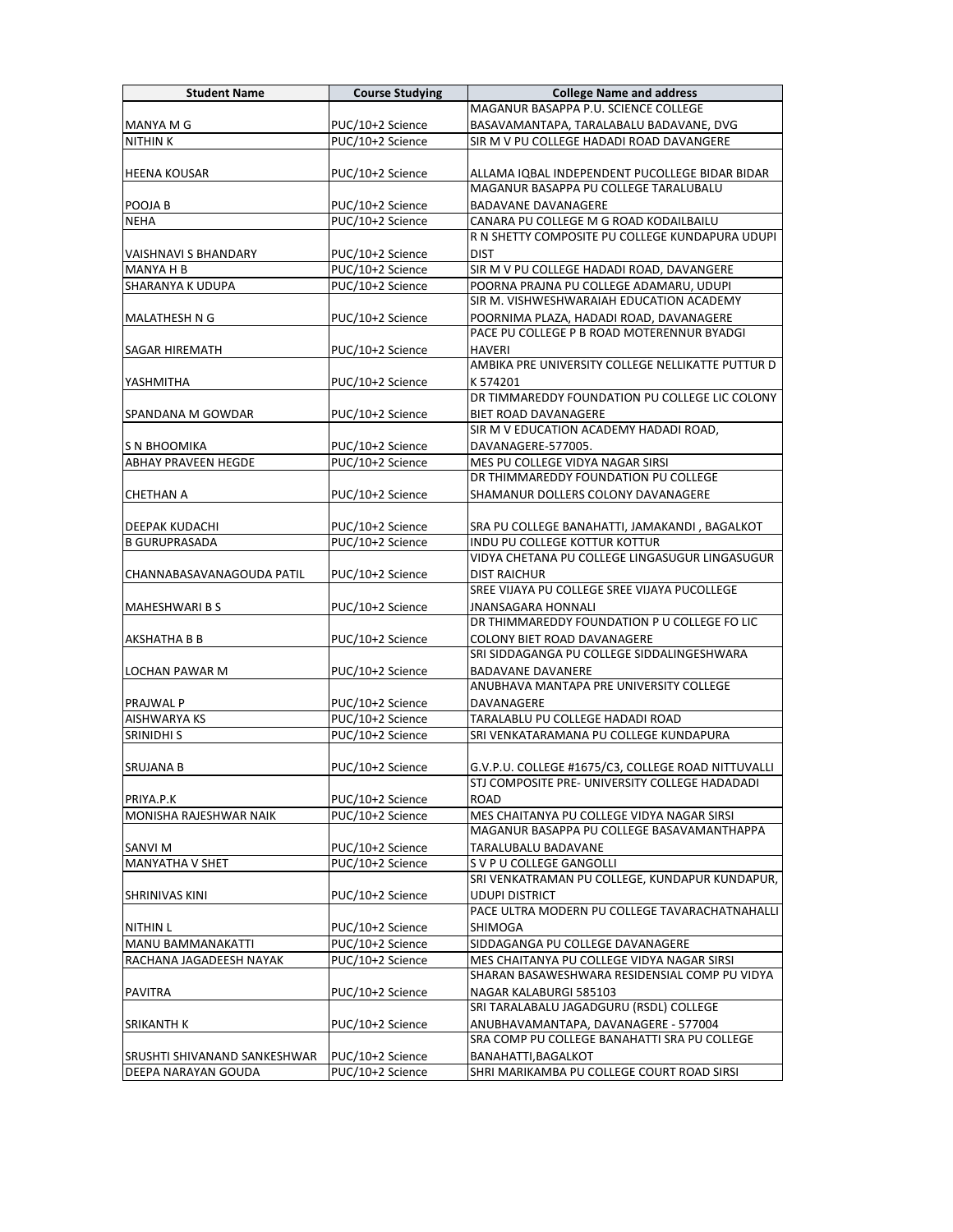| <b>Student Name</b>                      | <b>Course Studying</b>               | <b>College Name and address</b>                                                                   |
|------------------------------------------|--------------------------------------|---------------------------------------------------------------------------------------------------|
|                                          |                                      | FULCHAND KASTURCHAND DOSHI PU COLLEGE SATAPUR                                                     |
| SANJANA GULAB DODAMANI                   | PUC/10+2 Science                     | TQ INDI DT VIJAYAPURA                                                                             |
| NIKHIL RAJARAM HEGDE                     | PUC/10+2 Science                     | MES PU COLLEGE SIRSI COLLEGE ROAD SIRSI                                                           |
|                                          |                                      |                                                                                                   |
| <b>HEMANTH KUMARA M</b>                  | PUC/10+2 Science                     | STJ PU COLLEGE GD 231 HIREKOGALURU CHANNAGIRI TQ                                                  |
|                                          |                                      | MES PU COLLEGE SIRSI VIDYA NAGAR COLLEGE ROAD                                                     |
| NAGENDRA GANAPATI BHAT                   | PUC/10+2 Science                     | <b>SIRSI</b>                                                                                      |
| <b>GAGANDEEP P</b>                       | PUC/10+2 Science                     | ANUBHAVA MANTAPA VIDYANAGARA DAVANGERE                                                            |
|                                          |                                      |                                                                                                   |
| LIKHITH H S                              | PUC/10+2 Science                     | VIDYANIDHI PU COLLEGE KUVEMPU NAGAR TUMKUR                                                        |
|                                          |                                      | ATHANI COMPOSITE PU COLLEGE SS LAYOUT A BLOCK                                                     |
| KEERTHANA C M                            | PUC/10+2 Science                     | DAVANGERE                                                                                         |
|                                          |                                      |                                                                                                   |
| <b>TANISHA SHAIK</b>                     | PUC/10+2 Science                     | ST PHILOMENA COLLEGE PHILONAGAR DARBE PUTTUR<br>VITTAL PRE UNIVERSITY COLLEGE VITTLA BANTWAL TO D |
| <b>AVVABI SHAHNA</b>                     | PUC/10+2 Science                     | К                                                                                                 |
| <b>CHIRANTH C</b>                        | PUC/10+2 Science                     | NISARGA PU COLLEGE KOLLEGAL                                                                       |
|                                          |                                      |                                                                                                   |
| SWATI BHIMAPPA MUDAKANNAVAR              | PUC/10+2 Science                     | SRA PU COLLEGE BANAHATTI BANAHATTI                                                                |
| <b>DEEPANJALI S</b>                      | PUC/10+2 Science                     | NISARGA PU COLLEGE KOLLEGAL                                                                       |
|                                          |                                      | SRI TARALABALU JAGADGURU RESIDENTIAL SCH                                                          |
| YASHASWINI A N                           | PUC/10+2 Science                     | ANUBHAVAMANTAPA DAVANAGERE                                                                        |
|                                          |                                      | MOTHI VEERAPOA GOVT PU COLLEGE P J EXTENSION                                                      |
| MAHABOOB SUBAN                           | PUC/10+2 Science                     | DAVANAGERE                                                                                        |
|                                          |                                      | SRI TARALABALU JAGADGURU RESIDENTIAL SCH P.B.303.                                                 |
| <b>KEERTHI A G</b>                       | PUC/10+2 Science                     | ANUBHAVA MANTAPA, DAVANGERE                                                                       |
|                                          |                                      | SIDDAGANGA P U COLLEGE SIDDALINGESHWARA                                                           |
| <b>KIRAN P</b>                           | PUC/10+2 Science                     | NAGARA DAVANGERE                                                                                  |
|                                          |                                      | VIDYA MANDIR IND PU COLLEGE MALLESHWARAM,                                                         |
| TEJASWINI V K                            | PUC/10+2 Science                     | BENGALURU - 560003<br>ABM P U COLLEGE ANUBHAVAMANTAPA DAVANAGERE -                                |
|                                          |                                      | 577004                                                                                            |
| MALLIKARJUNA K V<br>RAKSHITA UDAY SHETTY | PUC/10+2 Science<br>PUC/10+2 Science | GOVT MARIKAMBHA P U COLLEGE SIRSI                                                                 |
|                                          |                                      | VIJAYA COLLEGE GOPASANDRA CHINTAMANI                                                              |
| <b>SAHANA V S</b>                        | PUC/10+2 Science                     | GOPASANDRA VILLAGE CHINTAMANI TALUK                                                               |
|                                          |                                      | SCIENCE ACADEMY PU COLLEGE 2ND MAIN P J EXTN                                                      |
| <b>VENKATESHA M</b>                      | PUC/10+2 Science                     | DAVANAGERE                                                                                        |
|                                          |                                      | MES PU COLLEGE SIRSI VIDYA NAGAR COLLEGE ROAD                                                     |
| SAMARTH RAJENDRA HEGDE                   | PUC/10+2 Science                     | <b>SIRSI</b>                                                                                      |
|                                          |                                      | ST ALOYSIUS [U COLLEGE AMARAVATHI POST, HARIHARA,                                                 |
| <b>KEERTHANA K P</b>                     | PUC/10+2 Science                     | DAVANAGERE                                                                                        |
|                                          |                                      | DR. R. B. PATIL MAHESH PU COLLEGE PRIYADARSHANI                                                   |
| SAACHI SHIVALINGAPPA HALYAL              | PUC/10+2 Science                     | COLONY, GOKUL ROAD, HUBBALLI                                                                      |
| LIKHITA M CHOUKIMATH                     | PUC/10+2 Science                     | MES CHAITANYA P U COLLEGE SIRSI<br>SRI VIDYABHARATHI PU IND COLLEGE KUVEMPU NAGARA                |
|                                          |                                      |                                                                                                   |
| PRARTHANA K M<br><b>CHAITRA M R</b>      | PUC/10+2 Science<br>PUC/10+2 Science | NAVALE SHIVAMOGGA<br>PRESIDENCY PU COLLEGE SIRA TUMKUR                                            |
|                                          |                                      | ST.PHILOMENA COLLEGE PHILLO NAGARA DARBE                                                          |
| <b>SAFRIN FARHAN</b>                     | PUC/10+2 Science                     | PUTTUR.                                                                                           |
|                                          |                                      | SDM PU COLLEGE HONNAVAR SDM PU COLLEGE                                                            |
| MEGHA NAGARAJ HARIKANT                   | PUC/10+2 Science                     | HONNAVAR PRABHATNAGARA                                                                            |
|                                          |                                      | SREE VIJAYA P U COLLAGE CHINTAMANI CHINTAMANI,                                                    |
| <b>MONASHREE S</b>                       | PUC/10+2 Science                     | CHIKKABALLAPUR, 563125                                                                            |
| PRIYANKA D S                             | PUC/10+2 Science                     | ANUBHAVA MANTAPA DAVANAGERE                                                                       |
| MADAN M GANGANGANGOUDRA                  | PUC/10+2 Science                     | ROATARY PU COLLEGE RANEBENNUR                                                                     |
| <b>VIKAS KALLAPUR</b>                    | PUC/10+2 Science                     | ROTARY COLLEGE RANEBENNUR                                                                         |
| BASAVARAJ SANGANABASAPPA                 |                                      |                                                                                                   |
| HULLALLI                                 | PUC/10+2 Science                     | GOVT COLLEGE BAGALKOT                                                                             |
|                                          |                                      | GMIPS AND RESEARCH GMIT CAMPUS GMIT CAMPUS P B                                                    |
| <b>JYOTHIKA</b>                          | D PHARM                              | ROAD DAVANAGERE 577006<br>MEI POLYTECHNIC 4TH BLOCK, RAJAJINAGAR, BANGLORE-                       |
| <b>HEMANTH BS</b>                        | <b>DIPLOMA</b>                       | 560010                                                                                            |
|                                          |                                      |                                                                                                   |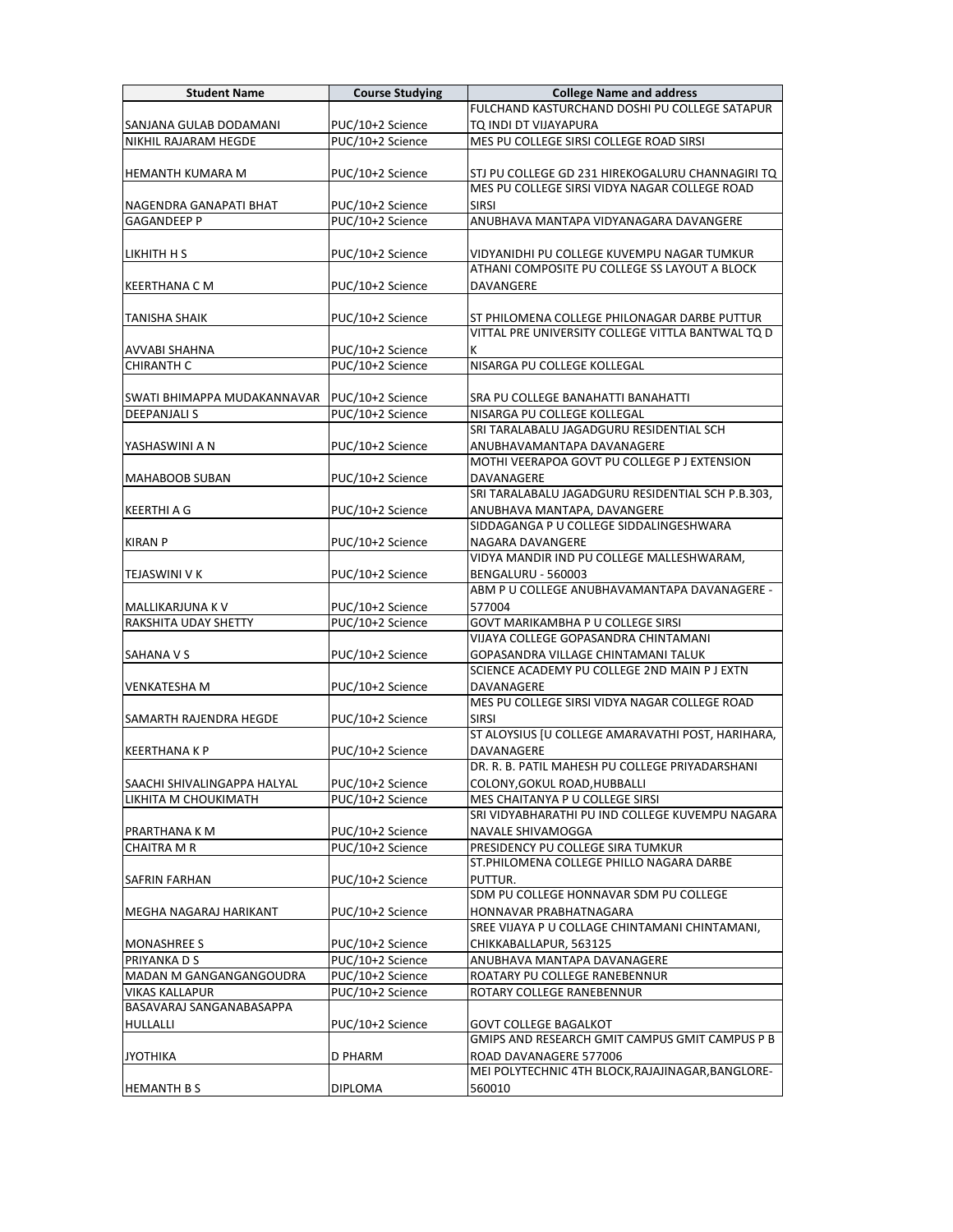| <b>Student Name</b>             | <b>Course Studying</b>    | <b>College Name and address</b>                                  |
|---------------------------------|---------------------------|------------------------------------------------------------------|
|                                 |                           | K. L. E. C. I MUNAVVALI POLYTECHNIC VIDYANAGAR                   |
| HARSHA GANAPATASA CHAVAN        | <b>DIPLOMA</b>            | <b>HUBLI</b>                                                     |
|                                 |                           | GOVERNMENT COLLEGE OF PHARMACY 2 P KALINGARAO                    |
| <b>SAINATH</b>                  | DIPLOMA                   | ROAD SUBBAIAH CIRCLE BENG                                        |
|                                 |                           |                                                                  |
| AKASH M S                       | <b>DIPLOMA</b>            | BAPUJI POLYTECHNIC SHABANUR DAVANAGERE - 577004                  |
|                                 |                           |                                                                  |
| <b>KAVANA S P</b>               | <b>DIPLOMA</b>            | D R R GOVT POLYTECHNIC HADADI ROAD, DAVANAGERE                   |
| <b>HARISH SM</b>                | <b>DIPLOMA</b>            | BAPUJI POLYTECHNIC SHABANUR, DAVANGERE                           |
|                                 |                           | D R RGOVT POLYTECHNIC COLLEGE HADADI ROAD                        |
| PAVITRA C R                     | <b>DIPLOMA</b>            | DAVANAGERE                                                       |
|                                 |                           | D R R GOVT POLYTECHNIC COLLEGE HADADI ROAD                       |
| SWAPNA M B                      | DIPLOMA                   | DAVANAGERE                                                       |
|                                 |                           | D R R GOVT POLYTECHNIC COLLEGE HADADI ROAD                       |
| ANIL KUMAR K                    | DIPLOMA<br><b>DIPLOMA</b> | DAVANAGERE                                                       |
| <b>NAMITHA J</b>                |                           | <b>GTTCCHALLAKERE</b>                                            |
|                                 |                           | K.L.E SOCIETY C.I.MUNAVALLI POLYTECHNIC BVB CAMPUS<br>VIDYANAGAR |
| KIRAN BAKALE<br><b>RADHIKAT</b> | DIPLOMA<br><b>DIPLOMA</b> | <b>GTTC CHALLAKERE</b>                                           |
|                                 |                           | <b>GOVT TOOL ROOM &amp; TRAINING CENTRE CHALLAK</b>              |
| <b>SUDARSHAN S</b>              | DIPLOMA                   | BELLARY ROAD CHALLAKERE                                          |
|                                 |                           | BAPUJI POLYTECHNIC SHABANUR, DVG SWAMY                           |
| <b>DHARSHAN PATIL</b>           | <b>DIPLOMA</b>            | VIVEKANANDA EXTENSION, DVG                                       |
| <b>VIKAS BISINEER B V</b>       | <b>DIPLOMA</b>            | GTTC COLLEGE BELLARY ROAD, CHALLAKERE                            |
|                                 |                           | GOVERNMENT TOOL ROOM AND TRAINING CENTRE                         |
| NITHIN M K                      | <b>DIPLOMA</b>            | BELLARY ROAD, CHALLAKERE 577522                                  |
|                                 |                           | GOVERNMENT COLLEGE OF PHARMACY SUBBAIAH CIRCLE                   |
| VISHWAS GOWDA N                 | DIPLOMA IN PHARMACY       | , BANGALORE,560027                                               |
|                                 |                           | PES COLLEGE OF PHARMACY HANUMANTHNAGAR                           |
| <b>SANJAY MC</b>                | DOCTOR OF PHARMACY        | <b>BANASHANKARI STAGE I</b>                                      |
| <b>RESHMAB</b>                  | GNM                       | SS COLLEGE OF NURSING SCIENCE DAVANAGERE                         |
| <b>REKHAM</b>                   | GNM                       | SS COLLEGE OF NURSING SCIENCE DAVANAGERE                         |
|                                 |                           | SRI RAGHAVENDRA SCHOOL OF NURSING KB EXTENSION                   |
| HR ANIL KUMAR                   |                           | FORT ROAD, CHITRADURGA                                           |
| DAIVIK GOWDA H P                |                           | SACCP B G NAGARA                                                 |
|                                 |                           | KARNATAKA UNIVERSITY, DHARWAD K.U MAIN                           |
| DARSHAN GOKULDAS SHANBHAG       | <b>MSC</b>                | CAMPUS, PAVATE NAGAR, DHARWAD                                    |
| HASEEBA KHANUM                  | MSC                       | KUVEMPU UNIVERSITY SHANKARAGHATTA                                |
|                                 |                           | KUVEMPU UNIVERSITY SHANKARGHATTA SHIMOGA                         |
| PRATHIMA K V                    | MSC                       | 577451                                                           |
|                                 |                           | NAVSARI AGRICULTURAL UNIVERSITY, NAVSARI NAVSARI,                |
| SANDHYA G                       | MSC                       | <b>GUJARAT 396450</b>                                            |
| DHANUSH CHAWHAN M               | <b>MSC</b>                | KUVEMPU UNIVERSITY SHANKARAGHATTA-577451                         |
| <b>INDUSHREE T</b>              | MSC                       | KUVEMPU UNIVERSITY SHANKARAGATTA, BHADRAVATHI                    |
|                                 |                           | KUVEMPU UNIVERSITY SHANKARGHATTA SHIMOGA                         |
| RESHMA K D                      | MSC                       | 577451                                                           |
|                                 |                           | KUVEMPU UNIVERSITY JNANASAHYADRI,                                |
| VARSHA C S                      | MSC                       | SHANKARAGHATTA, SHIMOGA                                          |
|                                 |                           | KARNATAK UNIVERSITY DHARWAD DEPARTMENT OF                        |
| <b>AKARSHA H POTE</b>           | MSC                       | BOTANY STUDIES, K.U.D.                                           |
|                                 |                           | NAVSARI AGRICULTURE UNIVERSITY NAVSARI                           |
| LIKHITHA B                      | MSC                       | AGRICULTURE COLLEGE GUJARAT                                      |
|                                 |                           |                                                                  |
| <b>LAXMI SARVADE</b>            | <b>MSC</b>                | SB ARTS & KCP SCIENCE COLLEGE VIJAYAPUR VIJAYAPUR                |
| RANJITHA KU                     | <b>MSC</b>                | DAVANGERE UNIVERSITY DAVANGERE                                   |
|                                 |                           | DAVANAGERE UNIVERSITY SHIVAGANGOTRI                              |
| <b>VEDAVATHI B</b>              | MSC                       | DAVANAGERE 577002                                                |
|                                 |                           | RAMAIAH UNIVERSITY OF APPLIED SCIENCE PEENYA                     |
| <b>CHARAN CS</b>                | MSC                       | BANGALORE-560064                                                 |
|                                 |                           | DAVANAGERE UNIVERSITY DAVANAGERE UNIVERSITY                      |
| <b>SAHANA H S</b>               | MSC                       | <b>SHIVA GANGOTRI</b>                                            |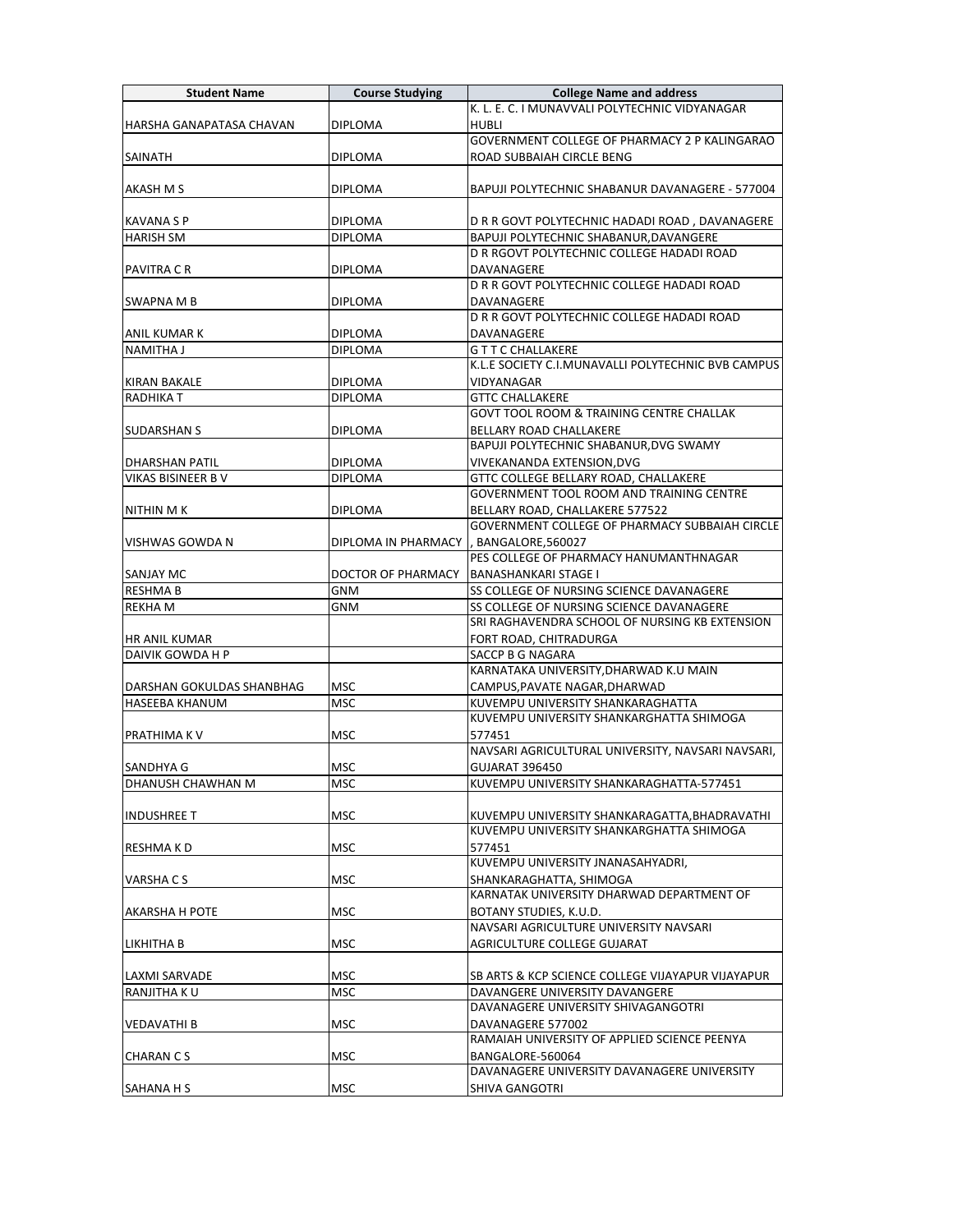| <b>Student Name</b>                                  | <b>Course Studying</b> | <b>College Name and address</b>                                 |
|------------------------------------------------------|------------------------|-----------------------------------------------------------------|
| <b>CHETHAN BJ</b>                                    |                        |                                                                 |
|                                                      |                        | KARNATAKA UNIVERSITY DHARWAD PAVATENAGAR                        |
| MANJULA A DODDAMANI                                  | <b>MCOM</b>            | <b>DHARWAD</b>                                                  |
|                                                      |                        | GOVT 1ST GRADE COLLEGE DHARWAD KUMARESHWAR                      |
| <b>GAYATRI HADAGALI</b>                              | <b>MCOM</b>            | NAGAR DHARWAD                                                   |
|                                                      |                        | KRISTU JAYANTI COLLEGE KOTHANUR POST, BANGALORE-                |
| <b>SNEHAVALLI R</b>                                  | <b>MCOM</b>            | 560077                                                          |
|                                                      |                        | KARANATAKA UNIVESRITY DHARWAD PAVATE NAGAR                      |
| <b>SAVITA A BADIGER</b>                              | <b>MCOM</b>            | <b>DHARWAD</b>                                                  |
| <b>NIVEDITA BULLA</b>                                | MCOM                   | KUD DHARWAD KUD DHARWAD                                         |
|                                                      |                        | GOVT. FIRST GRADE COLLEGE BANTWAL, B.C ROAD                     |
| <b>GANESHA P</b>                                     | <b>MCOM</b>            | JODUMARGA ,BANTWAL                                              |
|                                                      |                        | KARNATAKA STATE OPEN UNIVERSITY K S O U                         |
| <b>REETU K</b>                                       | <b>MCOM</b>            | MUKTHAGANGOTRI MYSURU 570006                                    |
| <b>MUSKAN K</b>                                      | <b>MCOM</b>            | SHIVAGANGOTHRI DAVANGERE THOLHUNSE                              |
| SINCHANA SHREEKRISHNA                                |                        | KARNATAKA UNIVERSITY MAIN CAMPUS DHARWAD                        |
| <b>BHAGWATH</b>                                      | <b>MCOM</b>            | PAVATE NAGAR DHARWAD                                            |
|                                                      |                        | SESHADRIPURAM FIRST GRADE COLLEGE YELAHANKA                     |
| PRIYANKA B C                                         | MCOM                   | <b>NEW TOWN</b>                                                 |
| NAGAVENI KENGANAVARA                                 | <b>MCOM</b>            | KUD KARNATAKA UNIVERSITY PAVATE NAGAR DWD                       |
|                                                      |                        | SESHADRIPURAM FIRST GRADE COLLEGE YELAHANKA                     |
| <b>ANUSHA C</b>                                      | <b>MCOM</b>            | <b>NEW TOWN</b>                                                 |
|                                                      |                        |                                                                 |
| <b>MEGHANA S S</b>                                   | <b>MCOM</b>            | ATHANI PG CENTRE SS ALYOUT A BLOCK DAVANAGERE                   |
|                                                      |                        | MES COLLEGE OF COMMERCE SIRSI VIDYA NAGAR                       |
| DIVYA VINOD NADIG                                    | <b>MCOM</b>            | <b>COLLEGE ROAD SIRSI</b>                                       |
| <b>AMRUTHA B K</b>                                   | MCOM                   | DAVANGERE UNIVERSITY SHIVAGANGOTRI                              |
|                                                      |                        |                                                                 |
| AMREEN KHANUM D                                      | M TECH 2ND YEAR        | UBDT COLLEGE OF ENGG HADADI ROAD DAVANGERE                      |
|                                                      |                        | JYOTHY INSTITUTE OF TECHNOLOGY                                  |
| <b>VAISIRI V MURTHY</b>                              | M. TECH                | THATHAGUNI, KANAKPURA ROAD, BENGALURU                           |
| SARFRAJ B                                            | MBA                    | BIET MBA PROGRAM SS LAYOUT DAVANGARE                            |
|                                                      |                        | EAST WEST INSTITUTE OF TECHNOLOGY NO.63, OFF                    |
| <b>DILEEPAS</b>                                      | <b>MBA</b>             | MAGADIMAIN ROAD ANJANAGAR B-91                                  |
|                                                      |                        | JUSTICE KS HEGDE INSTITUTE OF MANAGEMENT NITTE,                 |
| <b>DEEKSHITH D HEGDE</b>                             | MBA                    | <b>KARKALA - 574110</b>                                         |
|                                                      |                        |                                                                 |
| JYOTHI B TIPPANNANAVAR                               | MBA                    | G M INSTITUTE OF TECHNOLOGY P B ROAD, DAVANGERE                 |
|                                                      |                        | GOVT. ARTS COLLEGE KR CIRCLE AMBEDKAR ROAD KR                   |
| KIRAN CHAITANYA K                                    | МA                     | CIRCLE -56001                                                   |
|                                                      | CHARTERED              |                                                                 |
| <b>MUSKAN BANU</b>                                   | ACCOUNTANCY(CA)        | ICAI SOTHERN REGION COUNCIL                                     |
|                                                      | CHARTERED              | INSTITUTEOF CHARTERED ACOUNTANT OF INDIA ICAI                   |
| HANAMESH                                             | ACCOUNTANT             | BHAWAN, VASANTH NAGAR, BANGALORE                                |
|                                                      |                        |                                                                 |
| <b>PREKSHAKS</b>                                     | BA LLB                 | SDM LAW COLLEGE MG ROAD KODIALBAIL MANGLORE                     |
|                                                      |                        |                                                                 |
| <b>DEEKSHITHA N</b>                                  | <b>BALLB</b>           | VIVEKANANDA LAW COLLEGE NEHRUNAGARA PUTTUR                      |
| <b>HEMANTHARAJ B</b>                                 | L L B                  | SAGAR GANGOTHRI LAW COLLEGE SAGAR                               |
| PUSHPA R                                             | LLB                    | RL LAW COLLEGE DAVANAGERE                                       |
|                                                      |                        | KARNATAKA UNIVERSITY COLLEGE OF EDUCATIO KUD                    |
| <b>HEMALATA HEBBALLI</b><br>LALITA MADIWALASHIVAYOGI | B.ED                   | DHARWAD<br>KARNATAKA UNIVERSITY COLLEGE OF EDUCATIO             |
|                                                      |                        |                                                                 |
| ADAMANI                                              | BED                    | DHARWAD<br><b>B G S COLLEGE OF EDUCATION SRINGERI</b>           |
|                                                      |                        |                                                                 |
| CARAL LAVITA CRASTA                                  | B.ED                   | CHIKKMAGALURU<br>KSS VIJAYNAGAR COLLEGE OF EDUCATION VIDYANAGAR |
|                                                      |                        |                                                                 |
| <b>SHRUTI RONAD</b>                                  | B ED                   | HUBLI<br>KOTTURSWAMY COLLEGE OF TEACHER EDUCATION               |
|                                                      | B.ED                   | KAPPAGAL ROAD BALLARI                                           |
| KANYAKUMARI K                                        |                        | S M B S COLLEGE OF EDUCATION MARALI TQ                          |
| <b>MAMATAJ BEGUM</b>                                 | B.ED                   | GANGAVATHI                                                      |
|                                                      |                        |                                                                 |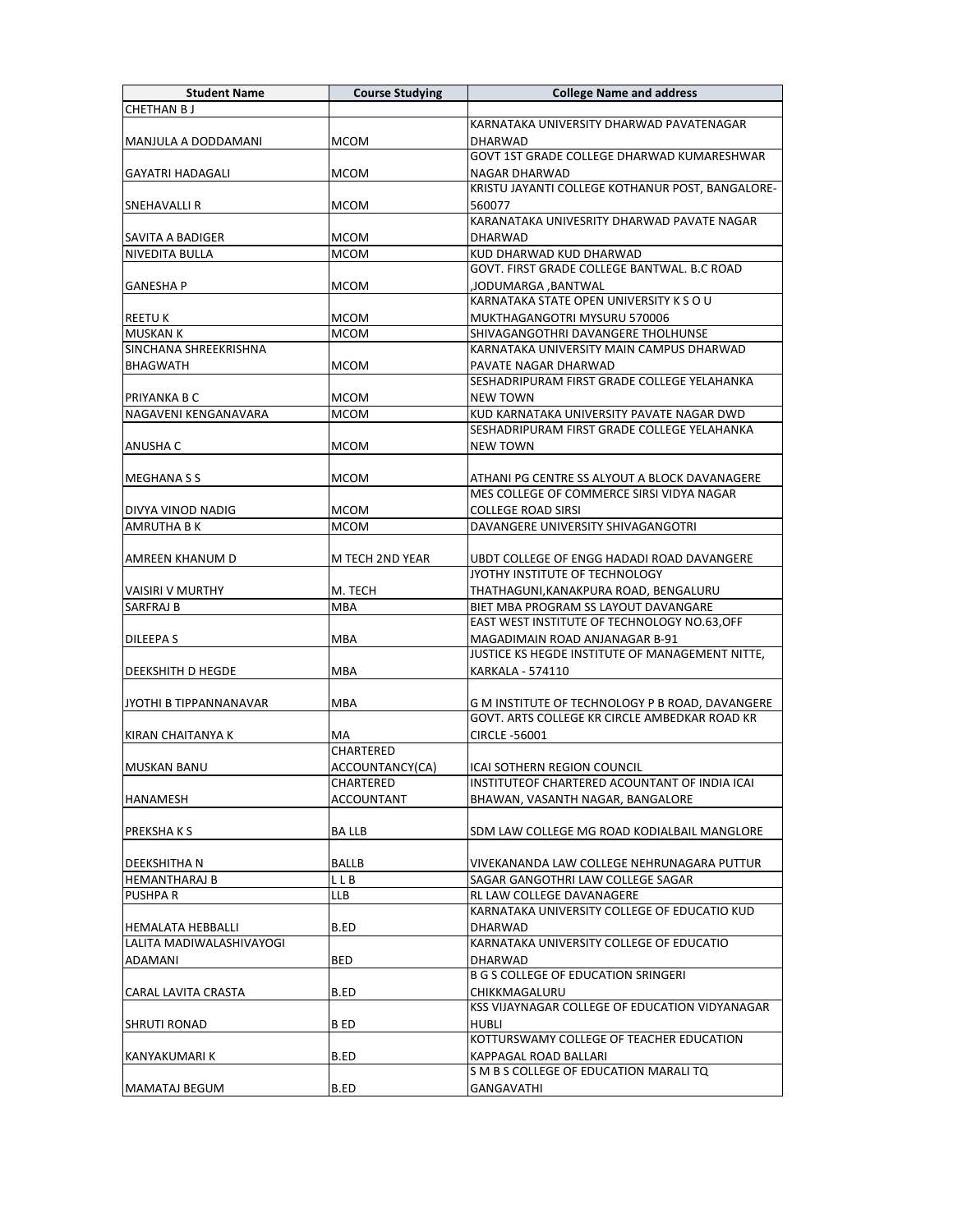| <b>Student Name</b>               | <b>Course Studying</b>     | <b>College Name and address</b>                                                                     |
|-----------------------------------|----------------------------|-----------------------------------------------------------------------------------------------------|
|                                   |                            | KARNATAKA UNIVERSITY COLLEGE OF EDUCATIO KUD                                                        |
| POOJA RANDEWADI                   | B.ED                       | <b>DHARWAD</b>                                                                                      |
| <b>NASEEMA</b>                    | B ED                       | <b>B G S COLLEGE SRINGERI CHIKKMAGALURU</b>                                                         |
|                                   |                            | B G S COLLEGE OF EDUCATION B G S COLLEGE OF                                                         |
| PRANAMYA M M                      | B.ED                       | <b>EDUCATION SRINGERI</b>                                                                           |
|                                   |                            | KARNATAKA UNIVERSITY COLLEGE OF EDUCATIO KUD                                                        |
| RENUKA RAMACHANDRA HOONKALI       | B.ED                       | <b>DHARWAD</b>                                                                                      |
|                                   |                            | <b>B G S COLLEGE OF EDUCATION SRINGERI</b>                                                          |
| <b>SHIFA BANUKE</b>               | B.ED                       | CHIKKMAGALURU                                                                                       |
|                                   |                            |                                                                                                     |
| VEERASWAMI SHREEPATI NAIK         | B ED                       | SHIVAJI COLLEGE OF EDUCATION BAAD KARWAR KARWAR<br>B G S BED COLLEGE B G S BED COLLEGE OF EDUCATION |
|                                   | B.ED                       | SRINGERI                                                                                            |
| <b>PALLAVIT</b>                   |                            | KARNATAKA UNIVERSITY COLLEGE OF EDU KUD                                                             |
| <b>VIDYASHRI S GOUDA</b>          | B.ED                       | DHARWAD                                                                                             |
|                                   |                            | SREE VENKATESHWERA COLLEGE OF EDUCATION                                                             |
| ANNOJI DURUGAPPA                  | B ED                       | CHALLEKERE GET, CHITRADURGA                                                                         |
|                                   |                            | UNIVERSITY COLLEGE OF EDUCATION DHARWAD RODDA                                                       |
| SOUBHAGYA B GOUDAR                | <b>BED</b>                 | <b>ROAD DHARWAD</b>                                                                                 |
| <b>DIVYAK</b>                     | <b>BED</b>                 | NUTHAN COLLEGE OF EDUCATION DAVANAGERE                                                              |
| <b>NANDINI G</b>                  | <b>BED</b>                 | SRI SHAILA COLLAGE OF EDUCATION HARIHARA                                                            |
|                                   |                            | SRI NANDISHWARA RURAL COLLEGE EDUCATION                                                             |
| <b>TEJASHWINI G</b>               | <b>BED</b>                 | NANDIGUDI                                                                                           |
|                                   |                            | K.S.S COLLEGE OF EDUCATION SARASWATHI NAGARA,                                                       |
| ILATHA N                          | B.ED                       | DAVANAGERE                                                                                          |
|                                   |                            |                                                                                                     |
| KANCHANA G P                      | B.ED                       | RAGHAVENDRA COLLEGE OF EDUCATION MALLADIHALLI                                                       |
|                                   |                            | MES MM ARTS AND SCIENCE COLLEGE SIRSI MES MM                                                        |
| POOJA SUBRAY HEGDE                | <b>BSC</b>                 | ARTS AND SCIENCE COLLEGE SIRSI(UK                                                                   |
|                                   |                            |                                                                                                     |
| DHANUSH N R                       | <b>BSC</b>                 | SAHAYADRI SCIENCE COLLEGE VIDHYANAGARA SHIMOGA                                                      |
|                                   |                            | GOVT SCIENCE COLLEGE GOVT SCIENCE COLLEGE BD                                                        |
| ADITHYA S M                       | <b>BSC</b>                 | ROAD CHITRADURGA                                                                                    |
|                                   |                            |                                                                                                     |
| NANDINI S BHUTALI                 | <b>BSC</b>                 | GOVT FIRST GRADE COLLEGE FOR WOMEN JAMKHANDI                                                        |
|                                   |                            | GOVERNMENT FIRST GRADE COLLEGE DAVANGERE MCC                                                        |
| AMULYA H                          | <b>BSC</b>                 | <b>B BLOCK DAVANGERE</b>                                                                            |
|                                   |                            | BSS GOVT FIRST GRADE COLLEGE GAJENDRAGAD                                                            |
| YALLALINGA KAMBALI                | <b>BSC</b>                 | TQ:RONA DT:GADAG GAJENDRAGADA                                                                       |
|                                   | <b>BSC</b>                 | COLLEGE OF HORTICULTURE MUDIGERE MUDIGERE                                                           |
| DARSHAN B                         | <b>BSC</b>                 | CHIKKAMAGALURU,                                                                                     |
| <b>APOORVAKV</b>                  |                            | SAHYADRI SCIENCE COLLEGE SHIVAMOGGA<br>COLLEGE OF AGRICULTURE, HASSAN KAREKERE , HASSAN             |
|                                   | <b>BSC</b>                 | 573225.                                                                                             |
| ANANYA T M                        |                            | V.V.SALIMATH SCIENCE COLLEGE SINDAGI SINDAGI-                                                       |
| <b>BASAYYA STHAVARAMATH</b>       | <b>BSC</b>                 | 586128                                                                                              |
|                                   |                            | COLLEGE OF HORTICULTURE BAGALKOT UDYANAGIRI                                                         |
| ASHA K M                          | <b>BSC HORTICULTURE</b>    | HUBLI BYPASS RAOD SIMIKERI CR                                                                       |
|                                   |                            | COLLEGE OF AGRICULTURE , GKVK UAS, GKVK, BANGALORE                                                  |
| <b>KUSUMA H</b>                   | BSC(HONS)AGRI              | ,560065                                                                                             |
|                                   | <b>BSC(HONS)AGRICULTUR</b> | COLLEGE OF AGRICULTURE, UASB, GKVK UNIVERSITY OF                                                    |
| NANDINI A R                       | E.                         | AGRICULTURE, GKVK, BENGALURU                                                                        |
|                                   |                            | INDIRA EDUCATION TRUST INDIRA HOSPITAL ANNEXE                                                       |
| <b>CHAITHRA P</b>                 | BSC                        | <b>FALNIR MANGALORE</b>                                                                             |
|                                   |                            |                                                                                                     |
| <b>SUSMITHA PH</b>                | <b>BSC</b>                 | DR.PDPPSP GFGC CARSTREET CARSTREET MANGALORE                                                        |
| ANIL HANAMANT AINAPUR             | <b>BSC</b>                 | BLDE COLLEGE JAMAKHANDI JAMAKHANDI                                                                  |
|                                   |                            |                                                                                                     |
| SHASHIKALA SHREEMANT MUDALAGI BSC |                            | BLDEA COLLEGE JAMKHANDI GIRISH NAGAR JAMKHANDI                                                      |
|                                   |                            | SAHYADRI SCIENCE COLLEGE, SHIVAMOGGA B.H ROAD,                                                      |
| ANUSHA BAI K                      | BSC                        | VIDYANAGARA, SHIMOGA.                                                                               |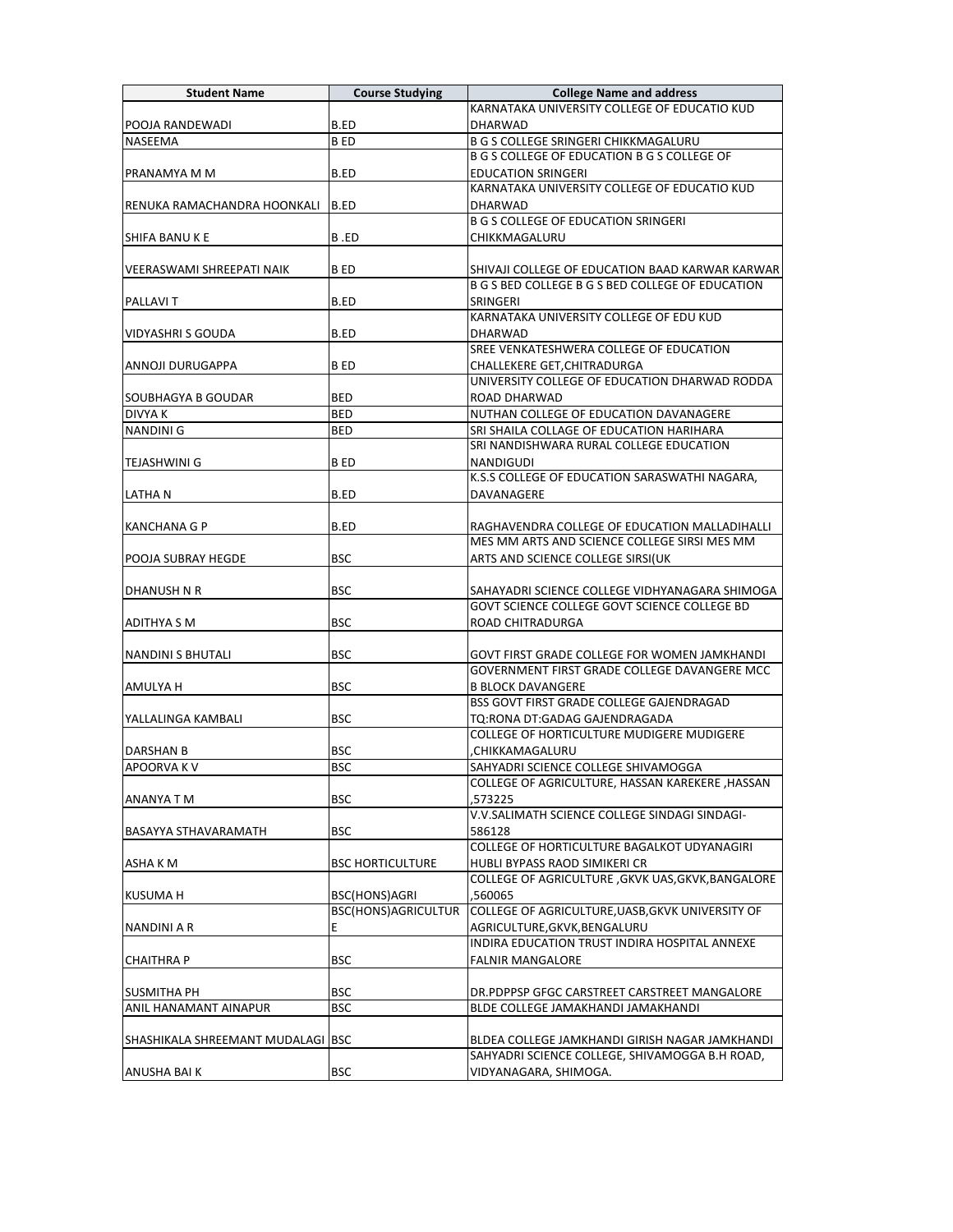| SAHYADRI SCIENCE COLLEGE SHIVAMOGGA<br><b>BSC</b><br>LINGESH M P<br>VIDHYANAGARA SHIVAMOGGA<br>FIELD MARSHAL K M CARIAPPA COLLEGE F M C COLLEGE<br><b>BSC</b><br>MADIKERI TALUQ KODAGU<br>MANU L R<br><b>BSC</b><br><b>MANDARAK</b><br>COLLEGE OF AGRICULTURE KAREKERE, HASSAN<br>SANJAY<br><b>BSC</b><br>YUVARAJA COLLEGE MYSORE MYSORE<br>PRAVEEN HIPPARAGI<br><b>BSC</b><br>BLDEA DEGREE COLLEGE JAMKHANDI JAMKHANDI<br><b>BSC</b><br><b>SHARATH T P</b><br>SAHYADRI SCIENCE COLLEGE VIDHYANAGARA SHIMOGA<br><b>BSC</b><br><b>ARPITHA S D</b><br>NIE COLLEGE MYSORE NIE COLLEGE MYSORE<br><b>BSC</b><br>DUNDUBI V S<br>COLLEGE OF AGRICULTURE HASSAN KAREKERE HASSAN<br><b>NANDANA SURESHAPPA</b><br>BSC(HONS).<br>UNIVERSITY OF HORTICULTURAL SCIENCES BAG<br><b>HORTICULTURE</b><br><b>BADAGOUDRA</b><br>NAVANAGAR, UDYANAGARI, BAGALKOT<br>BSC(HONS)AGRICULTUR<br>COLLEGE OF AGRICULTURE DHARWAD COLLEGE OF<br>E<br>AGRICULTURE, KRISHINAGAR, DHA<br><b>DEEPAKA</b><br>ANJUMAN COLLEGE FOR WOMEN BHATKAL KHATIJA SYED<br><b>BSC</b><br>ALI CAMPUS NEAR SHAMSHUDDIN<br>LAMEES<br>MES MM ARTS AND SCIENCE COLLEGE SIRSI VIDYA<br><b>MEGHA GINIVALAD</b><br><b>BSC</b><br>NAGAR COLLEGE ROAD SIRSI<br>FIELD MARSHAL K M CARIAPPA COLLEGE BHAGAVATHI<br><b>BSC</b><br><b>PRUTHVIRAJ G R</b><br>NAGAR, MADIKERI, 571201<br><b>BSC</b><br>LIKHITA K L<br>SAHYADRI SCIENCE COLLEGE VIDYANAGAR SHIVAMOGGA<br><b>H AISHWARYA</b><br>BSC<br>CENTRAL UNIVERSITY OF KARNATAKA KALABURAGI<br>BLDEA DEGREE COLLEGE JAMKHANDI GIRISH NAGAR<br><b>BSC</b><br><b>VINOD KAVATEKAR</b><br>JAMKHANDI<br>COLLEGE OF AGRICULTURE, UAS DHARWAD KRISHI<br><b>BSC</b><br>NAGAR, DHARWAD-580005<br><b>GOWTHAMIR</b><br><b>BSC AGRICULTURE</b><br>COLLEGE OF AGRICULTURE SHIVAMOGGA<br>PRIYANKA D R<br>BSC(HONS).AGRICULTUR COLLEGE OF AGRICULTURE VIJAYAPUR HITTINAHALLI<br>E<br>FARM, VIJAYAPUR<br>RAMESH SANADI<br>MANJUNATH LINGAYYA NAIK<br><b>BSC</b><br>SIDDHARTHA DEGREE COLLEGE HARAKALI, SHIRALI<br><b>BSC (HONS</b><br>)AGRICULTURE<br><b>KARTIK CHIGARI</b><br>COLLEGE OF AGRICULTURE DHARWAD DHARWAD<br>SAHYADRI SCIENCE COLLEGE VIDYANAGARA<br><b>BSC</b><br>SHIVAMOGGA<br>AMULYA S A<br><b>SAHANA HEGDE</b><br><b>BSC</b><br>SAHYADRI SCIENCE COLLEGE SHIMOGA<br><b>BSC</b><br>ARATI MALLAYYA MATHAPATI<br>BLDEA COLLEGE JAMKHANDI GIRISH NAGAR JAMKHANDI<br><b>BSC</b><br>ARAVINDA H R<br>COLLEGE OF HORTICULTURE BABBUR FARM, HIRIYUR<br><b>BSC</b><br>SMT. INDIRAGANDHI GOVT. WOMENS COLLEGE SAGARA<br>AKSHATHA G B<br>BSC(HONS)<br>COLLEGE OF AGRICULTURE DHARWAD-580005<br><b>AGRICULTURE</b><br>HARAKISHAN JAGADISH DEVADIGA<br>KRISHINAGAR, DHARWAD-580005 KARNATAKA IN<br>DRM SCIENCE COLLEGE DAVANAGERE NEAR JJMMC<br><b>BSC</b><br>DAVANAGERE<br><b>NAVEEN P KANPET</b><br>D.P.D.P.-P.S.P. GOVT FIRST GRADE COLLEGE CARSTREET<br><b>BSC</b><br>MANGALORE<br>YATHISH<br><b>BSC</b><br><b>RAKSHA G K</b><br>DRM 1ST GRADE COLLEGE DAVANGERE<br>MES MM ARTS AND SCIENCE COLLEGE SIRSI VIDYA<br><b>BSC</b><br>NAGAR COLLEGE ROAD SIRSI<br>TILAK VISHWANATH HEGDE<br>SAYHADRI SCIENCE COLLEGE SHIVAMOGA TALUK<br><b>BSC</b><br><b>H S DARSHAN</b><br>SHIVAMOGA DISTRICT<br><b>COMMERCE BHS ARTS &amp; TGP SCIENCE COLLEGE J</b><br><b>BSC</b><br>JAMKHANDI<br>SAYYAD MUBARAK SANTI<br>LAXMI RAMESH MARANUR<br><b>BSC</b><br>BLDEA COLLEGE JAMKHANDI GIRISH NAGAR JAMKHANDI<br>DR JAKEER HUSSAIN FIRST GRADE COLLEGE BASHA<br><b>BSC</b><br>NAGAR DAVANAGERE<br>KHUSHNUMA RUQSAR KHANUM | <b>Student Name</b> | <b>Course Studying</b> | <b>College Name and address</b> |
|---------------------------------------------------------------------------------------------------------------------------------------------------------------------------------------------------------------------------------------------------------------------------------------------------------------------------------------------------------------------------------------------------------------------------------------------------------------------------------------------------------------------------------------------------------------------------------------------------------------------------------------------------------------------------------------------------------------------------------------------------------------------------------------------------------------------------------------------------------------------------------------------------------------------------------------------------------------------------------------------------------------------------------------------------------------------------------------------------------------------------------------------------------------------------------------------------------------------------------------------------------------------------------------------------------------------------------------------------------------------------------------------------------------------------------------------------------------------------------------------------------------------------------------------------------------------------------------------------------------------------------------------------------------------------------------------------------------------------------------------------------------------------------------------------------------------------------------------------------------------------------------------------------------------------------------------------------------------------------------------------------------------------------------------------------------------------------------------------------------------------------------------------------------------------------------------------------------------------------------------------------------------------------------------------------------------------------------------------------------------------------------------------------------------------------------------------------------------------------------------------------------------------------------------------------------------------------------------------------------------------------------------------------------------------------------------------------------------------------------------------------------------------------------------------------------------------------------------------------------------------------------------------------------------------------------------------------------------------------------------------------------------------------------------------------------------------------------------------------------------------------------------------------------------------------------------------------------------------------------------------------------------------------------------------------------------------------------------------------------------------------------------------------------------------------------------------------------------------------------|---------------------|------------------------|---------------------------------|
|                                                                                                                                                                                                                                                                                                                                                                                                                                                                                                                                                                                                                                                                                                                                                                                                                                                                                                                                                                                                                                                                                                                                                                                                                                                                                                                                                                                                                                                                                                                                                                                                                                                                                                                                                                                                                                                                                                                                                                                                                                                                                                                                                                                                                                                                                                                                                                                                                                                                                                                                                                                                                                                                                                                                                                                                                                                                                                                                                                                                                                                                                                                                                                                                                                                                                                                                                                                                                                                                                       |                     |                        |                                 |
|                                                                                                                                                                                                                                                                                                                                                                                                                                                                                                                                                                                                                                                                                                                                                                                                                                                                                                                                                                                                                                                                                                                                                                                                                                                                                                                                                                                                                                                                                                                                                                                                                                                                                                                                                                                                                                                                                                                                                                                                                                                                                                                                                                                                                                                                                                                                                                                                                                                                                                                                                                                                                                                                                                                                                                                                                                                                                                                                                                                                                                                                                                                                                                                                                                                                                                                                                                                                                                                                                       |                     |                        |                                 |
|                                                                                                                                                                                                                                                                                                                                                                                                                                                                                                                                                                                                                                                                                                                                                                                                                                                                                                                                                                                                                                                                                                                                                                                                                                                                                                                                                                                                                                                                                                                                                                                                                                                                                                                                                                                                                                                                                                                                                                                                                                                                                                                                                                                                                                                                                                                                                                                                                                                                                                                                                                                                                                                                                                                                                                                                                                                                                                                                                                                                                                                                                                                                                                                                                                                                                                                                                                                                                                                                                       |                     |                        |                                 |
|                                                                                                                                                                                                                                                                                                                                                                                                                                                                                                                                                                                                                                                                                                                                                                                                                                                                                                                                                                                                                                                                                                                                                                                                                                                                                                                                                                                                                                                                                                                                                                                                                                                                                                                                                                                                                                                                                                                                                                                                                                                                                                                                                                                                                                                                                                                                                                                                                                                                                                                                                                                                                                                                                                                                                                                                                                                                                                                                                                                                                                                                                                                                                                                                                                                                                                                                                                                                                                                                                       |                     |                        |                                 |
|                                                                                                                                                                                                                                                                                                                                                                                                                                                                                                                                                                                                                                                                                                                                                                                                                                                                                                                                                                                                                                                                                                                                                                                                                                                                                                                                                                                                                                                                                                                                                                                                                                                                                                                                                                                                                                                                                                                                                                                                                                                                                                                                                                                                                                                                                                                                                                                                                                                                                                                                                                                                                                                                                                                                                                                                                                                                                                                                                                                                                                                                                                                                                                                                                                                                                                                                                                                                                                                                                       |                     |                        |                                 |
|                                                                                                                                                                                                                                                                                                                                                                                                                                                                                                                                                                                                                                                                                                                                                                                                                                                                                                                                                                                                                                                                                                                                                                                                                                                                                                                                                                                                                                                                                                                                                                                                                                                                                                                                                                                                                                                                                                                                                                                                                                                                                                                                                                                                                                                                                                                                                                                                                                                                                                                                                                                                                                                                                                                                                                                                                                                                                                                                                                                                                                                                                                                                                                                                                                                                                                                                                                                                                                                                                       |                     |                        |                                 |
|                                                                                                                                                                                                                                                                                                                                                                                                                                                                                                                                                                                                                                                                                                                                                                                                                                                                                                                                                                                                                                                                                                                                                                                                                                                                                                                                                                                                                                                                                                                                                                                                                                                                                                                                                                                                                                                                                                                                                                                                                                                                                                                                                                                                                                                                                                                                                                                                                                                                                                                                                                                                                                                                                                                                                                                                                                                                                                                                                                                                                                                                                                                                                                                                                                                                                                                                                                                                                                                                                       |                     |                        |                                 |
|                                                                                                                                                                                                                                                                                                                                                                                                                                                                                                                                                                                                                                                                                                                                                                                                                                                                                                                                                                                                                                                                                                                                                                                                                                                                                                                                                                                                                                                                                                                                                                                                                                                                                                                                                                                                                                                                                                                                                                                                                                                                                                                                                                                                                                                                                                                                                                                                                                                                                                                                                                                                                                                                                                                                                                                                                                                                                                                                                                                                                                                                                                                                                                                                                                                                                                                                                                                                                                                                                       |                     |                        |                                 |
|                                                                                                                                                                                                                                                                                                                                                                                                                                                                                                                                                                                                                                                                                                                                                                                                                                                                                                                                                                                                                                                                                                                                                                                                                                                                                                                                                                                                                                                                                                                                                                                                                                                                                                                                                                                                                                                                                                                                                                                                                                                                                                                                                                                                                                                                                                                                                                                                                                                                                                                                                                                                                                                                                                                                                                                                                                                                                                                                                                                                                                                                                                                                                                                                                                                                                                                                                                                                                                                                                       |                     |                        |                                 |
|                                                                                                                                                                                                                                                                                                                                                                                                                                                                                                                                                                                                                                                                                                                                                                                                                                                                                                                                                                                                                                                                                                                                                                                                                                                                                                                                                                                                                                                                                                                                                                                                                                                                                                                                                                                                                                                                                                                                                                                                                                                                                                                                                                                                                                                                                                                                                                                                                                                                                                                                                                                                                                                                                                                                                                                                                                                                                                                                                                                                                                                                                                                                                                                                                                                                                                                                                                                                                                                                                       |                     |                        |                                 |
|                                                                                                                                                                                                                                                                                                                                                                                                                                                                                                                                                                                                                                                                                                                                                                                                                                                                                                                                                                                                                                                                                                                                                                                                                                                                                                                                                                                                                                                                                                                                                                                                                                                                                                                                                                                                                                                                                                                                                                                                                                                                                                                                                                                                                                                                                                                                                                                                                                                                                                                                                                                                                                                                                                                                                                                                                                                                                                                                                                                                                                                                                                                                                                                                                                                                                                                                                                                                                                                                                       |                     |                        |                                 |
|                                                                                                                                                                                                                                                                                                                                                                                                                                                                                                                                                                                                                                                                                                                                                                                                                                                                                                                                                                                                                                                                                                                                                                                                                                                                                                                                                                                                                                                                                                                                                                                                                                                                                                                                                                                                                                                                                                                                                                                                                                                                                                                                                                                                                                                                                                                                                                                                                                                                                                                                                                                                                                                                                                                                                                                                                                                                                                                                                                                                                                                                                                                                                                                                                                                                                                                                                                                                                                                                                       |                     |                        |                                 |
|                                                                                                                                                                                                                                                                                                                                                                                                                                                                                                                                                                                                                                                                                                                                                                                                                                                                                                                                                                                                                                                                                                                                                                                                                                                                                                                                                                                                                                                                                                                                                                                                                                                                                                                                                                                                                                                                                                                                                                                                                                                                                                                                                                                                                                                                                                                                                                                                                                                                                                                                                                                                                                                                                                                                                                                                                                                                                                                                                                                                                                                                                                                                                                                                                                                                                                                                                                                                                                                                                       |                     |                        |                                 |
|                                                                                                                                                                                                                                                                                                                                                                                                                                                                                                                                                                                                                                                                                                                                                                                                                                                                                                                                                                                                                                                                                                                                                                                                                                                                                                                                                                                                                                                                                                                                                                                                                                                                                                                                                                                                                                                                                                                                                                                                                                                                                                                                                                                                                                                                                                                                                                                                                                                                                                                                                                                                                                                                                                                                                                                                                                                                                                                                                                                                                                                                                                                                                                                                                                                                                                                                                                                                                                                                                       |                     |                        |                                 |
|                                                                                                                                                                                                                                                                                                                                                                                                                                                                                                                                                                                                                                                                                                                                                                                                                                                                                                                                                                                                                                                                                                                                                                                                                                                                                                                                                                                                                                                                                                                                                                                                                                                                                                                                                                                                                                                                                                                                                                                                                                                                                                                                                                                                                                                                                                                                                                                                                                                                                                                                                                                                                                                                                                                                                                                                                                                                                                                                                                                                                                                                                                                                                                                                                                                                                                                                                                                                                                                                                       |                     |                        |                                 |
|                                                                                                                                                                                                                                                                                                                                                                                                                                                                                                                                                                                                                                                                                                                                                                                                                                                                                                                                                                                                                                                                                                                                                                                                                                                                                                                                                                                                                                                                                                                                                                                                                                                                                                                                                                                                                                                                                                                                                                                                                                                                                                                                                                                                                                                                                                                                                                                                                                                                                                                                                                                                                                                                                                                                                                                                                                                                                                                                                                                                                                                                                                                                                                                                                                                                                                                                                                                                                                                                                       |                     |                        |                                 |
|                                                                                                                                                                                                                                                                                                                                                                                                                                                                                                                                                                                                                                                                                                                                                                                                                                                                                                                                                                                                                                                                                                                                                                                                                                                                                                                                                                                                                                                                                                                                                                                                                                                                                                                                                                                                                                                                                                                                                                                                                                                                                                                                                                                                                                                                                                                                                                                                                                                                                                                                                                                                                                                                                                                                                                                                                                                                                                                                                                                                                                                                                                                                                                                                                                                                                                                                                                                                                                                                                       |                     |                        |                                 |
|                                                                                                                                                                                                                                                                                                                                                                                                                                                                                                                                                                                                                                                                                                                                                                                                                                                                                                                                                                                                                                                                                                                                                                                                                                                                                                                                                                                                                                                                                                                                                                                                                                                                                                                                                                                                                                                                                                                                                                                                                                                                                                                                                                                                                                                                                                                                                                                                                                                                                                                                                                                                                                                                                                                                                                                                                                                                                                                                                                                                                                                                                                                                                                                                                                                                                                                                                                                                                                                                                       |                     |                        |                                 |
|                                                                                                                                                                                                                                                                                                                                                                                                                                                                                                                                                                                                                                                                                                                                                                                                                                                                                                                                                                                                                                                                                                                                                                                                                                                                                                                                                                                                                                                                                                                                                                                                                                                                                                                                                                                                                                                                                                                                                                                                                                                                                                                                                                                                                                                                                                                                                                                                                                                                                                                                                                                                                                                                                                                                                                                                                                                                                                                                                                                                                                                                                                                                                                                                                                                                                                                                                                                                                                                                                       |                     |                        |                                 |
|                                                                                                                                                                                                                                                                                                                                                                                                                                                                                                                                                                                                                                                                                                                                                                                                                                                                                                                                                                                                                                                                                                                                                                                                                                                                                                                                                                                                                                                                                                                                                                                                                                                                                                                                                                                                                                                                                                                                                                                                                                                                                                                                                                                                                                                                                                                                                                                                                                                                                                                                                                                                                                                                                                                                                                                                                                                                                                                                                                                                                                                                                                                                                                                                                                                                                                                                                                                                                                                                                       |                     |                        |                                 |
|                                                                                                                                                                                                                                                                                                                                                                                                                                                                                                                                                                                                                                                                                                                                                                                                                                                                                                                                                                                                                                                                                                                                                                                                                                                                                                                                                                                                                                                                                                                                                                                                                                                                                                                                                                                                                                                                                                                                                                                                                                                                                                                                                                                                                                                                                                                                                                                                                                                                                                                                                                                                                                                                                                                                                                                                                                                                                                                                                                                                                                                                                                                                                                                                                                                                                                                                                                                                                                                                                       |                     |                        |                                 |
|                                                                                                                                                                                                                                                                                                                                                                                                                                                                                                                                                                                                                                                                                                                                                                                                                                                                                                                                                                                                                                                                                                                                                                                                                                                                                                                                                                                                                                                                                                                                                                                                                                                                                                                                                                                                                                                                                                                                                                                                                                                                                                                                                                                                                                                                                                                                                                                                                                                                                                                                                                                                                                                                                                                                                                                                                                                                                                                                                                                                                                                                                                                                                                                                                                                                                                                                                                                                                                                                                       |                     |                        |                                 |
|                                                                                                                                                                                                                                                                                                                                                                                                                                                                                                                                                                                                                                                                                                                                                                                                                                                                                                                                                                                                                                                                                                                                                                                                                                                                                                                                                                                                                                                                                                                                                                                                                                                                                                                                                                                                                                                                                                                                                                                                                                                                                                                                                                                                                                                                                                                                                                                                                                                                                                                                                                                                                                                                                                                                                                                                                                                                                                                                                                                                                                                                                                                                                                                                                                                                                                                                                                                                                                                                                       |                     |                        |                                 |
|                                                                                                                                                                                                                                                                                                                                                                                                                                                                                                                                                                                                                                                                                                                                                                                                                                                                                                                                                                                                                                                                                                                                                                                                                                                                                                                                                                                                                                                                                                                                                                                                                                                                                                                                                                                                                                                                                                                                                                                                                                                                                                                                                                                                                                                                                                                                                                                                                                                                                                                                                                                                                                                                                                                                                                                                                                                                                                                                                                                                                                                                                                                                                                                                                                                                                                                                                                                                                                                                                       |                     |                        |                                 |
|                                                                                                                                                                                                                                                                                                                                                                                                                                                                                                                                                                                                                                                                                                                                                                                                                                                                                                                                                                                                                                                                                                                                                                                                                                                                                                                                                                                                                                                                                                                                                                                                                                                                                                                                                                                                                                                                                                                                                                                                                                                                                                                                                                                                                                                                                                                                                                                                                                                                                                                                                                                                                                                                                                                                                                                                                                                                                                                                                                                                                                                                                                                                                                                                                                                                                                                                                                                                                                                                                       |                     |                        |                                 |
|                                                                                                                                                                                                                                                                                                                                                                                                                                                                                                                                                                                                                                                                                                                                                                                                                                                                                                                                                                                                                                                                                                                                                                                                                                                                                                                                                                                                                                                                                                                                                                                                                                                                                                                                                                                                                                                                                                                                                                                                                                                                                                                                                                                                                                                                                                                                                                                                                                                                                                                                                                                                                                                                                                                                                                                                                                                                                                                                                                                                                                                                                                                                                                                                                                                                                                                                                                                                                                                                                       |                     |                        |                                 |
|                                                                                                                                                                                                                                                                                                                                                                                                                                                                                                                                                                                                                                                                                                                                                                                                                                                                                                                                                                                                                                                                                                                                                                                                                                                                                                                                                                                                                                                                                                                                                                                                                                                                                                                                                                                                                                                                                                                                                                                                                                                                                                                                                                                                                                                                                                                                                                                                                                                                                                                                                                                                                                                                                                                                                                                                                                                                                                                                                                                                                                                                                                                                                                                                                                                                                                                                                                                                                                                                                       |                     |                        |                                 |
|                                                                                                                                                                                                                                                                                                                                                                                                                                                                                                                                                                                                                                                                                                                                                                                                                                                                                                                                                                                                                                                                                                                                                                                                                                                                                                                                                                                                                                                                                                                                                                                                                                                                                                                                                                                                                                                                                                                                                                                                                                                                                                                                                                                                                                                                                                                                                                                                                                                                                                                                                                                                                                                                                                                                                                                                                                                                                                                                                                                                                                                                                                                                                                                                                                                                                                                                                                                                                                                                                       |                     |                        |                                 |
|                                                                                                                                                                                                                                                                                                                                                                                                                                                                                                                                                                                                                                                                                                                                                                                                                                                                                                                                                                                                                                                                                                                                                                                                                                                                                                                                                                                                                                                                                                                                                                                                                                                                                                                                                                                                                                                                                                                                                                                                                                                                                                                                                                                                                                                                                                                                                                                                                                                                                                                                                                                                                                                                                                                                                                                                                                                                                                                                                                                                                                                                                                                                                                                                                                                                                                                                                                                                                                                                                       |                     |                        |                                 |
|                                                                                                                                                                                                                                                                                                                                                                                                                                                                                                                                                                                                                                                                                                                                                                                                                                                                                                                                                                                                                                                                                                                                                                                                                                                                                                                                                                                                                                                                                                                                                                                                                                                                                                                                                                                                                                                                                                                                                                                                                                                                                                                                                                                                                                                                                                                                                                                                                                                                                                                                                                                                                                                                                                                                                                                                                                                                                                                                                                                                                                                                                                                                                                                                                                                                                                                                                                                                                                                                                       |                     |                        |                                 |
|                                                                                                                                                                                                                                                                                                                                                                                                                                                                                                                                                                                                                                                                                                                                                                                                                                                                                                                                                                                                                                                                                                                                                                                                                                                                                                                                                                                                                                                                                                                                                                                                                                                                                                                                                                                                                                                                                                                                                                                                                                                                                                                                                                                                                                                                                                                                                                                                                                                                                                                                                                                                                                                                                                                                                                                                                                                                                                                                                                                                                                                                                                                                                                                                                                                                                                                                                                                                                                                                                       |                     |                        |                                 |
|                                                                                                                                                                                                                                                                                                                                                                                                                                                                                                                                                                                                                                                                                                                                                                                                                                                                                                                                                                                                                                                                                                                                                                                                                                                                                                                                                                                                                                                                                                                                                                                                                                                                                                                                                                                                                                                                                                                                                                                                                                                                                                                                                                                                                                                                                                                                                                                                                                                                                                                                                                                                                                                                                                                                                                                                                                                                                                                                                                                                                                                                                                                                                                                                                                                                                                                                                                                                                                                                                       |                     |                        |                                 |
|                                                                                                                                                                                                                                                                                                                                                                                                                                                                                                                                                                                                                                                                                                                                                                                                                                                                                                                                                                                                                                                                                                                                                                                                                                                                                                                                                                                                                                                                                                                                                                                                                                                                                                                                                                                                                                                                                                                                                                                                                                                                                                                                                                                                                                                                                                                                                                                                                                                                                                                                                                                                                                                                                                                                                                                                                                                                                                                                                                                                                                                                                                                                                                                                                                                                                                                                                                                                                                                                                       |                     |                        |                                 |
|                                                                                                                                                                                                                                                                                                                                                                                                                                                                                                                                                                                                                                                                                                                                                                                                                                                                                                                                                                                                                                                                                                                                                                                                                                                                                                                                                                                                                                                                                                                                                                                                                                                                                                                                                                                                                                                                                                                                                                                                                                                                                                                                                                                                                                                                                                                                                                                                                                                                                                                                                                                                                                                                                                                                                                                                                                                                                                                                                                                                                                                                                                                                                                                                                                                                                                                                                                                                                                                                                       |                     |                        |                                 |
|                                                                                                                                                                                                                                                                                                                                                                                                                                                                                                                                                                                                                                                                                                                                                                                                                                                                                                                                                                                                                                                                                                                                                                                                                                                                                                                                                                                                                                                                                                                                                                                                                                                                                                                                                                                                                                                                                                                                                                                                                                                                                                                                                                                                                                                                                                                                                                                                                                                                                                                                                                                                                                                                                                                                                                                                                                                                                                                                                                                                                                                                                                                                                                                                                                                                                                                                                                                                                                                                                       |                     |                        |                                 |
|                                                                                                                                                                                                                                                                                                                                                                                                                                                                                                                                                                                                                                                                                                                                                                                                                                                                                                                                                                                                                                                                                                                                                                                                                                                                                                                                                                                                                                                                                                                                                                                                                                                                                                                                                                                                                                                                                                                                                                                                                                                                                                                                                                                                                                                                                                                                                                                                                                                                                                                                                                                                                                                                                                                                                                                                                                                                                                                                                                                                                                                                                                                                                                                                                                                                                                                                                                                                                                                                                       |                     |                        |                                 |
|                                                                                                                                                                                                                                                                                                                                                                                                                                                                                                                                                                                                                                                                                                                                                                                                                                                                                                                                                                                                                                                                                                                                                                                                                                                                                                                                                                                                                                                                                                                                                                                                                                                                                                                                                                                                                                                                                                                                                                                                                                                                                                                                                                                                                                                                                                                                                                                                                                                                                                                                                                                                                                                                                                                                                                                                                                                                                                                                                                                                                                                                                                                                                                                                                                                                                                                                                                                                                                                                                       |                     |                        |                                 |
|                                                                                                                                                                                                                                                                                                                                                                                                                                                                                                                                                                                                                                                                                                                                                                                                                                                                                                                                                                                                                                                                                                                                                                                                                                                                                                                                                                                                                                                                                                                                                                                                                                                                                                                                                                                                                                                                                                                                                                                                                                                                                                                                                                                                                                                                                                                                                                                                                                                                                                                                                                                                                                                                                                                                                                                                                                                                                                                                                                                                                                                                                                                                                                                                                                                                                                                                                                                                                                                                                       |                     |                        |                                 |
|                                                                                                                                                                                                                                                                                                                                                                                                                                                                                                                                                                                                                                                                                                                                                                                                                                                                                                                                                                                                                                                                                                                                                                                                                                                                                                                                                                                                                                                                                                                                                                                                                                                                                                                                                                                                                                                                                                                                                                                                                                                                                                                                                                                                                                                                                                                                                                                                                                                                                                                                                                                                                                                                                                                                                                                                                                                                                                                                                                                                                                                                                                                                                                                                                                                                                                                                                                                                                                                                                       |                     |                        |                                 |
|                                                                                                                                                                                                                                                                                                                                                                                                                                                                                                                                                                                                                                                                                                                                                                                                                                                                                                                                                                                                                                                                                                                                                                                                                                                                                                                                                                                                                                                                                                                                                                                                                                                                                                                                                                                                                                                                                                                                                                                                                                                                                                                                                                                                                                                                                                                                                                                                                                                                                                                                                                                                                                                                                                                                                                                                                                                                                                                                                                                                                                                                                                                                                                                                                                                                                                                                                                                                                                                                                       |                     |                        |                                 |
|                                                                                                                                                                                                                                                                                                                                                                                                                                                                                                                                                                                                                                                                                                                                                                                                                                                                                                                                                                                                                                                                                                                                                                                                                                                                                                                                                                                                                                                                                                                                                                                                                                                                                                                                                                                                                                                                                                                                                                                                                                                                                                                                                                                                                                                                                                                                                                                                                                                                                                                                                                                                                                                                                                                                                                                                                                                                                                                                                                                                                                                                                                                                                                                                                                                                                                                                                                                                                                                                                       |                     |                        |                                 |
|                                                                                                                                                                                                                                                                                                                                                                                                                                                                                                                                                                                                                                                                                                                                                                                                                                                                                                                                                                                                                                                                                                                                                                                                                                                                                                                                                                                                                                                                                                                                                                                                                                                                                                                                                                                                                                                                                                                                                                                                                                                                                                                                                                                                                                                                                                                                                                                                                                                                                                                                                                                                                                                                                                                                                                                                                                                                                                                                                                                                                                                                                                                                                                                                                                                                                                                                                                                                                                                                                       |                     |                        |                                 |
|                                                                                                                                                                                                                                                                                                                                                                                                                                                                                                                                                                                                                                                                                                                                                                                                                                                                                                                                                                                                                                                                                                                                                                                                                                                                                                                                                                                                                                                                                                                                                                                                                                                                                                                                                                                                                                                                                                                                                                                                                                                                                                                                                                                                                                                                                                                                                                                                                                                                                                                                                                                                                                                                                                                                                                                                                                                                                                                                                                                                                                                                                                                                                                                                                                                                                                                                                                                                                                                                                       |                     |                        |                                 |
|                                                                                                                                                                                                                                                                                                                                                                                                                                                                                                                                                                                                                                                                                                                                                                                                                                                                                                                                                                                                                                                                                                                                                                                                                                                                                                                                                                                                                                                                                                                                                                                                                                                                                                                                                                                                                                                                                                                                                                                                                                                                                                                                                                                                                                                                                                                                                                                                                                                                                                                                                                                                                                                                                                                                                                                                                                                                                                                                                                                                                                                                                                                                                                                                                                                                                                                                                                                                                                                                                       |                     |                        |                                 |
|                                                                                                                                                                                                                                                                                                                                                                                                                                                                                                                                                                                                                                                                                                                                                                                                                                                                                                                                                                                                                                                                                                                                                                                                                                                                                                                                                                                                                                                                                                                                                                                                                                                                                                                                                                                                                                                                                                                                                                                                                                                                                                                                                                                                                                                                                                                                                                                                                                                                                                                                                                                                                                                                                                                                                                                                                                                                                                                                                                                                                                                                                                                                                                                                                                                                                                                                                                                                                                                                                       |                     |                        |                                 |
|                                                                                                                                                                                                                                                                                                                                                                                                                                                                                                                                                                                                                                                                                                                                                                                                                                                                                                                                                                                                                                                                                                                                                                                                                                                                                                                                                                                                                                                                                                                                                                                                                                                                                                                                                                                                                                                                                                                                                                                                                                                                                                                                                                                                                                                                                                                                                                                                                                                                                                                                                                                                                                                                                                                                                                                                                                                                                                                                                                                                                                                                                                                                                                                                                                                                                                                                                                                                                                                                                       |                     |                        |                                 |
|                                                                                                                                                                                                                                                                                                                                                                                                                                                                                                                                                                                                                                                                                                                                                                                                                                                                                                                                                                                                                                                                                                                                                                                                                                                                                                                                                                                                                                                                                                                                                                                                                                                                                                                                                                                                                                                                                                                                                                                                                                                                                                                                                                                                                                                                                                                                                                                                                                                                                                                                                                                                                                                                                                                                                                                                                                                                                                                                                                                                                                                                                                                                                                                                                                                                                                                                                                                                                                                                                       |                     |                        |                                 |
|                                                                                                                                                                                                                                                                                                                                                                                                                                                                                                                                                                                                                                                                                                                                                                                                                                                                                                                                                                                                                                                                                                                                                                                                                                                                                                                                                                                                                                                                                                                                                                                                                                                                                                                                                                                                                                                                                                                                                                                                                                                                                                                                                                                                                                                                                                                                                                                                                                                                                                                                                                                                                                                                                                                                                                                                                                                                                                                                                                                                                                                                                                                                                                                                                                                                                                                                                                                                                                                                                       |                     |                        |                                 |
|                                                                                                                                                                                                                                                                                                                                                                                                                                                                                                                                                                                                                                                                                                                                                                                                                                                                                                                                                                                                                                                                                                                                                                                                                                                                                                                                                                                                                                                                                                                                                                                                                                                                                                                                                                                                                                                                                                                                                                                                                                                                                                                                                                                                                                                                                                                                                                                                                                                                                                                                                                                                                                                                                                                                                                                                                                                                                                                                                                                                                                                                                                                                                                                                                                                                                                                                                                                                                                                                                       |                     |                        |                                 |
|                                                                                                                                                                                                                                                                                                                                                                                                                                                                                                                                                                                                                                                                                                                                                                                                                                                                                                                                                                                                                                                                                                                                                                                                                                                                                                                                                                                                                                                                                                                                                                                                                                                                                                                                                                                                                                                                                                                                                                                                                                                                                                                                                                                                                                                                                                                                                                                                                                                                                                                                                                                                                                                                                                                                                                                                                                                                                                                                                                                                                                                                                                                                                                                                                                                                                                                                                                                                                                                                                       |                     |                        |                                 |
|                                                                                                                                                                                                                                                                                                                                                                                                                                                                                                                                                                                                                                                                                                                                                                                                                                                                                                                                                                                                                                                                                                                                                                                                                                                                                                                                                                                                                                                                                                                                                                                                                                                                                                                                                                                                                                                                                                                                                                                                                                                                                                                                                                                                                                                                                                                                                                                                                                                                                                                                                                                                                                                                                                                                                                                                                                                                                                                                                                                                                                                                                                                                                                                                                                                                                                                                                                                                                                                                                       |                     |                        |                                 |
|                                                                                                                                                                                                                                                                                                                                                                                                                                                                                                                                                                                                                                                                                                                                                                                                                                                                                                                                                                                                                                                                                                                                                                                                                                                                                                                                                                                                                                                                                                                                                                                                                                                                                                                                                                                                                                                                                                                                                                                                                                                                                                                                                                                                                                                                                                                                                                                                                                                                                                                                                                                                                                                                                                                                                                                                                                                                                                                                                                                                                                                                                                                                                                                                                                                                                                                                                                                                                                                                                       |                     |                        |                                 |
|                                                                                                                                                                                                                                                                                                                                                                                                                                                                                                                                                                                                                                                                                                                                                                                                                                                                                                                                                                                                                                                                                                                                                                                                                                                                                                                                                                                                                                                                                                                                                                                                                                                                                                                                                                                                                                                                                                                                                                                                                                                                                                                                                                                                                                                                                                                                                                                                                                                                                                                                                                                                                                                                                                                                                                                                                                                                                                                                                                                                                                                                                                                                                                                                                                                                                                                                                                                                                                                                                       |                     |                        |                                 |
|                                                                                                                                                                                                                                                                                                                                                                                                                                                                                                                                                                                                                                                                                                                                                                                                                                                                                                                                                                                                                                                                                                                                                                                                                                                                                                                                                                                                                                                                                                                                                                                                                                                                                                                                                                                                                                                                                                                                                                                                                                                                                                                                                                                                                                                                                                                                                                                                                                                                                                                                                                                                                                                                                                                                                                                                                                                                                                                                                                                                                                                                                                                                                                                                                                                                                                                                                                                                                                                                                       |                     |                        |                                 |
|                                                                                                                                                                                                                                                                                                                                                                                                                                                                                                                                                                                                                                                                                                                                                                                                                                                                                                                                                                                                                                                                                                                                                                                                                                                                                                                                                                                                                                                                                                                                                                                                                                                                                                                                                                                                                                                                                                                                                                                                                                                                                                                                                                                                                                                                                                                                                                                                                                                                                                                                                                                                                                                                                                                                                                                                                                                                                                                                                                                                                                                                                                                                                                                                                                                                                                                                                                                                                                                                                       |                     |                        |                                 |
|                                                                                                                                                                                                                                                                                                                                                                                                                                                                                                                                                                                                                                                                                                                                                                                                                                                                                                                                                                                                                                                                                                                                                                                                                                                                                                                                                                                                                                                                                                                                                                                                                                                                                                                                                                                                                                                                                                                                                                                                                                                                                                                                                                                                                                                                                                                                                                                                                                                                                                                                                                                                                                                                                                                                                                                                                                                                                                                                                                                                                                                                                                                                                                                                                                                                                                                                                                                                                                                                                       |                     |                        |                                 |
|                                                                                                                                                                                                                                                                                                                                                                                                                                                                                                                                                                                                                                                                                                                                                                                                                                                                                                                                                                                                                                                                                                                                                                                                                                                                                                                                                                                                                                                                                                                                                                                                                                                                                                                                                                                                                                                                                                                                                                                                                                                                                                                                                                                                                                                                                                                                                                                                                                                                                                                                                                                                                                                                                                                                                                                                                                                                                                                                                                                                                                                                                                                                                                                                                                                                                                                                                                                                                                                                                       |                     |                        |                                 |
|                                                                                                                                                                                                                                                                                                                                                                                                                                                                                                                                                                                                                                                                                                                                                                                                                                                                                                                                                                                                                                                                                                                                                                                                                                                                                                                                                                                                                                                                                                                                                                                                                                                                                                                                                                                                                                                                                                                                                                                                                                                                                                                                                                                                                                                                                                                                                                                                                                                                                                                                                                                                                                                                                                                                                                                                                                                                                                                                                                                                                                                                                                                                                                                                                                                                                                                                                                                                                                                                                       |                     |                        |                                 |
|                                                                                                                                                                                                                                                                                                                                                                                                                                                                                                                                                                                                                                                                                                                                                                                                                                                                                                                                                                                                                                                                                                                                                                                                                                                                                                                                                                                                                                                                                                                                                                                                                                                                                                                                                                                                                                                                                                                                                                                                                                                                                                                                                                                                                                                                                                                                                                                                                                                                                                                                                                                                                                                                                                                                                                                                                                                                                                                                                                                                                                                                                                                                                                                                                                                                                                                                                                                                                                                                                       |                     |                        |                                 |
|                                                                                                                                                                                                                                                                                                                                                                                                                                                                                                                                                                                                                                                                                                                                                                                                                                                                                                                                                                                                                                                                                                                                                                                                                                                                                                                                                                                                                                                                                                                                                                                                                                                                                                                                                                                                                                                                                                                                                                                                                                                                                                                                                                                                                                                                                                                                                                                                                                                                                                                                                                                                                                                                                                                                                                                                                                                                                                                                                                                                                                                                                                                                                                                                                                                                                                                                                                                                                                                                                       |                     |                        |                                 |
|                                                                                                                                                                                                                                                                                                                                                                                                                                                                                                                                                                                                                                                                                                                                                                                                                                                                                                                                                                                                                                                                                                                                                                                                                                                                                                                                                                                                                                                                                                                                                                                                                                                                                                                                                                                                                                                                                                                                                                                                                                                                                                                                                                                                                                                                                                                                                                                                                                                                                                                                                                                                                                                                                                                                                                                                                                                                                                                                                                                                                                                                                                                                                                                                                                                                                                                                                                                                                                                                                       |                     |                        |                                 |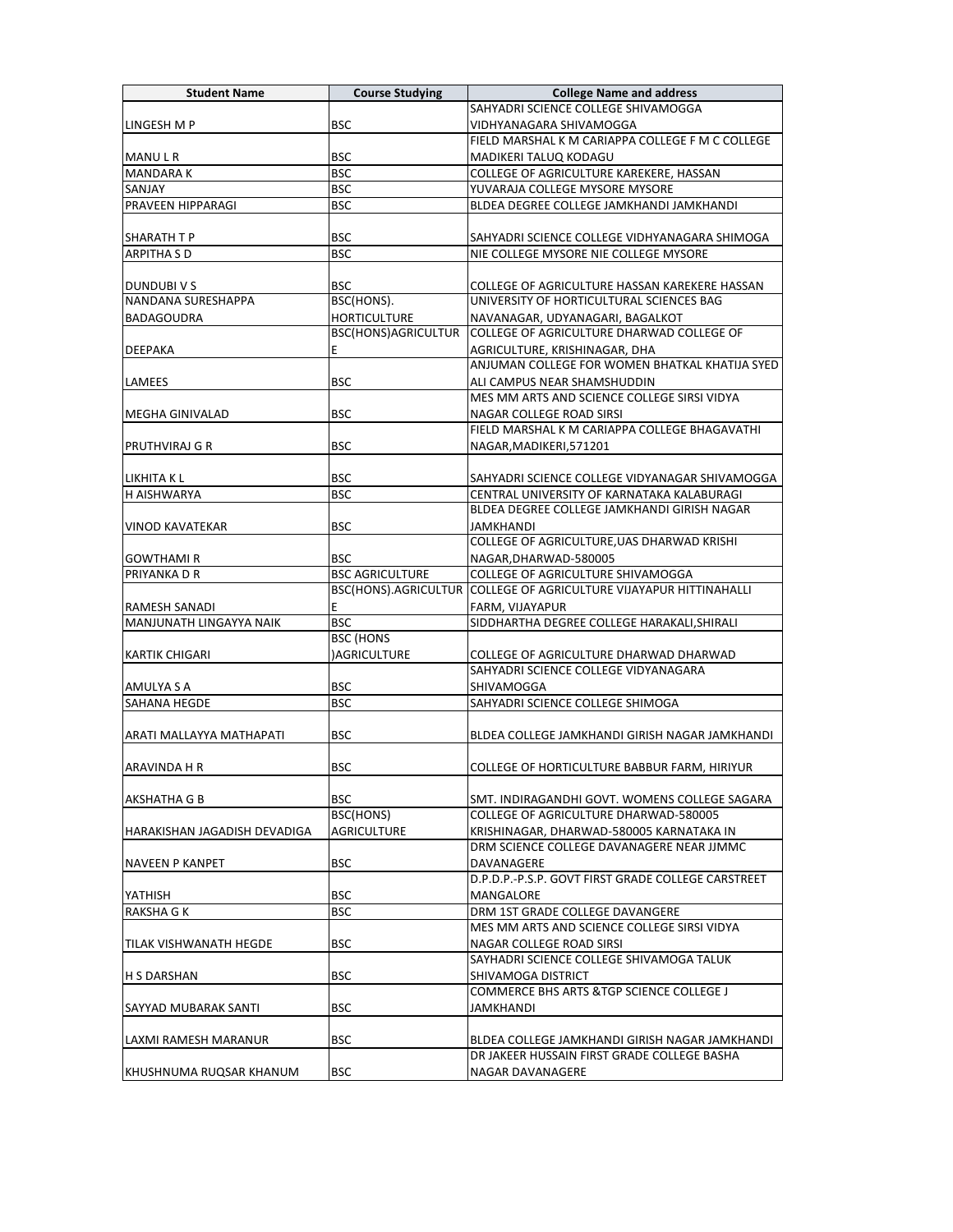| <b>Student Name</b>                                  | <b>Course Studying</b>              | <b>College Name and address</b>                                                                 |
|------------------------------------------------------|-------------------------------------|-------------------------------------------------------------------------------------------------|
|                                                      |                                     | BSC HONS AGRICULTURE COLLEGE OF AGRICULTURE DHARWAD UAS CAMPUS                                  |
| T PRAMODKUMAR REDDY                                  | <b>DHAR</b>                         | <b>KRISHINAGAR DHARWAD</b>                                                                      |
| <b>SANIYA NAAZ</b>                                   | <b>BSC</b>                          | DVS ARTS AND SCIENCE COLLEGE SHIMOGA                                                            |
|                                                      |                                     | AVK COLLEGE FOR WOMENS AKKAMAHADEVI ROAD                                                        |
| PALLAVI R M                                          | <b>BSC</b>                          | DAVANAGERE 577002                                                                               |
|                                                      |                                     | BLDEA DEGREE COLLEGE JAMKHANDI GIRISH NAGAR                                                     |
| SAHANA SHRIKRISHNA DESHAPANDE   BSC                  |                                     | JAMKHANDI                                                                                       |
|                                                      |                                     | GOVT FIRST GRADE COLLEGE SIRSI UK TIPPU NAGAR                                                   |
| JAYA YOGESH MARATHI                                  | <b>BSC</b>                          |                                                                                                 |
|                                                      |                                     | BANAVASI ROAD SIRSI 581402<br>GOVT FIRST GRADE COLLEGE NEAR VIDYANAGARA                         |
|                                                      |                                     |                                                                                                 |
| <b>GOWRI N MANNUR</b>                                | <b>BSC</b>                          | DAVANAGERE                                                                                      |
|                                                      |                                     |                                                                                                 |
| SIDDAROOD SHREESHAIL KOUJALAGI   BSC                 |                                     | BLDE COLLEGE JAMAKHANDI JAMAKHANDI                                                              |
|                                                      |                                     | SAHYAADRI SCIENCE COLLEGE VIDYAANAGARA                                                          |
| AJAY KUMAR N                                         | <b>BSC</b>                          | SHIVAMOGGA                                                                                      |
| <b>MURTHY S</b>                                      | <b>BSC</b>                          | YUVARAJA COLLEGE (AUTONOMOUS) MYSORE                                                            |
|                                                      |                                     | KLE SOCIETYS HS KOTAMBARI SCIENCE INST VIDYANAGAR                                               |
| JYOTI B GOUDAR                                       | <b>BSC</b>                          | HUBLI                                                                                           |
|                                                      |                                     | COLLEGE OF AGRICULTURE SCIENCE DHARWAD UAS                                                      |
| SHIVANAND SHIVABASU ITNAL                            | BSC HONS AGRICULTURE CAMPUS DHARWAD |                                                                                                 |
|                                                      |                                     | REGIONAL INSTITUTE OF EDUCATION MYSORE MANASA                                                   |
| AISHWARYA N                                          | <b>BSC</b>                          | <b>GANGOTRI MYSORE</b>                                                                          |
|                                                      |                                     | COMM, BHS ARTS AND TGP SCIENCE COLLEGE GIRISH                                                   |
| ASHWINI TANAJI PATIL                                 | <b>BSC</b>                          | NAGAR JAMAKHANDI                                                                                |
|                                                      |                                     | SAHAYDRI SCIENCE COLLEGE SHIVAMOGGA SHAHYDRI                                                    |
| <b>CHANDU M T</b>                                    | <b>BSC</b>                          | SCIENCE COLLEGE SHIVAMOGGA                                                                      |
| <b>HANAMAGOUDA HULLALLI</b>                          | <b>BSC</b>                          | <b>GOVT COLLEGE BAGALKOT</b>                                                                    |
| ANUSHA B J                                           | <b>BSC</b>                          | MAYALONDA GOVT COLLEGE MAYAKONDA                                                                |
| <b>ANJALI SHIDENUR</b>                               | <b>BSC</b>                          | <b>GOVT COLLEGE RANEBENNUR</b>                                                                  |
|                                                      |                                     |                                                                                                 |
| <b>GOUTAMI DODDAMANI</b><br>SURESH KALLAPPA YAKKUNDI | BA                                  | PRIYADARSHINI FIRST GRADE COLLEGE RATTIHALLI                                                    |
|                                                      | ΒA                                  | JSS STC ARTS AND COMMERCE COLLEGE BANAHATTI<br>DVS ARTS AND SCIENCE COLLEGE BASAVESHWARA CIRCLE |
|                                                      |                                     |                                                                                                 |
| RANJITHA B H                                         | ВA                                  | SHIMOGA<br>GOVT FIRST GRADE WOMENS COLLEGE AP JAMKHANDI                                         |
|                                                      |                                     |                                                                                                 |
| SUSHMITA MAYAPPA SANGAPUR                            | BA                                  | <b>DIST BAGALKOT</b>                                                                            |
| ASLAM JAMADAR                                        | ВA                                  | C M MANAGULI COLLEGE SINDAGI SINDAGI                                                            |
|                                                      |                                     |                                                                                                 |
| <b>RAGHUB</b>                                        | BA                                  | GOVT FIRST GRADE COLLEGE MCC B BLOCK DAVANAGERE                                                 |
|                                                      |                                     | GOVT FIRST GRADE COLLEGE GOVT FIRST GRADE COLLEGE                                               |
| SHREYAS.CHANDRAKANT.PEDNEKAR                         | BA                                  | CH KITTUR DI BE                                                                                 |
|                                                      |                                     | SDM DEGREE COLLEGE HONNAVAR, UTTARA KANNADA -                                                   |
| SUVARNA GAJANAN NAIK                                 | BA                                  | 581334                                                                                          |
|                                                      |                                     |                                                                                                 |
| <b>SHIVANI JADHAV</b>                                | BA                                  | GOVT FIRST GRADE COLLEGE FOR WOMENS JAMAKHANDI                                                  |
|                                                      |                                     | JSS BANASHAKARI AND SK GUBBI SCIENCE VIDYAGIRI                                                  |
| ISHIVAMURTHY A                                       | ΒA                                  | <b>DHARWAD</b>                                                                                  |
|                                                      |                                     | S P M ARTS, SCIENCE AND COMMERCE COLLEG HARUGERI                                                |
| LAXMI AJIT TERADALE                                  | BA                                  | TQ RIABAG DIST BELAGAVI                                                                         |
|                                                      |                                     | MAHARAJA;S COLLEGE, MYSORE NEAR RAMASWAMY                                                       |
| MONIKA.S                                             | BА                                  | CIRCLE, JLB ROAD, MYSORE                                                                        |
|                                                      |                                     | GOVT FIRST GRADE COLLEGE LINGASUGUR LINGASUGUR                                                  |
| <b>VEERESH</b>                                       | BA                                  | DIST RAICHUR                                                                                    |
|                                                      |                                     | SBC FIRST GRADE COLLEGE FOR WOMEN SS LAYOUT A                                                   |
| SONIYA S N                                           | BA                                  | <b>BLOCK DAVANGERE</b>                                                                          |
|                                                      |                                     | GOVT FIRST GRADE COLLEGE VIDYA NAGARA ROAD                                                      |
|                                                      |                                     | DAVANAGERE-577004                                                                               |
| KAMTHA KOTEPPA                                       | ВA                                  |                                                                                                 |
| <b>MADHUK</b>                                        | ΒA                                  | MAHARAJA COLLEGE JLB ROAD MYSORE                                                                |
|                                                      |                                     | RDS BSW COLLEGE MUDALAGI AT POST MUDALAGI TQ                                                    |
| BHIMAPPA ALLAPPA MADAR                               | ВA                                  | <b>MUDALAGI</b>                                                                                 |
| <b>ARATI APPASAB TERADALE</b>                        | ΒA                                  | SMES DEGREE COLLEGE ATHANI ATHANI                                                               |
|                                                      |                                     | SMT HIRABAI B CHOGULE DEGREE COLLEGE TO RAIBAG                                                  |
| PAVITRA LAXMAN TIGADI                                | ΒA                                  | DIST BELAGAVI PIN 591317                                                                        |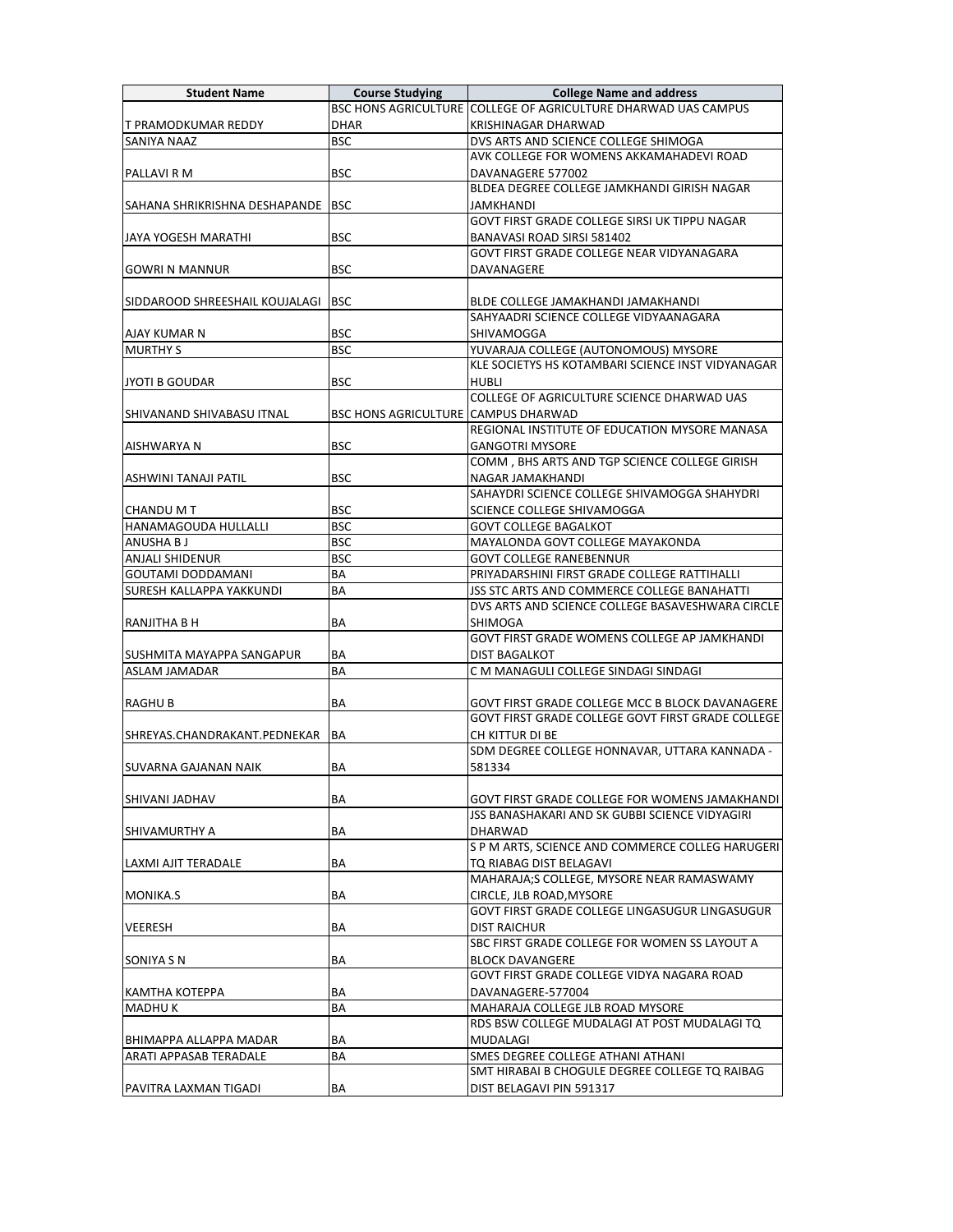| <b>Student Name</b>              | <b>Course Studying</b> | <b>College Name and address</b>                                                                 |
|----------------------------------|------------------------|-------------------------------------------------------------------------------------------------|
|                                  |                        | SDM DEGREE COLLEGE HONNAVAR, UTTARA KANNADA -                                                   |
| DARSHAN GANAPAYYA GOUDA          | BA                     | 581334                                                                                          |
| <b>SAISAMARTH S GOUDAR</b>       | 2                      | <b>GUNDI SCHOOL DVG</b>                                                                         |
| SNEHA S K                        | BA                     | <b>AVK DVG</b>                                                                                  |
| <b>SHAILA S K</b>                | 9TH                    | <b>GUNDI SCHOOL DVG</b>                                                                         |
| <b>DEEPAK HEGDE</b>              | <b>BCOM</b>            | ALVAS COLLEGE VIDYAGIRI MOODBIDIRE                                                              |
|                                  |                        | MANGALORE ACADEMY OF PROFESSIONAL STUDYS                                                        |
| ARADHANA SHENOY                  | <b>BCOM</b>            | CHINMAYA LANE, BUNTSHOSTEL- 575003                                                              |
|                                  |                        | MES COLLEGE OF COMMERCE SIRSI VIDYA NAGAR                                                       |
| <b>MADHURA M</b>                 | <b>BCOM</b>            | <b>COLLEGE ROAD SIRSI</b>                                                                       |
|                                  |                        |                                                                                                 |
| NISHA S POOJARY                  | <b>BCOM</b>            | BHANDARKARS ARTS & SCIENCE COLLEGE KUNDAPURA                                                    |
|                                  |                        | GOVT FIRST GRADE COLLEGE SIRSI UK TIPPU NAGAR                                                   |
| SHREELAXMI NARASIMHA BHAT        | <b>BCOM</b>            | BANAVASIROAD SIRSI UK 581402                                                                    |
|                                  |                        | ST JOSEPHS COLLEGE OF COMMERCE 163 BRIGADE ROAD,                                                |
| <b>ABHILASH M SHARMA</b>         | <b>BCOM</b>            | BANGALORE-560025                                                                                |
|                                  |                        | ST JOSEPHS COLLEGE OF COMMERCE 163 BRIGADE ROAD,                                                |
| ANANYA HEBBAR                    | <b>BCOM</b>            | BANGALORE-560025                                                                                |
|                                  |                        | S.D.P.T COLLEGE KATEEL KATEEL MANGALORE DAKSHINA                                                |
| <b>ANANYA S SHETTY</b>           | <b>BCOM</b>            | KANNADA                                                                                         |
|                                  |                        | APOORVA INSTITUTE OF MANAGEMENT STUDIES                                                         |
| <b>PUNITH D</b>                  | <b>BCOM</b>            | PADMANABHANAGAR, BANGALORE 560070                                                               |
|                                  |                        | AIMS EVENING DEGREE COLLEGE #33.8TH                                                             |
| <b>PAVAN KUMAR S</b>             | <b>BCOM</b>            | CROSS, PADMANABHANAGAR, BLR-560070                                                              |
|                                  |                        | APOORVA INSTITUTE OF MANAGEMENT STUDIES 8 TH                                                    |
| <b>BHOOMIKA A</b>                | <b>BCOM</b>            | CROSS RK LAYOUT MKP ROAD PADMNABNGR                                                             |
|                                  |                        | TRISHA VIDYA EVENING COLLEGE MATTU ROAD,                                                        |
| <b>AKSHAYA SURESH SHETTY</b>     | <b>BCOM</b>            | KATAPADY, UDUPI-574105                                                                          |
|                                  |                        | <b>GOVT FIRST GRADE WOMEN PUTTUR PUTTUR TALUK</b>                                               |
| <b>VEENASHREE</b>                | <b>BCOM</b>            | DAKSHINA KANNADA KARNATAKA                                                                      |
|                                  |                        |                                                                                                 |
| VANDANA PAI J                    | <b>BCOM</b>            | BHANDARKARS ARTS AND SCIENCE COLLEGE KUNDAPURA<br>SBC FIRST GRADE COLLEGE FOR WOMEN SS LAYOUT A |
| <b>GOURIHALLI HULIGEMMA</b>      | <b>BCOM</b>            | <b>BLOCK DAVANGERE</b>                                                                          |
|                                  |                        | B.S.CHANNABASAPPA FIRST GRADE COLLEGE                                                           |
| <b>ASIF S</b>                    | <b>BCOM</b>            | S.S.LAYOUT,"A"BLOCK, DAVANAGERE-577004                                                          |
| <b>IONA LEWIS</b>                | <b>BCOM</b>            | SRI POORNAPRAJNA EVENING COLLEGE UDUPI                                                          |
|                                  |                        | AGB FIRST GRADE COLLEGE 2ND MAIN 2ND CROSS P J                                                  |
| <b>SUHAS G</b>                   | <b>BCOM</b>            | <b>EXTEN DAVANAGERE</b>                                                                         |
|                                  |                        | <b>BHANDARKARS ARTS &amp; SCIENCE CLG KUNDAPURA</b>                                             |
| <b>MITHALI B</b>                 | <b>BCOM</b>            | KUNDAPURA TQ UDUPI DIST 576201                                                                  |
| <b>VITTHAL VAIKUNTH GAITONDE</b> | <b>BCOM</b>            | SDM DEGREE COLLEGE HONNAVAR                                                                     |
|                                  |                        | SJM ARTS SCIENCE AND COMMERCE COLLEGE                                                           |
| <b>MAHALAKSHMIT</b>              | BCOM                   | CHANDRAVALLI ROAD CHITRADURGA                                                                   |
|                                  |                        | BLDEA COLLEGE JAMKHANDI GIRISH NAGAR JAMKHANDI                                                  |
| SUDHA SANGAPPA HUNNUR            | <b>BCOM</b>            | TO JAMKHANDI                                                                                    |
| <b>KUSHI KOTHARI</b>             | <b>BCOM</b>            | AVK COLLEGE DAVANAGERE                                                                          |
|                                  |                        | ALVAS COLLEGE MOODBIDRI MOODBDIRI MANGALORE                                                     |
| <b>DURGASHREE</b>                | <b>BCOM</b>            | <b>TALUK</b>                                                                                    |
|                                  |                        | APOORVA INSTITUTE OF MANAGMENT STUDIES #33,, MKP                                                |
| <b>PRASANNA S YARNAL</b>         | <b>BCOM</b>            | ROAD, PADMANABANAGAR, BANGALORE                                                                 |
|                                  |                        | APOORVA INSTITUTE OF MANAGEMENT STUDIES MKP                                                     |
| <b>BHAGYASHREE.R</b>             | <b>BCOM</b>            | ROAD RK LAYOUT PADMANABHANAGAR BANGL                                                            |
|                                  |                        | ANANYA INSTITUTE COMMERCE AND MANAGEMENT                                                        |
| <b>SUNIL KG</b>                  | <b>BCOM</b>            | NEAR TOWNHALL CIRCLE, TUMKUR                                                                    |
|                                  |                        |                                                                                                 |
| RESHMA MOULASAB NASHI            | <b>BCOM</b>            | BLDEA COLLEGE JAMKHANDI GIRISH NAGAR JAMKHANDI                                                  |
|                                  |                        | MES INSTITUTE OF MANAGEMENT STUDIES                                                             |
| ANIL KUMAR N                     | <b>BCOM</b>            | RAJAJINAGAR, BANGALORE                                                                          |
|                                  |                        |                                                                                                 |
| <b>SHREEYA A</b>                 | <b>BCOM</b>            | SSMRV COLLEGE 17,26TH MAIN ROAD,4TH T BLOCK EAST,                                               |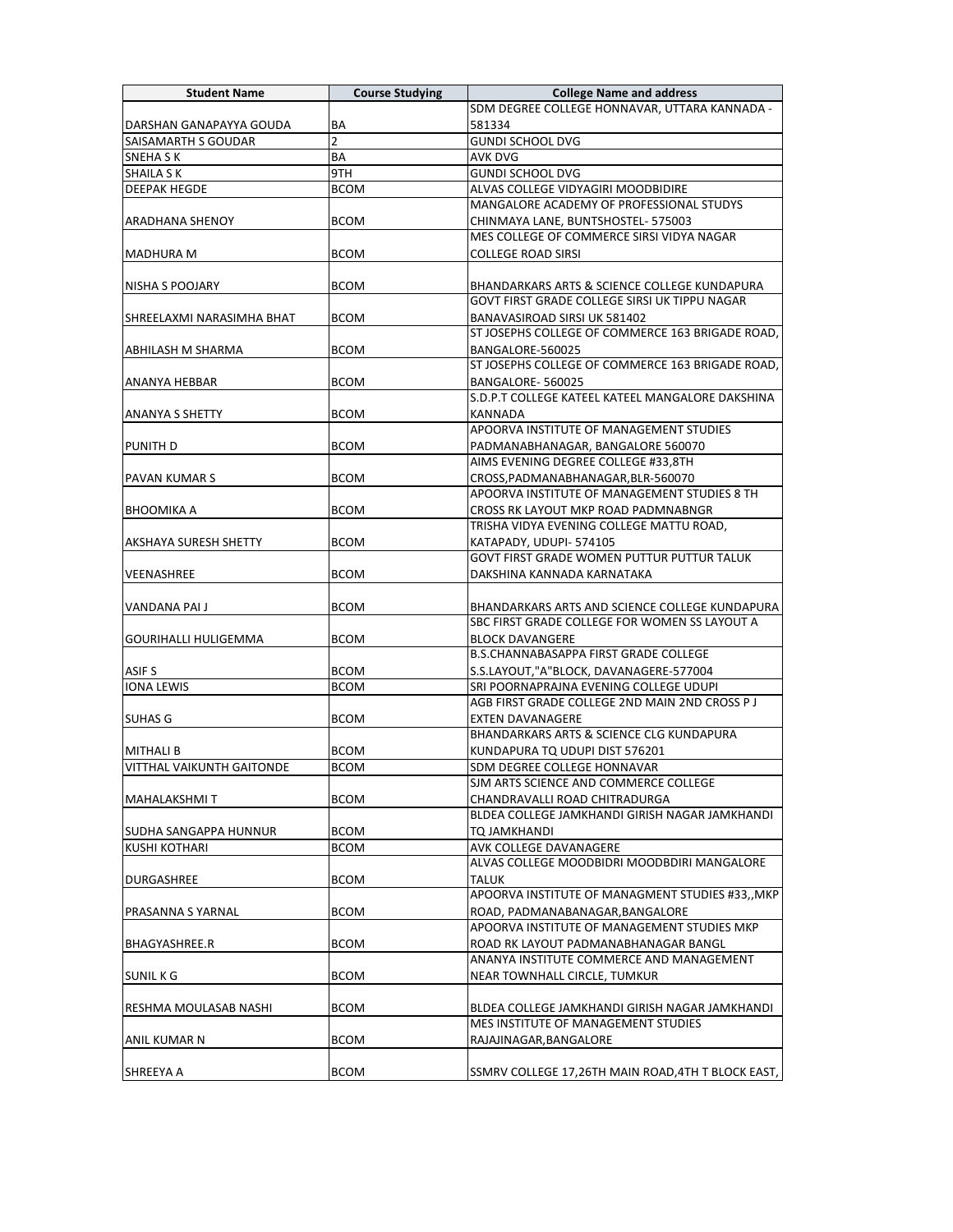| <b>Student Name</b>         | <b>Course Studying</b> | <b>College Name and address</b>                                                                  |
|-----------------------------|------------------------|--------------------------------------------------------------------------------------------------|
|                             |                        | APOORVA INSTITUTE OF MANAGEMENT STUDIES MKP                                                      |
| <b>PRERANA S R</b>          | <b>BCOM</b>            | ROAD RK LAYOUT PADMANABHANAGAR 70                                                                |
|                             |                        | BAPUJI INSTITUTE OF HI-TECH EDUCATION SS LAYOUT,                                                 |
| <b>MANOJ M</b>              | <b>BCOM</b>            | DAVANAGERE                                                                                       |
|                             |                        | BAPUJI INSTITUTE OF HI TECH EDUCATION O SS LAYOUT A                                              |
| TEJAS A N                   | <b>BCOM</b>            | <b>BLOCK DAVANAGERE</b>                                                                          |
|                             |                        | GOVT FIRST GRADE COLLEGE. BHARAMASAGARA                                                          |
| NARESHA H U                 | <b>BCOM</b>            | BHARAMASAGARA. CHITRADURGA TALK. 577519                                                          |
|                             |                        | SDM COLLEGE OF BUSINESS MANAGEMENT SDM                                                           |
| SAMEEKSHA.S                 | <b>BCOM</b>            | COLLEGE.KODAILBAIL.MANGALURU                                                                     |
|                             |                        |                                                                                                  |
| SUNANDA CHIDANAND MATHAPATI | <b>BCOM</b>            | BLDEA COLLEGE JAMKHANDI GIRISH NAGAR JAMKHANDI                                                   |
|                             |                        | GOVERNMENT FIRST GRADE COLLEGE FOR WOMEN MCC                                                     |
| <b>SWATHI J ACHARYA</b>     | <b>BCOM</b>            | A BLOCK                                                                                          |
| PRIYA PRABHAKAR BHAT        | <b>BCOM</b>            | MES COLLEGE OF COMMERCE VIDYA NAGAR SIRSI                                                        |
|                             |                        |                                                                                                  |
| <b>ADITHI SHETTY</b>        | <b>BCOM</b>            | BHANDARKARS ARTS AND SCIENCE COLLEGE KUNDAPURA<br>ALVAS COLLAGE ALVAS CLG, SUNDARI ANANDA CAMPUS |
|                             |                        |                                                                                                  |
| <b>KAVITHA</b>              | <b>BCOM</b>            | <b>MOODABID</b><br>MES COLLEGE OF ARTS, COMMERCE & SCIENCE 15TH                                  |
| RAMU J K                    | <b>BCOM</b>            | CROSS, MALLESHWARAM, BENGALURU                                                                   |
| <b>AISHWARYA PRAKASH</b>    |                        |                                                                                                  |
| MUDAKANNAVAR                | <b>BCOM</b>            | BLDEA COLLEGE JAMKHANDI GIRISH NAGAR JAMKHANDI                                                   |
|                             |                        | BHANDARKARS ARTS& SCIENCE CLG KUNDAPURA                                                          |
| <b>VARMITHA</b>             | <b>BCOM</b>            | KUNDAPURA TQ UDUPI DIST 576201                                                                   |
|                             |                        | <b>BHANDARKARS ARTS &amp; SCIENCE CLG KUNDAPUR</b>                                               |
| <b>VIJETHA</b>              | <b>BCOM</b>            | KUNDAPURA TO UDUPI DIST 576201                                                                   |
|                             |                        |                                                                                                  |
| RAKSHITHA                   | <b>BCOM</b>            | BHANDARKARS ARTS AND SCIENCE COLLEGE KUNDAPURA                                                   |
| VEEKSHA.H.SHETTY            | <b>BCOM</b>            | ALVAS COLLEGE VIDYAGIRI MOODBIDRI                                                                |
| SIDDESH R D                 | <b>BCOM</b>            | TRISHA VIDYA COLLEGE KATAPADI UDUPI                                                              |
|                             |                        | MES DEGREE COLLEGE OF ARTS COMMERCE AND MPL                                                      |
| <b>TEJASWINI V</b>          | <b>BCOM</b>            | SASTRY ROAD 15TH CROSS MALLESHWARAM                                                              |
|                             |                        | CSI COLLEGE OF COMMERCE, DHARWAD NEAR JUBILIE                                                    |
| JYOTIRADITYA GANAPATI BHAT  | <b>BCOM</b>            | CIRCLE, DHARWAD                                                                                  |
| DHANANJAYA K S              | <b>BCOM</b>            | <b>RGICM BIET ROAD</b>                                                                           |
| ANANYA SHYAMASUNDAR BHAT    | <b>BCOM</b>            | MES COLLEGE OF COMMERCE VIDYA NAGAR SIRSI<br>APOORVA INSTITUTE OF MANAGEMENT STUDIES 8TH         |
|                             |                        |                                                                                                  |
| <b>RAHUL M</b>              | <b>BCOM</b>            | CROSS, MKP ROAD, PADMANABHA NAGAR BAN                                                            |
| <b>ANUSHA B N</b>           | <b>BCOM</b>            | GOVT FIRST GRADE WOMNES COLLEGE DAVANAGERE                                                       |
|                             |                        | ALVAS DEGREE COLLEGE OF MOODBIDRI VIDYAGIRI                                                      |
| <b>SONY JESWIN VEIGAS</b>   | <b>BCOM</b>            | <b>MOODBIDRI</b>                                                                                 |
|                             |                        | CSI COLLEGE OF COMMERCE, DHARWAD PB ROAD, ZUBLIE                                                 |
| KAVYA NAGAPATI GOWDA        | <b>BCOM</b>            | CIRCLE, DHARWAD                                                                                  |
| ANITA NARAYAN MARATHI       | BCOM                   | DIVEKAR COLLEGE OF COMMERCE KARWAR                                                               |
|                             |                        | SKVMS GOVT FIRST GRADE COLLEGE KOTESHWARA                                                        |
| <b>SHARANYA</b>             | <b>BCOM</b>            | <b>KUNDAPURA</b>                                                                                 |
|                             |                        | SKVMS GOVT FIRST GRADE COLLEGE KOTESHWARA                                                        |
| <b>SUPRADA</b>              | <b>BCOM</b>            | KUNDAPURA                                                                                        |
|                             |                        | MES COLLEGE OF COMMERCE VIDYA NAGAR COLLEGE                                                      |
| SWATI MAHABALESHWAR HEGDE   | <b>BCOM</b>            | <b>ROAD SIRSI</b>                                                                                |
|                             |                        |                                                                                                  |
| MEGHASHREE                  | BCOM                   | ALVAS COLLEGE MOODABIDIRE VIDYAGIRI MOODABIDIRE                                                  |
|                             |                        | GOVT RAMNARAYAN CHELLARAM COLLEGE RACE COURSE                                                    |
| DHEERAJ M                   | <b>BCOM</b>            | ROAD BANGALORE-560001<br>ALVAS COLLEGE, MOODABIDIRE VIDYAGIRI                                    |
|                             |                        |                                                                                                  |
| <b>SINDHU</b>               | <b>BCOM</b>            | <b>MOODABIDIRE</b><br>ALVAS COLLEGE MOODABIDIRE VIDYAGIRI,                                       |
| THRISHA ACHARYA             | <b>BCOM</b>            | <b>MOODABIDIRE</b>                                                                               |
| RASHMI                      | <b>BCOM</b>            | DR B B HEGDE FIRST GRADE COLLEGE KUNDAPURA                                                       |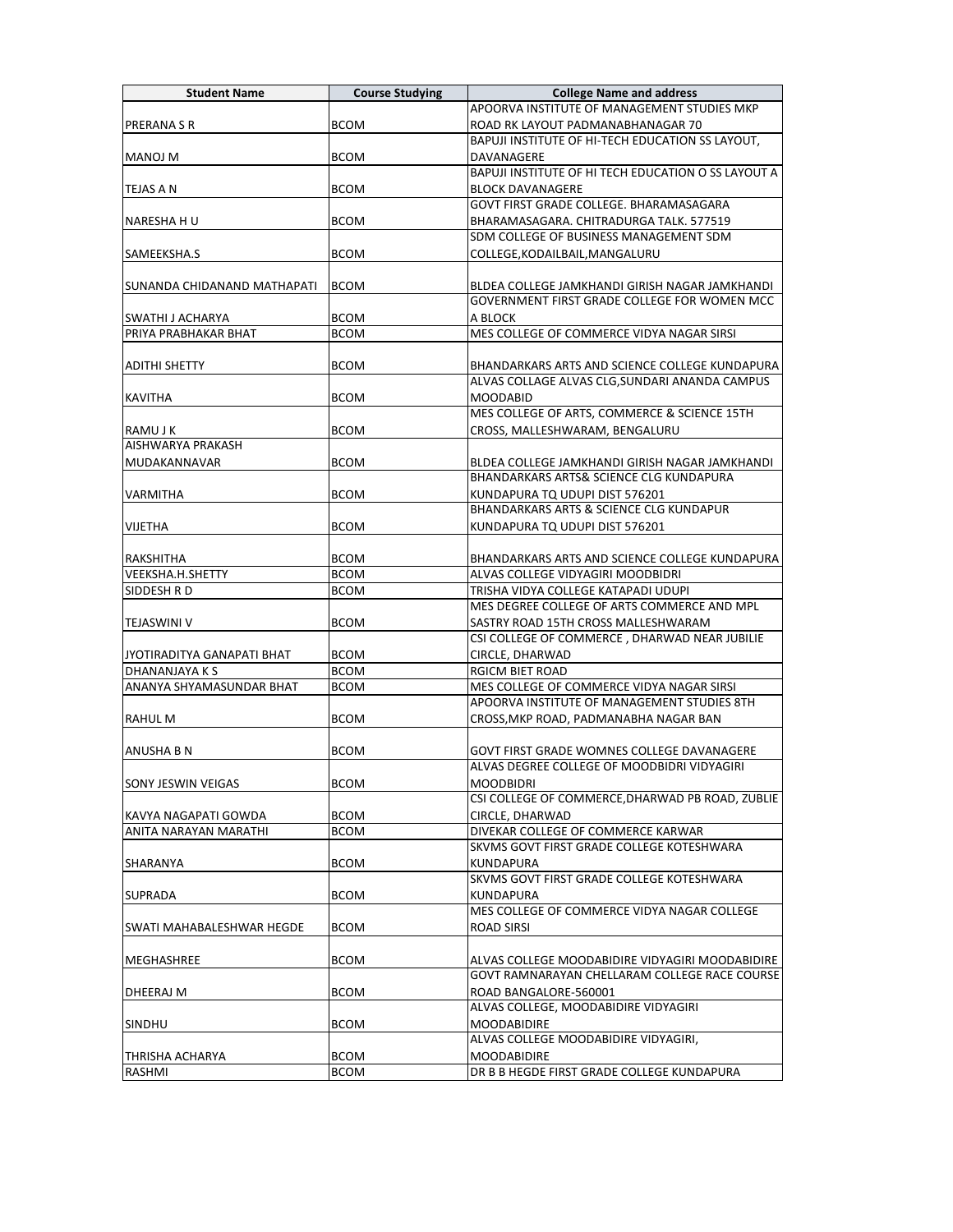| BHANDARKARS ARTS AND SCIENCE COLLEGE,<br><b>BCOM</b><br>SHIVANI.P<br>KUNDAPURA, UDUPI.<br>VIDHYA RASHMI FIRST GRADE COLLEGE SAVANOOR<br><b>BCOM</b><br>SHRADDHA N K<br><b>PUTTUR</b><br>SAHYADRI COMMERCE AND MANAGEMENT COLLEGE<br><b>BCOM</b><br>MEGHANA G<br>VIDYANAGRA SHIVAMOGGA<br><b>CHAITRA H PATIL</b><br><b>BCOM</b><br>SJM COLLEGE RANEBENNUR<br><b>BCOM</b><br>SIDDESHWARA SWAMY K<br>BAPUJI INSTITUTE OF HI TECH EDUCATION DAVANGERE<br><b>LINGESH S</b><br><b>BCOM</b><br><b>BIHE DAVANGERE</b><br>B S CHANNABASAPPA FIRST GRADE COLLEGE SS LAYOUT A<br>BBM/BBA<br><b>VARSHITHA D H</b><br><b>BLOCK DAVANGERE</b><br>GOVT FIRST GRADE COLLEGE SIRSI UK TIPPU NAGAR<br><b>PAVITRA VINAYAK SHET</b><br>BBM/BBA<br>BANAVASIROAD SIRSI UK 581403<br>BALLARI BUSINESS COLLEGE BALLARI GANESH NAGAR<br>BBM/BBA<br><b>SRUJANA K</b><br>SIRUGUPPA ROAD BALLARI<br>CHANUKYA FIRST GRADE COLLEGE OF COMMERCE<br><b>BBA</b><br>NITHYA T G<br>DAVANAGERE<br>B S CHANNABASAPPA FIRST GRADE COLLEGE SS LAYOUT A<br>BBM/BBA<br><b>BLOCK DAVANGERE</b><br><b>BINDUBS</b><br>ALVAS COLLEGE MOODABIDIRE ALVAS COLLEGE<br>AKSHITHA<br>BBM/BBA<br>MOODABIDIRE,574227<br>RG INSTITUTE OF COMMERCE AND MANAGEMENT<br>BBM/BBA<br>D T SHASHANKA<br>RGICM NEAR BIET COLLEGE DAVANAGERE<br>B S CHANNABASAPPA FIRST GRADE COLLEGE SS LAYOUT A<br>BBM/BBA<br><b>BLOCK DAVANGERE</b><br><b>SUPRIYA S B</b><br><b>SHRADDA NAYAK</b><br>BESANT WOMENS COLLEGE MANGALORE 575003<br><b>BCA</b><br>SAHYADRI SCIENCE COLLEGE<br><b>BCA</b><br>VIDYANAGARA, SHIVAMOGGA<br>ANANYA G G<br>A VAISHNAVI KAMATH<br><b>BCA</b><br>CANARA COLLEGE KODIALABAIL MANGALORE<br>B.S.CHANNABASAPPA FIRST GRADE COLLAGE SS LAYOUT<br><b>BCA</b><br>DAVANGERE<br><b>THUSHARGUPTHA G P</b><br>SRI DHARMASTHALA MANJUNATHESHWARA COLLEG MG<br><b>BCA</b><br>ROAD KODIALBAIL MANGALORE<br><b>KEERTHANA.T.NAIK</b><br><b>APPUK</b><br><b>BCA</b><br>YUVARAJA COLLEGE (AUTONOMOUS) MYSORE<br>SDM COLLEGE OF BUSINESS MANAGEMENT MG ROAD<br><b>AKHILA</b><br><b>BCA</b><br>KODIALBAIL 575003<br>BHNADARKARS ARTS & SCIENCE COLLEGE KUNDAPURA<br><b>VIGNESH S</b><br><b>BCA</b><br>TQ UDUPI DIST<br>BAPUJI INSTITUTE OF HI TECH EDUCATION SS LAYOUT A<br><b>KAVYAT</b><br><b>BCA</b><br><b>BLOCK DAVANGERE</b><br>BAPUJI INSTITUTE OF HI TECH EDUCATION S S LAYOUT A<br><b>BLOCK DAVANGERE</b><br>JANUSHA M R<br>BCA<br>DAVAN INSTITUTE OF ADVANCE MANAGEMENT ST #3308<br><b>BCA</b><br>DIVYA D.S<br>13TH MAIN MCC B BLOCK DAVANGERE<br>BAPUJI INSTITUTE OF HI TECH EDUCATION SS LAYOUT A<br><b>BCA</b><br><b>BLOCK DAVANGERE</b><br>ANUSHA R<br><b>BCA</b><br>PSSS HIGH TECH EDUCATION DAVANGERE<br>RAMYA N<br>BAPUJI INSTITUTE OF HI TECH EDUCATION SS LAYOUT A<br><b>BCA</b><br>AMULYA ARVIND PURUSHAN<br><b>BLOCK DAVANGERE</b><br>S B C FIRST GRADE COLLEGE FOR WOMEN S B C FIRST<br><b>GRADE COLLEGE FOR WOMEN DVG</b><br>JANUSHA N HOSMANI<br><b>BCA</b><br>L B AND S B S COLLEGE SAGARA SHIVMOGA SAGARA<br><b>BCA</b><br>SHASHIPRIYA SHRIDHAR HEGDE<br>TALUK SHIMOGA DIST<br>BAPUJI INSTITUTE OF HI TECH EDUCATION SS LAYOUT A<br><b>BCA</b><br>LAXMI K S<br><b>BLOCK DAVANGERE</b><br>BAPUJI INSTITUTE OF HI-TECH EDUCATION SS<br><b>BCA</b><br>LAYOUT, DAVANGERE<br><b>HEMA PATIL</b><br><b>BHOOMIKA HV</b><br>SAHYADRISCIENCE COLLEGE SHIMOGA<br><b>BCA</b><br>SBC FIRST GRADE COLLEGE FOR WOMEN SS LAYOUT A<br><b>BLOCK DAVANGERE</b><br> PAVITHRA K V<br><b>BCA</b> | <b>Student Name</b> | <b>Course Studying</b> | <b>College Name and address</b> |
|--------------------------------------------------------------------------------------------------------------------------------------------------------------------------------------------------------------------------------------------------------------------------------------------------------------------------------------------------------------------------------------------------------------------------------------------------------------------------------------------------------------------------------------------------------------------------------------------------------------------------------------------------------------------------------------------------------------------------------------------------------------------------------------------------------------------------------------------------------------------------------------------------------------------------------------------------------------------------------------------------------------------------------------------------------------------------------------------------------------------------------------------------------------------------------------------------------------------------------------------------------------------------------------------------------------------------------------------------------------------------------------------------------------------------------------------------------------------------------------------------------------------------------------------------------------------------------------------------------------------------------------------------------------------------------------------------------------------------------------------------------------------------------------------------------------------------------------------------------------------------------------------------------------------------------------------------------------------------------------------------------------------------------------------------------------------------------------------------------------------------------------------------------------------------------------------------------------------------------------------------------------------------------------------------------------------------------------------------------------------------------------------------------------------------------------------------------------------------------------------------------------------------------------------------------------------------------------------------------------------------------------------------------------------------------------------------------------------------------------------------------------------------------------------------------------------------------------------------------------------------------------------------------------------------------------------------------------------------------------------------------------------------------------------------------------------------------------------------------------------------------------------------------------------------------------------------------------------------------------------------------------------------------------------------------------------------------------------------------------------------------------------------------------------------------------|---------------------|------------------------|---------------------------------|
|                                                                                                                                                                                                                                                                                                                                                                                                                                                                                                                                                                                                                                                                                                                                                                                                                                                                                                                                                                                                                                                                                                                                                                                                                                                                                                                                                                                                                                                                                                                                                                                                                                                                                                                                                                                                                                                                                                                                                                                                                                                                                                                                                                                                                                                                                                                                                                                                                                                                                                                                                                                                                                                                                                                                                                                                                                                                                                                                                                                                                                                                                                                                                                                                                                                                                                                                                                                                                                      |                     |                        |                                 |
|                                                                                                                                                                                                                                                                                                                                                                                                                                                                                                                                                                                                                                                                                                                                                                                                                                                                                                                                                                                                                                                                                                                                                                                                                                                                                                                                                                                                                                                                                                                                                                                                                                                                                                                                                                                                                                                                                                                                                                                                                                                                                                                                                                                                                                                                                                                                                                                                                                                                                                                                                                                                                                                                                                                                                                                                                                                                                                                                                                                                                                                                                                                                                                                                                                                                                                                                                                                                                                      |                     |                        |                                 |
|                                                                                                                                                                                                                                                                                                                                                                                                                                                                                                                                                                                                                                                                                                                                                                                                                                                                                                                                                                                                                                                                                                                                                                                                                                                                                                                                                                                                                                                                                                                                                                                                                                                                                                                                                                                                                                                                                                                                                                                                                                                                                                                                                                                                                                                                                                                                                                                                                                                                                                                                                                                                                                                                                                                                                                                                                                                                                                                                                                                                                                                                                                                                                                                                                                                                                                                                                                                                                                      |                     |                        |                                 |
|                                                                                                                                                                                                                                                                                                                                                                                                                                                                                                                                                                                                                                                                                                                                                                                                                                                                                                                                                                                                                                                                                                                                                                                                                                                                                                                                                                                                                                                                                                                                                                                                                                                                                                                                                                                                                                                                                                                                                                                                                                                                                                                                                                                                                                                                                                                                                                                                                                                                                                                                                                                                                                                                                                                                                                                                                                                                                                                                                                                                                                                                                                                                                                                                                                                                                                                                                                                                                                      |                     |                        |                                 |
|                                                                                                                                                                                                                                                                                                                                                                                                                                                                                                                                                                                                                                                                                                                                                                                                                                                                                                                                                                                                                                                                                                                                                                                                                                                                                                                                                                                                                                                                                                                                                                                                                                                                                                                                                                                                                                                                                                                                                                                                                                                                                                                                                                                                                                                                                                                                                                                                                                                                                                                                                                                                                                                                                                                                                                                                                                                                                                                                                                                                                                                                                                                                                                                                                                                                                                                                                                                                                                      |                     |                        |                                 |
|                                                                                                                                                                                                                                                                                                                                                                                                                                                                                                                                                                                                                                                                                                                                                                                                                                                                                                                                                                                                                                                                                                                                                                                                                                                                                                                                                                                                                                                                                                                                                                                                                                                                                                                                                                                                                                                                                                                                                                                                                                                                                                                                                                                                                                                                                                                                                                                                                                                                                                                                                                                                                                                                                                                                                                                                                                                                                                                                                                                                                                                                                                                                                                                                                                                                                                                                                                                                                                      |                     |                        |                                 |
|                                                                                                                                                                                                                                                                                                                                                                                                                                                                                                                                                                                                                                                                                                                                                                                                                                                                                                                                                                                                                                                                                                                                                                                                                                                                                                                                                                                                                                                                                                                                                                                                                                                                                                                                                                                                                                                                                                                                                                                                                                                                                                                                                                                                                                                                                                                                                                                                                                                                                                                                                                                                                                                                                                                                                                                                                                                                                                                                                                                                                                                                                                                                                                                                                                                                                                                                                                                                                                      |                     |                        |                                 |
|                                                                                                                                                                                                                                                                                                                                                                                                                                                                                                                                                                                                                                                                                                                                                                                                                                                                                                                                                                                                                                                                                                                                                                                                                                                                                                                                                                                                                                                                                                                                                                                                                                                                                                                                                                                                                                                                                                                                                                                                                                                                                                                                                                                                                                                                                                                                                                                                                                                                                                                                                                                                                                                                                                                                                                                                                                                                                                                                                                                                                                                                                                                                                                                                                                                                                                                                                                                                                                      |                     |                        |                                 |
|                                                                                                                                                                                                                                                                                                                                                                                                                                                                                                                                                                                                                                                                                                                                                                                                                                                                                                                                                                                                                                                                                                                                                                                                                                                                                                                                                                                                                                                                                                                                                                                                                                                                                                                                                                                                                                                                                                                                                                                                                                                                                                                                                                                                                                                                                                                                                                                                                                                                                                                                                                                                                                                                                                                                                                                                                                                                                                                                                                                                                                                                                                                                                                                                                                                                                                                                                                                                                                      |                     |                        |                                 |
|                                                                                                                                                                                                                                                                                                                                                                                                                                                                                                                                                                                                                                                                                                                                                                                                                                                                                                                                                                                                                                                                                                                                                                                                                                                                                                                                                                                                                                                                                                                                                                                                                                                                                                                                                                                                                                                                                                                                                                                                                                                                                                                                                                                                                                                                                                                                                                                                                                                                                                                                                                                                                                                                                                                                                                                                                                                                                                                                                                                                                                                                                                                                                                                                                                                                                                                                                                                                                                      |                     |                        |                                 |
|                                                                                                                                                                                                                                                                                                                                                                                                                                                                                                                                                                                                                                                                                                                                                                                                                                                                                                                                                                                                                                                                                                                                                                                                                                                                                                                                                                                                                                                                                                                                                                                                                                                                                                                                                                                                                                                                                                                                                                                                                                                                                                                                                                                                                                                                                                                                                                                                                                                                                                                                                                                                                                                                                                                                                                                                                                                                                                                                                                                                                                                                                                                                                                                                                                                                                                                                                                                                                                      |                     |                        |                                 |
|                                                                                                                                                                                                                                                                                                                                                                                                                                                                                                                                                                                                                                                                                                                                                                                                                                                                                                                                                                                                                                                                                                                                                                                                                                                                                                                                                                                                                                                                                                                                                                                                                                                                                                                                                                                                                                                                                                                                                                                                                                                                                                                                                                                                                                                                                                                                                                                                                                                                                                                                                                                                                                                                                                                                                                                                                                                                                                                                                                                                                                                                                                                                                                                                                                                                                                                                                                                                                                      |                     |                        |                                 |
|                                                                                                                                                                                                                                                                                                                                                                                                                                                                                                                                                                                                                                                                                                                                                                                                                                                                                                                                                                                                                                                                                                                                                                                                                                                                                                                                                                                                                                                                                                                                                                                                                                                                                                                                                                                                                                                                                                                                                                                                                                                                                                                                                                                                                                                                                                                                                                                                                                                                                                                                                                                                                                                                                                                                                                                                                                                                                                                                                                                                                                                                                                                                                                                                                                                                                                                                                                                                                                      |                     |                        |                                 |
|                                                                                                                                                                                                                                                                                                                                                                                                                                                                                                                                                                                                                                                                                                                                                                                                                                                                                                                                                                                                                                                                                                                                                                                                                                                                                                                                                                                                                                                                                                                                                                                                                                                                                                                                                                                                                                                                                                                                                                                                                                                                                                                                                                                                                                                                                                                                                                                                                                                                                                                                                                                                                                                                                                                                                                                                                                                                                                                                                                                                                                                                                                                                                                                                                                                                                                                                                                                                                                      |                     |                        |                                 |
|                                                                                                                                                                                                                                                                                                                                                                                                                                                                                                                                                                                                                                                                                                                                                                                                                                                                                                                                                                                                                                                                                                                                                                                                                                                                                                                                                                                                                                                                                                                                                                                                                                                                                                                                                                                                                                                                                                                                                                                                                                                                                                                                                                                                                                                                                                                                                                                                                                                                                                                                                                                                                                                                                                                                                                                                                                                                                                                                                                                                                                                                                                                                                                                                                                                                                                                                                                                                                                      |                     |                        |                                 |
|                                                                                                                                                                                                                                                                                                                                                                                                                                                                                                                                                                                                                                                                                                                                                                                                                                                                                                                                                                                                                                                                                                                                                                                                                                                                                                                                                                                                                                                                                                                                                                                                                                                                                                                                                                                                                                                                                                                                                                                                                                                                                                                                                                                                                                                                                                                                                                                                                                                                                                                                                                                                                                                                                                                                                                                                                                                                                                                                                                                                                                                                                                                                                                                                                                                                                                                                                                                                                                      |                     |                        |                                 |
|                                                                                                                                                                                                                                                                                                                                                                                                                                                                                                                                                                                                                                                                                                                                                                                                                                                                                                                                                                                                                                                                                                                                                                                                                                                                                                                                                                                                                                                                                                                                                                                                                                                                                                                                                                                                                                                                                                                                                                                                                                                                                                                                                                                                                                                                                                                                                                                                                                                                                                                                                                                                                                                                                                                                                                                                                                                                                                                                                                                                                                                                                                                                                                                                                                                                                                                                                                                                                                      |                     |                        |                                 |
|                                                                                                                                                                                                                                                                                                                                                                                                                                                                                                                                                                                                                                                                                                                                                                                                                                                                                                                                                                                                                                                                                                                                                                                                                                                                                                                                                                                                                                                                                                                                                                                                                                                                                                                                                                                                                                                                                                                                                                                                                                                                                                                                                                                                                                                                                                                                                                                                                                                                                                                                                                                                                                                                                                                                                                                                                                                                                                                                                                                                                                                                                                                                                                                                                                                                                                                                                                                                                                      |                     |                        |                                 |
|                                                                                                                                                                                                                                                                                                                                                                                                                                                                                                                                                                                                                                                                                                                                                                                                                                                                                                                                                                                                                                                                                                                                                                                                                                                                                                                                                                                                                                                                                                                                                                                                                                                                                                                                                                                                                                                                                                                                                                                                                                                                                                                                                                                                                                                                                                                                                                                                                                                                                                                                                                                                                                                                                                                                                                                                                                                                                                                                                                                                                                                                                                                                                                                                                                                                                                                                                                                                                                      |                     |                        |                                 |
|                                                                                                                                                                                                                                                                                                                                                                                                                                                                                                                                                                                                                                                                                                                                                                                                                                                                                                                                                                                                                                                                                                                                                                                                                                                                                                                                                                                                                                                                                                                                                                                                                                                                                                                                                                                                                                                                                                                                                                                                                                                                                                                                                                                                                                                                                                                                                                                                                                                                                                                                                                                                                                                                                                                                                                                                                                                                                                                                                                                                                                                                                                                                                                                                                                                                                                                                                                                                                                      |                     |                        |                                 |
|                                                                                                                                                                                                                                                                                                                                                                                                                                                                                                                                                                                                                                                                                                                                                                                                                                                                                                                                                                                                                                                                                                                                                                                                                                                                                                                                                                                                                                                                                                                                                                                                                                                                                                                                                                                                                                                                                                                                                                                                                                                                                                                                                                                                                                                                                                                                                                                                                                                                                                                                                                                                                                                                                                                                                                                                                                                                                                                                                                                                                                                                                                                                                                                                                                                                                                                                                                                                                                      |                     |                        |                                 |
|                                                                                                                                                                                                                                                                                                                                                                                                                                                                                                                                                                                                                                                                                                                                                                                                                                                                                                                                                                                                                                                                                                                                                                                                                                                                                                                                                                                                                                                                                                                                                                                                                                                                                                                                                                                                                                                                                                                                                                                                                                                                                                                                                                                                                                                                                                                                                                                                                                                                                                                                                                                                                                                                                                                                                                                                                                                                                                                                                                                                                                                                                                                                                                                                                                                                                                                                                                                                                                      |                     |                        |                                 |
|                                                                                                                                                                                                                                                                                                                                                                                                                                                                                                                                                                                                                                                                                                                                                                                                                                                                                                                                                                                                                                                                                                                                                                                                                                                                                                                                                                                                                                                                                                                                                                                                                                                                                                                                                                                                                                                                                                                                                                                                                                                                                                                                                                                                                                                                                                                                                                                                                                                                                                                                                                                                                                                                                                                                                                                                                                                                                                                                                                                                                                                                                                                                                                                                                                                                                                                                                                                                                                      |                     |                        |                                 |
|                                                                                                                                                                                                                                                                                                                                                                                                                                                                                                                                                                                                                                                                                                                                                                                                                                                                                                                                                                                                                                                                                                                                                                                                                                                                                                                                                                                                                                                                                                                                                                                                                                                                                                                                                                                                                                                                                                                                                                                                                                                                                                                                                                                                                                                                                                                                                                                                                                                                                                                                                                                                                                                                                                                                                                                                                                                                                                                                                                                                                                                                                                                                                                                                                                                                                                                                                                                                                                      |                     |                        |                                 |
|                                                                                                                                                                                                                                                                                                                                                                                                                                                                                                                                                                                                                                                                                                                                                                                                                                                                                                                                                                                                                                                                                                                                                                                                                                                                                                                                                                                                                                                                                                                                                                                                                                                                                                                                                                                                                                                                                                                                                                                                                                                                                                                                                                                                                                                                                                                                                                                                                                                                                                                                                                                                                                                                                                                                                                                                                                                                                                                                                                                                                                                                                                                                                                                                                                                                                                                                                                                                                                      |                     |                        |                                 |
|                                                                                                                                                                                                                                                                                                                                                                                                                                                                                                                                                                                                                                                                                                                                                                                                                                                                                                                                                                                                                                                                                                                                                                                                                                                                                                                                                                                                                                                                                                                                                                                                                                                                                                                                                                                                                                                                                                                                                                                                                                                                                                                                                                                                                                                                                                                                                                                                                                                                                                                                                                                                                                                                                                                                                                                                                                                                                                                                                                                                                                                                                                                                                                                                                                                                                                                                                                                                                                      |                     |                        |                                 |
|                                                                                                                                                                                                                                                                                                                                                                                                                                                                                                                                                                                                                                                                                                                                                                                                                                                                                                                                                                                                                                                                                                                                                                                                                                                                                                                                                                                                                                                                                                                                                                                                                                                                                                                                                                                                                                                                                                                                                                                                                                                                                                                                                                                                                                                                                                                                                                                                                                                                                                                                                                                                                                                                                                                                                                                                                                                                                                                                                                                                                                                                                                                                                                                                                                                                                                                                                                                                                                      |                     |                        |                                 |
|                                                                                                                                                                                                                                                                                                                                                                                                                                                                                                                                                                                                                                                                                                                                                                                                                                                                                                                                                                                                                                                                                                                                                                                                                                                                                                                                                                                                                                                                                                                                                                                                                                                                                                                                                                                                                                                                                                                                                                                                                                                                                                                                                                                                                                                                                                                                                                                                                                                                                                                                                                                                                                                                                                                                                                                                                                                                                                                                                                                                                                                                                                                                                                                                                                                                                                                                                                                                                                      |                     |                        |                                 |
|                                                                                                                                                                                                                                                                                                                                                                                                                                                                                                                                                                                                                                                                                                                                                                                                                                                                                                                                                                                                                                                                                                                                                                                                                                                                                                                                                                                                                                                                                                                                                                                                                                                                                                                                                                                                                                                                                                                                                                                                                                                                                                                                                                                                                                                                                                                                                                                                                                                                                                                                                                                                                                                                                                                                                                                                                                                                                                                                                                                                                                                                                                                                                                                                                                                                                                                                                                                                                                      |                     |                        |                                 |
|                                                                                                                                                                                                                                                                                                                                                                                                                                                                                                                                                                                                                                                                                                                                                                                                                                                                                                                                                                                                                                                                                                                                                                                                                                                                                                                                                                                                                                                                                                                                                                                                                                                                                                                                                                                                                                                                                                                                                                                                                                                                                                                                                                                                                                                                                                                                                                                                                                                                                                                                                                                                                                                                                                                                                                                                                                                                                                                                                                                                                                                                                                                                                                                                                                                                                                                                                                                                                                      |                     |                        |                                 |
|                                                                                                                                                                                                                                                                                                                                                                                                                                                                                                                                                                                                                                                                                                                                                                                                                                                                                                                                                                                                                                                                                                                                                                                                                                                                                                                                                                                                                                                                                                                                                                                                                                                                                                                                                                                                                                                                                                                                                                                                                                                                                                                                                                                                                                                                                                                                                                                                                                                                                                                                                                                                                                                                                                                                                                                                                                                                                                                                                                                                                                                                                                                                                                                                                                                                                                                                                                                                                                      |                     |                        |                                 |
|                                                                                                                                                                                                                                                                                                                                                                                                                                                                                                                                                                                                                                                                                                                                                                                                                                                                                                                                                                                                                                                                                                                                                                                                                                                                                                                                                                                                                                                                                                                                                                                                                                                                                                                                                                                                                                                                                                                                                                                                                                                                                                                                                                                                                                                                                                                                                                                                                                                                                                                                                                                                                                                                                                                                                                                                                                                                                                                                                                                                                                                                                                                                                                                                                                                                                                                                                                                                                                      |                     |                        |                                 |
|                                                                                                                                                                                                                                                                                                                                                                                                                                                                                                                                                                                                                                                                                                                                                                                                                                                                                                                                                                                                                                                                                                                                                                                                                                                                                                                                                                                                                                                                                                                                                                                                                                                                                                                                                                                                                                                                                                                                                                                                                                                                                                                                                                                                                                                                                                                                                                                                                                                                                                                                                                                                                                                                                                                                                                                                                                                                                                                                                                                                                                                                                                                                                                                                                                                                                                                                                                                                                                      |                     |                        |                                 |
|                                                                                                                                                                                                                                                                                                                                                                                                                                                                                                                                                                                                                                                                                                                                                                                                                                                                                                                                                                                                                                                                                                                                                                                                                                                                                                                                                                                                                                                                                                                                                                                                                                                                                                                                                                                                                                                                                                                                                                                                                                                                                                                                                                                                                                                                                                                                                                                                                                                                                                                                                                                                                                                                                                                                                                                                                                                                                                                                                                                                                                                                                                                                                                                                                                                                                                                                                                                                                                      |                     |                        |                                 |
|                                                                                                                                                                                                                                                                                                                                                                                                                                                                                                                                                                                                                                                                                                                                                                                                                                                                                                                                                                                                                                                                                                                                                                                                                                                                                                                                                                                                                                                                                                                                                                                                                                                                                                                                                                                                                                                                                                                                                                                                                                                                                                                                                                                                                                                                                                                                                                                                                                                                                                                                                                                                                                                                                                                                                                                                                                                                                                                                                                                                                                                                                                                                                                                                                                                                                                                                                                                                                                      |                     |                        |                                 |
|                                                                                                                                                                                                                                                                                                                                                                                                                                                                                                                                                                                                                                                                                                                                                                                                                                                                                                                                                                                                                                                                                                                                                                                                                                                                                                                                                                                                                                                                                                                                                                                                                                                                                                                                                                                                                                                                                                                                                                                                                                                                                                                                                                                                                                                                                                                                                                                                                                                                                                                                                                                                                                                                                                                                                                                                                                                                                                                                                                                                                                                                                                                                                                                                                                                                                                                                                                                                                                      |                     |                        |                                 |
|                                                                                                                                                                                                                                                                                                                                                                                                                                                                                                                                                                                                                                                                                                                                                                                                                                                                                                                                                                                                                                                                                                                                                                                                                                                                                                                                                                                                                                                                                                                                                                                                                                                                                                                                                                                                                                                                                                                                                                                                                                                                                                                                                                                                                                                                                                                                                                                                                                                                                                                                                                                                                                                                                                                                                                                                                                                                                                                                                                                                                                                                                                                                                                                                                                                                                                                                                                                                                                      |                     |                        |                                 |
|                                                                                                                                                                                                                                                                                                                                                                                                                                                                                                                                                                                                                                                                                                                                                                                                                                                                                                                                                                                                                                                                                                                                                                                                                                                                                                                                                                                                                                                                                                                                                                                                                                                                                                                                                                                                                                                                                                                                                                                                                                                                                                                                                                                                                                                                                                                                                                                                                                                                                                                                                                                                                                                                                                                                                                                                                                                                                                                                                                                                                                                                                                                                                                                                                                                                                                                                                                                                                                      |                     |                        |                                 |
|                                                                                                                                                                                                                                                                                                                                                                                                                                                                                                                                                                                                                                                                                                                                                                                                                                                                                                                                                                                                                                                                                                                                                                                                                                                                                                                                                                                                                                                                                                                                                                                                                                                                                                                                                                                                                                                                                                                                                                                                                                                                                                                                                                                                                                                                                                                                                                                                                                                                                                                                                                                                                                                                                                                                                                                                                                                                                                                                                                                                                                                                                                                                                                                                                                                                                                                                                                                                                                      |                     |                        |                                 |
|                                                                                                                                                                                                                                                                                                                                                                                                                                                                                                                                                                                                                                                                                                                                                                                                                                                                                                                                                                                                                                                                                                                                                                                                                                                                                                                                                                                                                                                                                                                                                                                                                                                                                                                                                                                                                                                                                                                                                                                                                                                                                                                                                                                                                                                                                                                                                                                                                                                                                                                                                                                                                                                                                                                                                                                                                                                                                                                                                                                                                                                                                                                                                                                                                                                                                                                                                                                                                                      |                     |                        |                                 |
|                                                                                                                                                                                                                                                                                                                                                                                                                                                                                                                                                                                                                                                                                                                                                                                                                                                                                                                                                                                                                                                                                                                                                                                                                                                                                                                                                                                                                                                                                                                                                                                                                                                                                                                                                                                                                                                                                                                                                                                                                                                                                                                                                                                                                                                                                                                                                                                                                                                                                                                                                                                                                                                                                                                                                                                                                                                                                                                                                                                                                                                                                                                                                                                                                                                                                                                                                                                                                                      |                     |                        |                                 |
|                                                                                                                                                                                                                                                                                                                                                                                                                                                                                                                                                                                                                                                                                                                                                                                                                                                                                                                                                                                                                                                                                                                                                                                                                                                                                                                                                                                                                                                                                                                                                                                                                                                                                                                                                                                                                                                                                                                                                                                                                                                                                                                                                                                                                                                                                                                                                                                                                                                                                                                                                                                                                                                                                                                                                                                                                                                                                                                                                                                                                                                                                                                                                                                                                                                                                                                                                                                                                                      |                     |                        |                                 |
|                                                                                                                                                                                                                                                                                                                                                                                                                                                                                                                                                                                                                                                                                                                                                                                                                                                                                                                                                                                                                                                                                                                                                                                                                                                                                                                                                                                                                                                                                                                                                                                                                                                                                                                                                                                                                                                                                                                                                                                                                                                                                                                                                                                                                                                                                                                                                                                                                                                                                                                                                                                                                                                                                                                                                                                                                                                                                                                                                                                                                                                                                                                                                                                                                                                                                                                                                                                                                                      |                     |                        |                                 |
|                                                                                                                                                                                                                                                                                                                                                                                                                                                                                                                                                                                                                                                                                                                                                                                                                                                                                                                                                                                                                                                                                                                                                                                                                                                                                                                                                                                                                                                                                                                                                                                                                                                                                                                                                                                                                                                                                                                                                                                                                                                                                                                                                                                                                                                                                                                                                                                                                                                                                                                                                                                                                                                                                                                                                                                                                                                                                                                                                                                                                                                                                                                                                                                                                                                                                                                                                                                                                                      |                     |                        |                                 |
|                                                                                                                                                                                                                                                                                                                                                                                                                                                                                                                                                                                                                                                                                                                                                                                                                                                                                                                                                                                                                                                                                                                                                                                                                                                                                                                                                                                                                                                                                                                                                                                                                                                                                                                                                                                                                                                                                                                                                                                                                                                                                                                                                                                                                                                                                                                                                                                                                                                                                                                                                                                                                                                                                                                                                                                                                                                                                                                                                                                                                                                                                                                                                                                                                                                                                                                                                                                                                                      |                     |                        |                                 |
|                                                                                                                                                                                                                                                                                                                                                                                                                                                                                                                                                                                                                                                                                                                                                                                                                                                                                                                                                                                                                                                                                                                                                                                                                                                                                                                                                                                                                                                                                                                                                                                                                                                                                                                                                                                                                                                                                                                                                                                                                                                                                                                                                                                                                                                                                                                                                                                                                                                                                                                                                                                                                                                                                                                                                                                                                                                                                                                                                                                                                                                                                                                                                                                                                                                                                                                                                                                                                                      |                     |                        |                                 |
|                                                                                                                                                                                                                                                                                                                                                                                                                                                                                                                                                                                                                                                                                                                                                                                                                                                                                                                                                                                                                                                                                                                                                                                                                                                                                                                                                                                                                                                                                                                                                                                                                                                                                                                                                                                                                                                                                                                                                                                                                                                                                                                                                                                                                                                                                                                                                                                                                                                                                                                                                                                                                                                                                                                                                                                                                                                                                                                                                                                                                                                                                                                                                                                                                                                                                                                                                                                                                                      |                     |                        |                                 |
|                                                                                                                                                                                                                                                                                                                                                                                                                                                                                                                                                                                                                                                                                                                                                                                                                                                                                                                                                                                                                                                                                                                                                                                                                                                                                                                                                                                                                                                                                                                                                                                                                                                                                                                                                                                                                                                                                                                                                                                                                                                                                                                                                                                                                                                                                                                                                                                                                                                                                                                                                                                                                                                                                                                                                                                                                                                                                                                                                                                                                                                                                                                                                                                                                                                                                                                                                                                                                                      |                     |                        |                                 |
|                                                                                                                                                                                                                                                                                                                                                                                                                                                                                                                                                                                                                                                                                                                                                                                                                                                                                                                                                                                                                                                                                                                                                                                                                                                                                                                                                                                                                                                                                                                                                                                                                                                                                                                                                                                                                                                                                                                                                                                                                                                                                                                                                                                                                                                                                                                                                                                                                                                                                                                                                                                                                                                                                                                                                                                                                                                                                                                                                                                                                                                                                                                                                                                                                                                                                                                                                                                                                                      |                     |                        |                                 |
|                                                                                                                                                                                                                                                                                                                                                                                                                                                                                                                                                                                                                                                                                                                                                                                                                                                                                                                                                                                                                                                                                                                                                                                                                                                                                                                                                                                                                                                                                                                                                                                                                                                                                                                                                                                                                                                                                                                                                                                                                                                                                                                                                                                                                                                                                                                                                                                                                                                                                                                                                                                                                                                                                                                                                                                                                                                                                                                                                                                                                                                                                                                                                                                                                                                                                                                                                                                                                                      |                     |                        |                                 |
|                                                                                                                                                                                                                                                                                                                                                                                                                                                                                                                                                                                                                                                                                                                                                                                                                                                                                                                                                                                                                                                                                                                                                                                                                                                                                                                                                                                                                                                                                                                                                                                                                                                                                                                                                                                                                                                                                                                                                                                                                                                                                                                                                                                                                                                                                                                                                                                                                                                                                                                                                                                                                                                                                                                                                                                                                                                                                                                                                                                                                                                                                                                                                                                                                                                                                                                                                                                                                                      |                     |                        |                                 |
|                                                                                                                                                                                                                                                                                                                                                                                                                                                                                                                                                                                                                                                                                                                                                                                                                                                                                                                                                                                                                                                                                                                                                                                                                                                                                                                                                                                                                                                                                                                                                                                                                                                                                                                                                                                                                                                                                                                                                                                                                                                                                                                                                                                                                                                                                                                                                                                                                                                                                                                                                                                                                                                                                                                                                                                                                                                                                                                                                                                                                                                                                                                                                                                                                                                                                                                                                                                                                                      |                     |                        |                                 |
|                                                                                                                                                                                                                                                                                                                                                                                                                                                                                                                                                                                                                                                                                                                                                                                                                                                                                                                                                                                                                                                                                                                                                                                                                                                                                                                                                                                                                                                                                                                                                                                                                                                                                                                                                                                                                                                                                                                                                                                                                                                                                                                                                                                                                                                                                                                                                                                                                                                                                                                                                                                                                                                                                                                                                                                                                                                                                                                                                                                                                                                                                                                                                                                                                                                                                                                                                                                                                                      |                     |                        |                                 |
|                                                                                                                                                                                                                                                                                                                                                                                                                                                                                                                                                                                                                                                                                                                                                                                                                                                                                                                                                                                                                                                                                                                                                                                                                                                                                                                                                                                                                                                                                                                                                                                                                                                                                                                                                                                                                                                                                                                                                                                                                                                                                                                                                                                                                                                                                                                                                                                                                                                                                                                                                                                                                                                                                                                                                                                                                                                                                                                                                                                                                                                                                                                                                                                                                                                                                                                                                                                                                                      |                     |                        |                                 |
|                                                                                                                                                                                                                                                                                                                                                                                                                                                                                                                                                                                                                                                                                                                                                                                                                                                                                                                                                                                                                                                                                                                                                                                                                                                                                                                                                                                                                                                                                                                                                                                                                                                                                                                                                                                                                                                                                                                                                                                                                                                                                                                                                                                                                                                                                                                                                                                                                                                                                                                                                                                                                                                                                                                                                                                                                                                                                                                                                                                                                                                                                                                                                                                                                                                                                                                                                                                                                                      |                     |                        |                                 |
|                                                                                                                                                                                                                                                                                                                                                                                                                                                                                                                                                                                                                                                                                                                                                                                                                                                                                                                                                                                                                                                                                                                                                                                                                                                                                                                                                                                                                                                                                                                                                                                                                                                                                                                                                                                                                                                                                                                                                                                                                                                                                                                                                                                                                                                                                                                                                                                                                                                                                                                                                                                                                                                                                                                                                                                                                                                                                                                                                                                                                                                                                                                                                                                                                                                                                                                                                                                                                                      |                     |                        |                                 |
|                                                                                                                                                                                                                                                                                                                                                                                                                                                                                                                                                                                                                                                                                                                                                                                                                                                                                                                                                                                                                                                                                                                                                                                                                                                                                                                                                                                                                                                                                                                                                                                                                                                                                                                                                                                                                                                                                                                                                                                                                                                                                                                                                                                                                                                                                                                                                                                                                                                                                                                                                                                                                                                                                                                                                                                                                                                                                                                                                                                                                                                                                                                                                                                                                                                                                                                                                                                                                                      |                     |                        |                                 |
|                                                                                                                                                                                                                                                                                                                                                                                                                                                                                                                                                                                                                                                                                                                                                                                                                                                                                                                                                                                                                                                                                                                                                                                                                                                                                                                                                                                                                                                                                                                                                                                                                                                                                                                                                                                                                                                                                                                                                                                                                                                                                                                                                                                                                                                                                                                                                                                                                                                                                                                                                                                                                                                                                                                                                                                                                                                                                                                                                                                                                                                                                                                                                                                                                                                                                                                                                                                                                                      |                     |                        |                                 |
|                                                                                                                                                                                                                                                                                                                                                                                                                                                                                                                                                                                                                                                                                                                                                                                                                                                                                                                                                                                                                                                                                                                                                                                                                                                                                                                                                                                                                                                                                                                                                                                                                                                                                                                                                                                                                                                                                                                                                                                                                                                                                                                                                                                                                                                                                                                                                                                                                                                                                                                                                                                                                                                                                                                                                                                                                                                                                                                                                                                                                                                                                                                                                                                                                                                                                                                                                                                                                                      |                     |                        |                                 |
|                                                                                                                                                                                                                                                                                                                                                                                                                                                                                                                                                                                                                                                                                                                                                                                                                                                                                                                                                                                                                                                                                                                                                                                                                                                                                                                                                                                                                                                                                                                                                                                                                                                                                                                                                                                                                                                                                                                                                                                                                                                                                                                                                                                                                                                                                                                                                                                                                                                                                                                                                                                                                                                                                                                                                                                                                                                                                                                                                                                                                                                                                                                                                                                                                                                                                                                                                                                                                                      |                     |                        |                                 |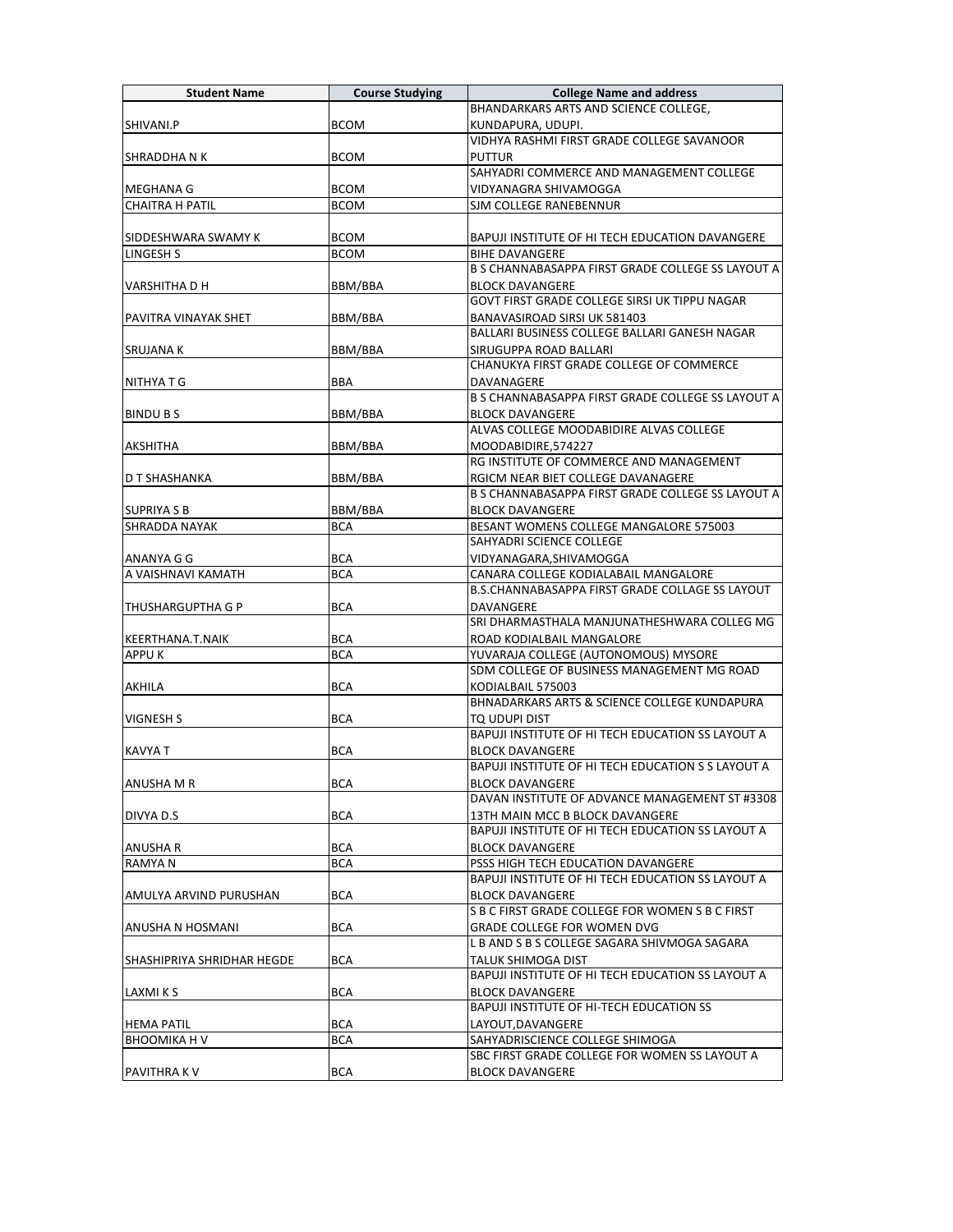| <b>Student Name</b>         | <b>Course Studying</b> | <b>College Name and address</b>                                                  |
|-----------------------------|------------------------|----------------------------------------------------------------------------------|
|                             |                        | BAPUJI INSTITUTE OF HI TECH EDUCATION SS LAYOUT A                                |
| <b>CHAYA S</b>              | <b>BCA</b>             | <b>BLOCK DAVANGERE</b>                                                           |
|                             |                        | L B AND S B S COLLEGE SAGARA AT-SAGARA, TARAPURA                                 |
| BHOOMIKA KAMALAKARA POOJARI | <b>BCA</b>             | CAMPUS                                                                           |
|                             |                        | BAPUJI INSTITUTE OF HI TECH EDUCATION SS LAYOUT A                                |
| VIJAYALAKSHMI R MADRASI     | BCA                    | <b>BLOCK DAVANGERE</b>                                                           |
|                             |                        | P A FIRST GRADE COLLEGE NADUPADAVU KARIANGALA                                    |
| K MAHROFA                   | <b>BCA</b>             | MANGALORE 574153                                                                 |
|                             |                        | BAPUJI INSTITUTE OF HI TECH EDUCATION SS LAYOUT A                                |
| MAHALAKSHMI R               | <b>BCA</b>             | <b>BLOCK DAVANGERE</b><br>BAPUJI INSTITUTE OF HI TECH EDUCATION SS LAYOUT A      |
| RASHMI G M                  | <b>BCA</b>             | <b>BLOCK DAVANGERE</b>                                                           |
|                             |                        | BAPUJI INSTITUTE OF HI TECH EDUCATION SS LAYOUT A                                |
| MADHU R                     | <b>BCA</b>             | <b>BLOCK DAVANGERE</b>                                                           |
|                             |                        | BAPUJI INSTITUTE OF HI TECH EDUCATION SS LAYOUT A                                |
| IHARSHITHA D G              | <b>BCA</b>             | <b>BLOCK DAVANGERE</b>                                                           |
|                             |                        | BAPUJI INSTITUTE OF HI TECH EDUCATION SS LAYOUT A                                |
| PREETHI K M                 | <b>BCA</b>             | <b>BLOCK DAVANGERE</b>                                                           |
|                             |                        | BAPUJI INSTITUTE OF HI TECH EDUCATION SS LAYOUT A                                |
| RAKESH G T                  | <b>BCA</b>             | <b>BLOCK DAVANGERE</b>                                                           |
|                             |                        | BAPUJI INSTITUTE OF HI TECH EDUCATION SS LAYOUT A                                |
| AISHWARYA S M               | <b>BCA</b>             | <b>BLOCK DAVANGERE</b>                                                           |
|                             |                        | ST PHILOMENA COLLEGE PHILONAGAR, DARBE, PUTTUR,                                  |
| <b>APOORVAK</b>             | <b>BCA</b>             | DK, KARNATAKA                                                                    |
|                             |                        | BAPUJI INSTITUTE OF HI TECH EDCATION SS LAYOUT A                                 |
| <b>KAVERI B S</b>           | <b>BCA</b>             | <b>BLOCK DAVANGERE</b>                                                           |
|                             |                        | BAPUJI INSTITUTE OF HI TECH EDUCATION S S LAYOUT A                               |
| <b>POOJA K</b>              | <b>BCA</b>             | <b>BLOCK DAVANGERE</b>                                                           |
|                             |                        | SBC FIRST GRADE COLLEGE FOR WO SS LAYOUT A BLOCK                                 |
| PREETHI H B                 | <b>BCA</b>             | <b>DAVANGERE</b>                                                                 |
|                             |                        | BAPUJI INSTITUTE OF HI TECH EDUCATION SS LAYOUT A                                |
| NIHARIKA C                  | BCA                    | <b>BLOCK DAVANGERE</b><br>BAPUJI INSTITUTE OF HI TECH EDUCATION SS LAYOUT A      |
| SOUNDARYA G N               | <b>BCA</b>             | <b>BLOCK DAVANGERE</b>                                                           |
|                             |                        | BAPUJI INSTITUTE OF HI TECH EDUCATION SS LAYOUT A                                |
| SANGEETHA R P               | BCA                    | <b>BLOCK DAVANGERE</b>                                                           |
|                             |                        | BAPUJI INSTITUTE OF HI TECH EDUCATION SS LAYOUT A                                |
| KAVYA MATHAD                | <b>BCA</b>             | <b>BLOCK DAVANGERE</b>                                                           |
|                             |                        | BAPUJI INSTITUTE OF HI TECH EDUCATION SS LAYOUT A                                |
| <b>H A BHUMIKA</b>          | <b>BCA</b>             | <b>BLOCK DAVANGERE</b>                                                           |
|                             |                        | <b>BHANDARKARS ARTS &amp; SCIENCE CLG KUNDAPURA</b>                              |
| KEERTHANA                   | <b>BCA</b>             | KUNDAPURA TQ UDUPI DIST 576201                                                   |
|                             |                        | BAPUJI INSTITUTE OF HI TECH EDUCATION SS LAYOUT A                                |
| <b>MEGHANA S K</b>          | <b>BCA</b>             | <b>BLOCK DAVANAGERE</b>                                                          |
|                             |                        | BAPUJI INSTITUTE OF HI TECH EDUCATION SS LAYOUT A                                |
| <b>PRIYAU</b>               | <b>BCA</b>             | <b>BLOCK DAVANAGERE</b>                                                          |
|                             |                        | BAPUJI INSTITUTE OF HI TECH EDUCATION SS LAYOUT A                                |
| <b>PREETHIU</b>             | <b>BCA</b>             | <b>BLOCK DAVANAGERE</b>                                                          |
|                             |                        | BAPUJI INSTITUTE OF HITECH EDUCATION SS LAYOUT                                   |
| RAMYA H P                   | <b>BCA</b>             | LAKE VIEW CAMPUS DAVANAGERE<br>BAPUJI INSTITUTE OF HI TECH EDUCATION SS LAYOUT A |
| CHANDANA R VATAN            | BCA                    | <b>BLOCK DAVANGERE</b>                                                           |
| PAVITRA BASAPPA DESUR       | <b>BCA</b>             |                                                                                  |
|                             |                        | NMAM INSTITUTE OF TECHNOLOGY , NITTE, UDUP NMAM                                  |
| TRUPTHI D NAYAK             | BE/B Tech              | INSTITUTE OF TECHNOLOGY NITTE UDUP                                               |
|                             |                        | NMAM INSTITUTE OF TECHNOLOGY NITTE NITTE                                         |
| K SANJANA SHETTY            | BE/B Tech              | KARKALA TALUK UDUPI DIST                                                         |
| SANATH                      | BE/B Tech              | SAHYADRI COLLEGE OF ENGINEERING MANGALURU                                        |
|                             |                        | DAYANANDA SAGAR COLLEGE OF ENGINEERING                                           |
| <b>BHOOMIKA S</b>           | BE/B Tech              | KUMARASWAMY LAYOUT BANGALORE 560111                                              |
|                             |                        | DAYANANDA SAGAR UNIVERSITY HONGASANDRA                                           |
| <b>VEDHA SHREE SK</b>       | BE/B Tech              | VILLAGE HOSUR MAIN ROAD BANG                                                     |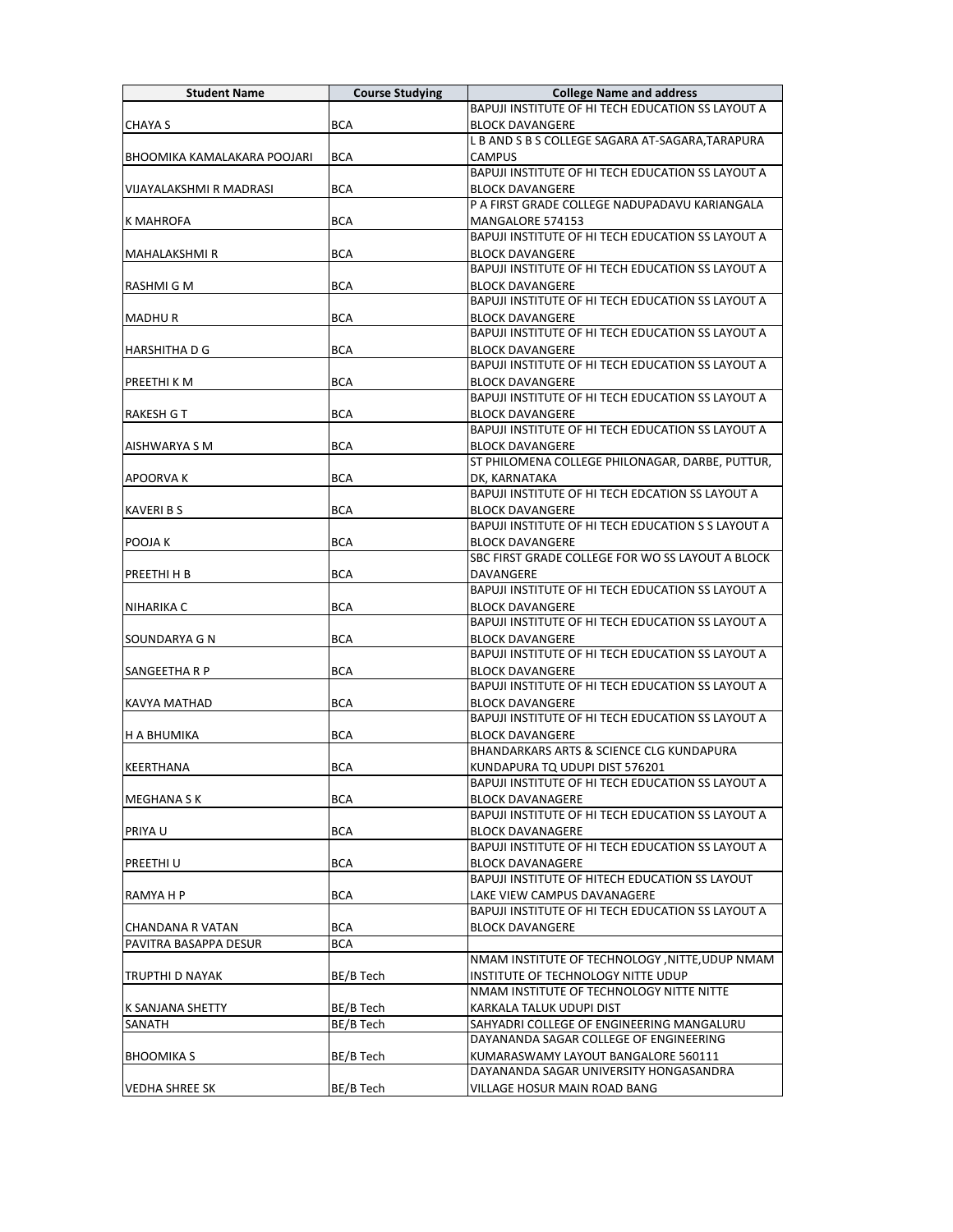| <b>Student Name</b>           | <b>Course Studying</b> | <b>College Name and address</b>                                   |
|-------------------------------|------------------------|-------------------------------------------------------------------|
|                               |                        | ST JOSEPH ENGINEERING COLLEGE VAMANJOOR                           |
| <b>CHAITANYA</b>              | BE/B Tech              | MANGALORE                                                         |
|                               |                        | JNN COLLEGE OF ENGINEERING SHIMOGA NAVULE                         |
| K R SANJANA                   | BE/B Tech              | SHIMOGA                                                           |
|                               |                        | DAYANANDA SAGAR UNIVERSITY KODLU GATE HOSUR                       |
| <b>K VAISHNAVI</b>            | BE/B Tech              | ROAD BANGALORE                                                    |
|                               |                        | UNIVERSITY B.D.T. COLLEGE OF ENGINEERING HADADI                   |
| VIGNESH UDAY SHETTY           | BE/B Tech              | ROAD, DAVANGERE                                                   |
|                               |                        | PES INSTITUTE OF TECHNOLOGY AND MANAGEME SAGAR                    |
| <b>PRIYANKA GV</b>            | BE/B Tech              | ROAD, SHIVAMOGGA                                                  |
|                               |                        | BAPUJI INSTITUTE OF ENGINEERING AND TECH                          |
| <b>ANANYA T</b>               | BE/B Tech              | P.O.BOX.NO .325, SHAMNUR ROAD DAVANAGERE                          |
| DHANALAXMI                    | BE/B Tech              | NMAMIT NITTE NITTE ENGINEERING CAMPUS                             |
|                               |                        | R V COLLEGE OF ENGINEERING MYSORE ROAD                            |
| <b>ABHISHEK HURAKADLI</b>     | BE/B Tech              | VIDYANIKETAN POST BANGALORE                                       |
|                               |                        | <b>GOVT ENGINEERING COLLEGE BELLARY HARAPANAHALLI</b>             |
| MANJULA KUNDAGOL              | BE/B Tech              | ROAD HUVVINA HADAGALI BELL                                        |
|                               |                        | R.V. COLLEGE OF ENGINEERING R V VIDYANEKETAN POST                 |
| JAYANTH KUMAR B S             | BE/B Tech              | <b>MYSORE ROAD BLR</b>                                            |
|                               |                        | RV COLLEGE OF ENGINEERING MYSORE ROAD, RV                         |
| <b>NAVEEN RAJUS</b>           | BE/B Tech              | VIDYANIKETAN POST, BLORE                                          |
|                               |                        | JAIN INSTITUTE OF TECHNOLOGY BADA CROSS,                          |
| ANANYA V                      | BE/B Tech              | DAVANGERE                                                         |
|                               |                        | BANGALORE INSTITUTE OF TECHNOLOGY K R ROAD, V V                   |
| <b>DEEPTHIS</b>               | BE/B Tech              | PURAM, BANGALORE-04                                               |
|                               |                        | N.M.A.M INSTITUTE OF TECHNOLOGY KARKALA TALUK                     |
| <b>MANASWI</b>                | BE/B Tech              | <b>UDUPI DISTRICT</b>                                             |
|                               |                        | SKSJT INSTITUTE OF ENGINEERING K.R CIRCLE,                        |
| <b>DEEPASHREE GJ</b>          | BE/B Tech              | BENGALURU<br>VIVEKANANDA COLLEGE OF ENGINEERING NEHARU            |
|                               |                        |                                                                   |
| <b>SAKSHI SHETTY P</b>        | BE/B Tech              | NAGARA PUTTUR<br>UNIVERSITY B.D.T. COLLEGE OF ENGINEERING HADADI  |
|                               |                        |                                                                   |
| <b>CHARAN S G</b>             | BE/B Tech              | ROAD, DAVANGERE<br>GOVERNMENT ENGINEERING COLLEGE HASSAN OPPOSITE |
| <b>HEMANTH KUMAR H P</b>      | BE/B Tech              | DAIRY CIRCLE B M ROAD HASSAN                                      |
|                               |                        | BAPUJI INSTITUTE OF ENGINEERING AND TECH P.O BOX                  |
| <b>DEEPIKA M RITTI</b>        | BE/B Tech              | NO.325, SHAMANUR ROAD DAVANGERE                                   |
| <b>KARTHIK SHARANABASAPPA</b> |                        | PES UNIVERSITY BANGALORE 100 FEET RING ROAD BSK                   |
| <b>KADEWADI</b>               | BE/B Tech              | <b>3RD STAGE BANGALO</b>                                          |
|                               |                        |                                                                   |
| <b>SIDDAPPA TILLIHAL</b>      | BE/B Tech              | KLE TECHNOLOGICAL UNIVERSITY VIDYANAGAR HUBLI                     |
|                               |                        | UNIVERSITY B D T COLLEGE OF ENGINEERING                           |
| NANDISH BS                    | BE/B Tech              | DAVANAGERE                                                        |
|                               |                        | VIDYA VARDHAKA COLLEGE OF ENGINEERING P.B.NO 206                  |
| SRIPRIYA.R.M                  | BE/B Tech              | 3RD STAGE, GOKULAM , MYSURU,                                      |
|                               |                        |                                                                   |
| <b>ASHWINI P</b>              | BE/B Tech              | CANARA ENGINEERING COLLEGE BANTWAL KUNDAPURA                      |
| RAKSHITHA A M                 | BE/B Tech              | JAIN INSTITUTE OF TECHNOLOGY DAVANGERE                            |
|                               |                        |                                                                   |
| <b>HARSHITHA H</b>            | BE/B Tech              | NATIONAL INSTITUTE OF ENGINEER COLLEGE MYSORE                     |
|                               |                        | BAPUJI INSTITUTE OF ENGINEERING AND TECH B.I.E.T.                 |
| SUNIL N HEGGANNANAVAR         | BE/B Tech              | ROAD DAVANAGERE                                                   |
| DIVYA M                       | BE/B Tech              | BIET SHAMNUR ROAD DAVANGERE                                       |
| PRAVEEN KUMAR G               | BE/B Tech              | UVCE BANGALORE K.R CERCLE BANGALORE                               |
|                               |                        | NMAM INSTITUTE OF TECHNOLOGY KARKALA UDUPI                        |
| <b>GURUDATT ASHOK MALLYA</b>  | BE/B Tech              | <b>NITTE</b>                                                      |
|                               |                        | BANGALORE INSTITUTE OF TECHNOLOGY VV PURA, KR                     |
| THARUNKUMAR G V               | BE/B Tech              | ROAD, BANGALORE-560004                                            |
|                               |                        | BAPUJI INSTITUTE OF ENGNEERING TECHNOLOG BIET                     |
| <b>PRERANA S</b>              | BE/B Tech              | ROAD, DAVANAGERE                                                  |
|                               |                        | JAIN INSTITUTE OF TECHNOLOGY BADA CROSS                           |
| RAKSHITHA G M                 | BE/B Tech              | AVARAGERE DAVANAGERE                                              |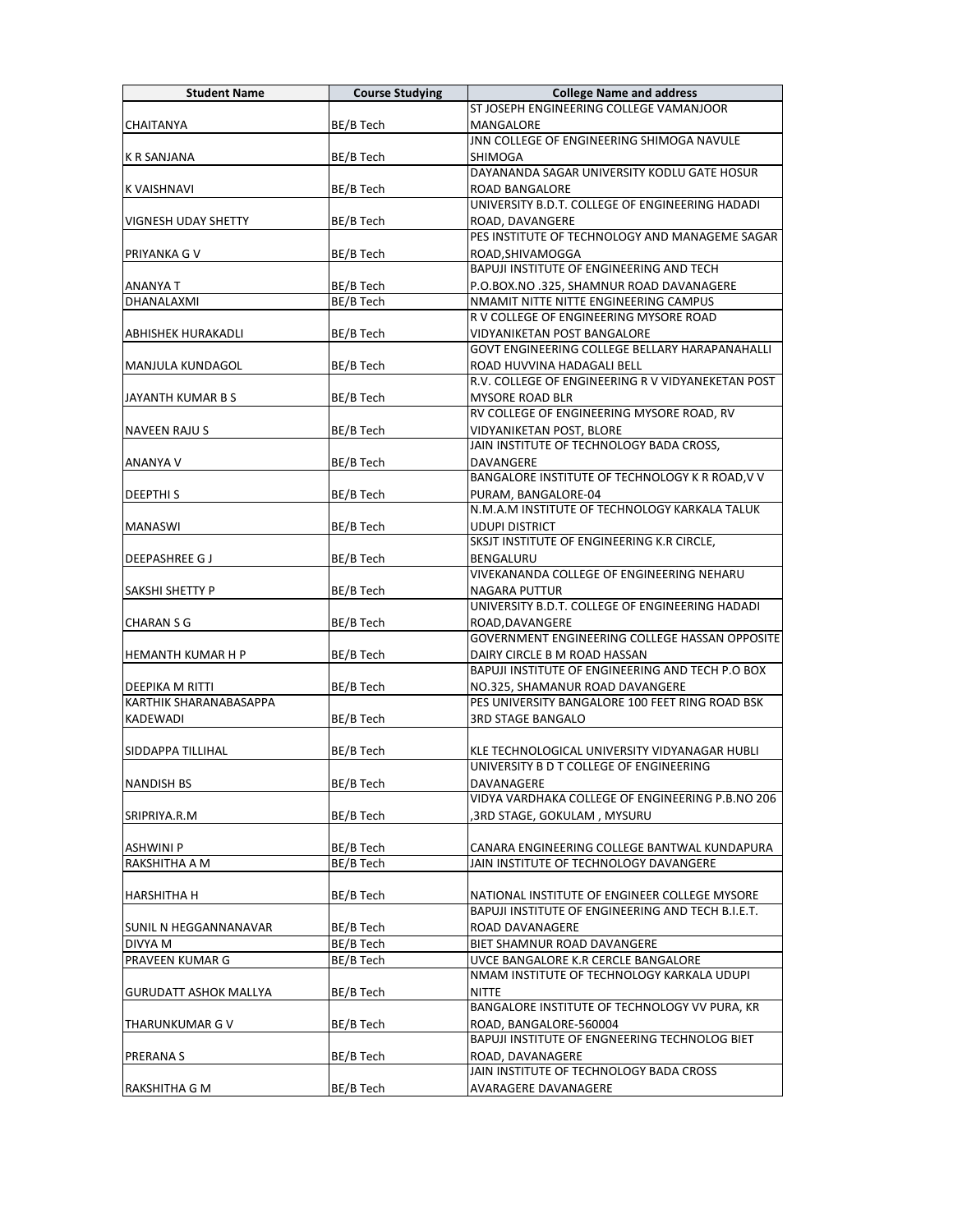| <b>Student Name</b>         | <b>Course Studying</b> | <b>College Name and address</b>                   |
|-----------------------------|------------------------|---------------------------------------------------|
|                             |                        | VISHNU INSTITUTE OF TECHNOLOGY                    |
| <b>KAPA LOKNADH REDDY</b>   | BE/B Tech              | BHIMAVARAM, WG, AP                                |
|                             |                        | SAHYADRI COLLEGE OF ENGG & MANAGEMENT             |
| SADHANA G                   | BE/B Tech              | SAHYADRI CAMPUS MANGALORE                         |
|                             |                        | ALAVAS INSTITUTE OF ENGINEERING AND TECH          |
| SANDHYA MOOLYA              | BE/B Tech              | SHOBHAVAN CAMPUS MIJAR MOODBIDRI                  |
|                             |                        | SREE JAYACHAMRAJENDRA COLLEGE MYSORE UNIVERSITY   |
| ABHISHEK M B                | BE/B Tech              | CAMPUSE ROAD MYSORE                               |
|                             |                        | REVA UNIVERSITY RUKMINI KNOWLEDGE PARK            |
| <b>BHARGAVI PS</b>          | BE/B Tech              | KATTIGENAHHALLI                                   |
|                             |                        | NMAM INSTITUTE OF TECHNOLOGY NITTE NITTE          |
| SHREESHA PEJATHAYA          | BE/B Tech              | KARKALA                                           |
|                             |                        | DAYANANDA SAGAR COLLEGE OF ENGINEERING            |
| <b>G V AMARESH</b>          | BE/B Tech              | KUMARSWAMY LAYOUT BANGLORE                        |
|                             |                        | <b>BAPUJI INSTITUTE OF ENGINEERING AND TECH</b>   |
| <b>SPOORTHY M S</b>         | BE/B Tech              | SHAMANUR ROAD, DAVANGERE                          |
|                             |                        | SRI SIDDARATHA INSUTITION OF TECNOLOGY MARLURU    |
| <b>HARSHITHATS</b>          | BE/B Tech              | ,KUNIGAL ROAD, TUMKUR                             |
|                             |                        | BANGALORE INSTITUTE OF TECHNOLOGY B. I. T VVPURAM |
| <b>ALOK SHETTY</b>          | BE/B Tech              | KR ROAD BANGALORE 560004                          |
|                             |                        |                                                   |
| <b>ABHISHEK S SUNADHOLI</b> | BE/B Tech              | KLE TECHNOLOGICAL UNIVERSITY VIDYANAGAR, HUBLI    |
|                             |                        | BANGALORE INSTITUTE OF TECHNOLOGY K R ROAD, V V   |
| <b>ABHISHEK GOWDA G N</b>   | BE/B Tech              | PURAM, BANGALORE                                  |
|                             |                        | GLOBAL ACADEMY OF TECHNOLOGY ADITYA LAYOUT, RR    |
| <b>BHAVYA BHOSALE</b>       | BE/B Tech              | NAGAR, BENGALURU, KARN                            |
|                             |                        | GOVERNMENT ENGINEERING COLLEGE HASSAN OPP.        |
| <b>CHANDANA SK</b>          | BE/B Tech              | DAIRY CIRCLE, BM ROAD, HASSAN                     |
|                             |                        | VIVEKANANDA COLLEGE OF ENGINEENRING NEHARU        |
| <b>NEHA</b>                 | BE/B Tech              | <b>NAGARA PUTTUR</b>                              |
|                             |                        | JAWAHARLAL NEHARU NATIONAL COLLEGE ENG NAVALE     |
| <b>INDUDHARA S</b>          | BE/B Tech              | SAVALANGA ROAD, SHIMOGA                           |
|                             |                        | NAGARJUNA COLLEGE OF ENGINEERING VENKATAGIRI      |
| <b>VARNITHA M</b>           | BE/B Tech              | KOTE DEVANAHALLI BANGALORE                        |
|                             |                        | BANGALORE INSTITUTE OF TECHNOLOGY K.R ROAD, V V   |
| <b>AKASH A S</b>            | BE/B Tech              | PURAM, BANGALORE                                  |
|                             |                        | JNNC OF ENGINEERING NAVULE SAVALANGE ROAD         |
| DHANYASHREE B               | BE/B Tech              | <b>SHIMOGA</b>                                    |
| <b>BHAVANA A J</b>          | BE/B Tech              | SJC INSTITUTE OF TECHNOLOGY CHICKBALLAPUR         |
| PRADEEP C DAMBAL            | BE/B Tech              | KLE TECHNOLOGICAL UNIVERSITY VIDHAYANAGAR         |
|                             |                        | NEW HORIZON COLLEGE OF ENG OUTER RING ROAD,       |
| <b>MITHUN M</b>             | BE/B Tech              | BELLANDUR, BANGLORE                               |
| VINUTHA B R                 | BE/B Tech              | <b>UBDT COLLEGE OF ENGINEERI DAVANAGERE</b>       |
|                             |                        |                                                   |
| YASHWANTH GOWDA G S         | BE/B Tech              | IIT KHARAGPUR IIT KHARAGPUR, WEST BENGAL - 721302 |
|                             |                        | J S S ACADEMY OF TECHNICAL EDUCATION UTTARAHLLI   |
| RAKSHITHA PATEL             | BE/B Tech              | KENGERI MAIN RAOD, KENGERI B                      |
|                             |                        | BASAVESHWARA ENGINEERING COLLEGE, VIDYAGIRI.      |
| DEEPA DANAPPA DURGAD        | BE/B Tech              | NIKALINGAPPA, BAGALKOT                            |
|                             |                        | VIVEKANANDA COLLEGE OF ENGINEERING NEHRU          |
| <b>SUCHITHA</b>             | BE/B Tech              | NAGARA PUTTUR                                     |
|                             |                        | VIDYA VARDHAKA COLLEGE OF ENGINEERING PB NO 206   |
| <b>BHOOMIKA M</b>           | BE/B Tech              | <b>3RD STAGE MYSURU</b>                           |
|                             |                        | RV COLLEGE OF ENGINEERING MYSORE RD, RV           |
| <b>TEJAS KUMAR V</b>        | BE/B Tech              | VIDYANIKETAN, POST, BENGAL                        |
|                             |                        | VIVEKANANDA COLLEGE OF ENGINEERING NEHARU         |
| S KARTHIK NAYAK             | BE/B Tech              | NAGARA PUTTUR                                     |
|                             |                        | U B D T COLLEGE OF ENGINEERING HADADI ROAD,       |
| DEEPA B V                   |                        | DAVANGERE                                         |
|                             | BE/B Tech              | JAIN INSTITUTE OF TECHNOLOGY BADA CROSS           |
|                             |                        |                                                   |
| MEGHANA G C                 | BE/B Tech              | AVARAGERE VILLAGE DAVANAGERE                      |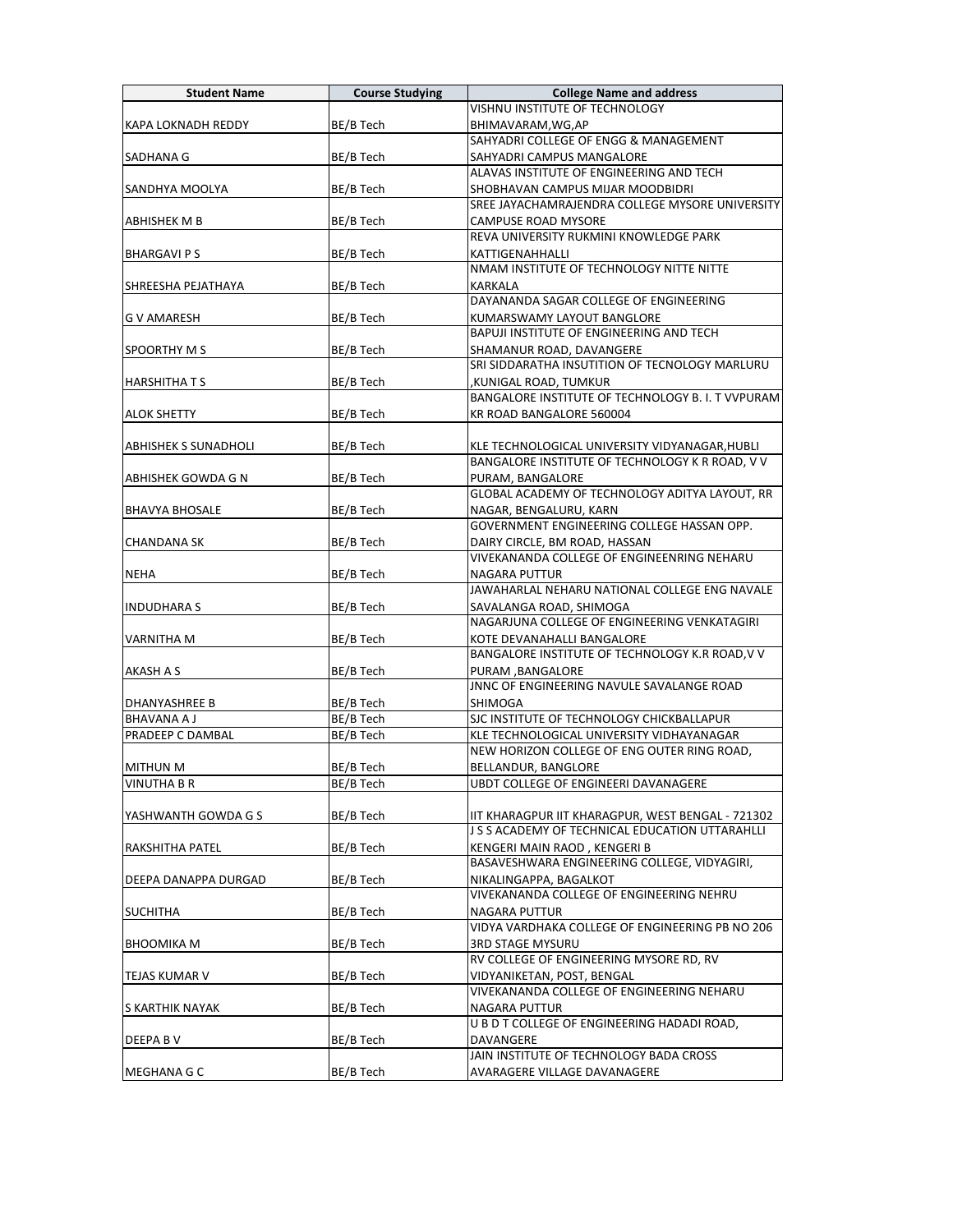| <b>Student Name</b>           | <b>Course Studying</b> | <b>College Name and address</b>                                                              |
|-------------------------------|------------------------|----------------------------------------------------------------------------------------------|
|                               |                        | PESITM, SHIMOGA NH206, SAGAR ROAD, SHIMOGA,                                                  |
| <b>BHOOMIKAT B</b>            | BE/B Tech              | <b>KARNATAKA</b>                                                                             |
|                               |                        | KLS GOGTE INSTITUTE OF TECHNOLOGY UDYAMBAG,                                                  |
| CHAITRA SHIVANAND HANCHINAL   | BE/B Tech              | BELGAVI                                                                                      |
|                               |                        | KLS GOGTE INSTITUTE OF TECHNOLOGY UDYAMBAG                                                   |
| SHREELAXMI MALWAD             | BE/B Tech              | BELAGAVI                                                                                     |
|                               |                        | VETERINARY COLLEGE, BENGALURU OPP. TO CBI OFFICE,                                            |
| <b>NAGESH N</b>               | <b>BVSC</b>            | <b>HEBBAL 560024</b>                                                                         |
|                               | <b>BACHELOR OF</b>     | SANJAY GANDHI INSTITUTE OF TRAUMA                                                            |
| JEEVAN GOWDA S                | PHYSIOTHERAPY          | BYRASANDRA, BANGALORE-560011                                                                 |
|                               | <b>BACHELOR OF</b>     | SANJAYGANDHI INSTITUTE OF TRAUMA AND ORT                                                     |
| KUMAR KEMBHAVI                | <b>PHYSIOTHERAPY</b>   | JAYANAGARA EAST 4TH BLOCK BENGALURU URBA                                                     |
|                               |                        | RV COLLEGE OF ENGINEERING MYSORE ROAD,                                                       |
| <b>VISHWAS R B</b>            | BE/B Tech              | BANGALORE 560059                                                                             |
|                               |                        | KARNATAKA INSTITUTE OF MEDICAL SCIENCES VIDYA                                                |
| AKSHATA TUKARAM PAWAR         | <b>MBBS</b>            | <b>NAGAR HUBLI</b>                                                                           |
|                               |                        | BANGALORE MEDICAL COLLEGE FORT K. R. ROAD.                                                   |
| NAGARAJGOUDA H PATIL          | <b>MBBS</b>            | BANGALORE 560002                                                                             |
|                               |                        | S S INSTITUTE OF MEDICAL SCIENCE NH4 ROAD                                                    |
| ANJALI N M                    | <b>MBBS</b>            | DAVANAGERE                                                                                   |
|                               |                        | KASURBA MEDICAL COLLEGE HAMPANKATTA                                                          |
| AKSHATHA                      | <b>MBBS</b>            | MANGALORE                                                                                    |
|                               |                        | SUBBAIAH INSTITUTE OF MEDICAL SCIENCES NH 13                                                 |
| <b>MANOJ M</b>                | <b>MBBS</b>            | PURALE SHIVAMOGGA 577222                                                                     |
|                               |                        | BANGALORE MEDICAL COLLEGE AND RESEARCH I KR                                                  |
| <b>HARSHITH K B</b>           | <b>MBBS</b>            | <b>MARKET BANGALORE</b>                                                                      |
|                               |                        | VIJAYANAGAR INSTITUTE OF MEDICAL SCIENCE                                                     |
| BHUVANA NAGA SAI LAKSHMI T    | <b>MBBS</b>            | CANTONMENT BELLARY                                                                           |
|                               |                        | BANGALORE MEDICAL COLLEGE AND RESEARCH I K.R                                                 |
| DHEERAJ HEGDE                 | <b>MBBS</b>            | ROAD, FORT, BANGALORE URBAN, 560002<br>AKASH INSTITUTE OF MEDICAL SCIENCES AND               |
|                               |                        |                                                                                              |
| SAMANA H.S                    | <b>MBBS</b>            | PRASANNAHALLI ROAD, DEVANAHALLI, BENGALU<br>BANGALORE MEDICAL COLLEGE NO 2, FORT, K R MARKET |
|                               |                        |                                                                                              |
| <b>H B MANOJ</b>              | <b>MBBS</b>            | ROAD, BANGALORE                                                                              |
| <b>VINAYAK GYANAPPA GADDI</b> | <b>MBBS</b>            | BIDAR INSTITUTE OF MEDICAL SCIENCES BIDAR<br>ADICHUNCHANAGIRI INSTITUTE OF MEDICAL SC BG     |
|                               |                        |                                                                                              |
| <b>RAHUL H S</b>              | <b>MBBS</b>            | NAGAR, NAGAMANGALA, MANDYA<br>SS INSTITUTE OF MEDICAL SCIENCES PB ROAD                       |
| <b>SWATHI S</b>               | <b>MBBS</b>            | <b>DAVANGERE</b>                                                                             |
|                               |                        | SHYAMNURU SHIVASHANKARAPPA INSTITUTE.                                                        |
| <b>SPOORTHID</b>              | <b>MBBS</b>            | JNANASHANKARA NH4 BYPASS ROAD,                                                               |
|                               |                        | KEMPEGOWDA INSTITUTE OF MEDICAL SCIENCES                                                     |
| GAGAN.S                       | MBBS                   | BANASHANKARI 2ND STAGE, BANGALORE-560070                                                     |
|                               |                        | KARNATAKA INSTITUTE OF MEDICAL SCIENCE KIMS                                                  |
| MANOJ SAJJAN S R              | <b>MBBS</b>            | MEDICAL COLLEGE, HUBBALLI, DARWAD(D)                                                         |
|                               |                        | AKASH INSTITUTE OF MEDICAL SCIENCES PRASANNAHALLI                                            |
| SAHANA K P                    | <b>MBBS</b>            | ROAD, DEVANAHALLI, 562110                                                                    |
|                               |                        | CDSIMER, (CHANDRAMMA DAYANANDA SAGAR MEDI DK                                                 |
| RACHANA A                     | MBBS                   | HALLI, KANAKAPURA TQ, RAMNAGAR DIST                                                          |
|                               |                        | S A C COLLEGE OF PHARMACY B G NAGARA AT POST                                                 |
| <b>MOHAMMED UWAIS</b>         | PHARM D                | <b>BELLUR HOBLI</b>                                                                          |
|                               |                        | PES COLLEGE OF PHARMACY 50TH FEET ROAD                                                       |
| MEENA.R                       | PHARM D                | HANUMANTHNAGAR BSK1ST STA                                                                    |
|                               |                        | PES COLLEGE OF PHARMACY HANUMANTHANAGAR BSK                                                  |
| NAGARATHNA                    | PHARM.D                | 1ST STAGE, BENGALURU                                                                         |
|                               |                        |                                                                                              |
| SHANKRAMMA K GANTER           | BAMS                   | AMC COLLEGE DAVANGERE AMC COLLEGE DAVANGERE                                                  |
|                               |                        |                                                                                              |
| <b>SNEHATS</b>                | <b>BAMS</b>            | AMRUTHA AYURVEDIC MEDICAL COLLEGE CHITRADURGA                                                |
|                               |                        | TARANATH GOVT. AYURVEDIC MEDICAL COLLEGE                                                     |
| SPOORTHI G T                  | <b>BAMS</b>            | DR.RAJKUMARROAD, BELLARY                                                                     |
|                               |                        |                                                                                              |